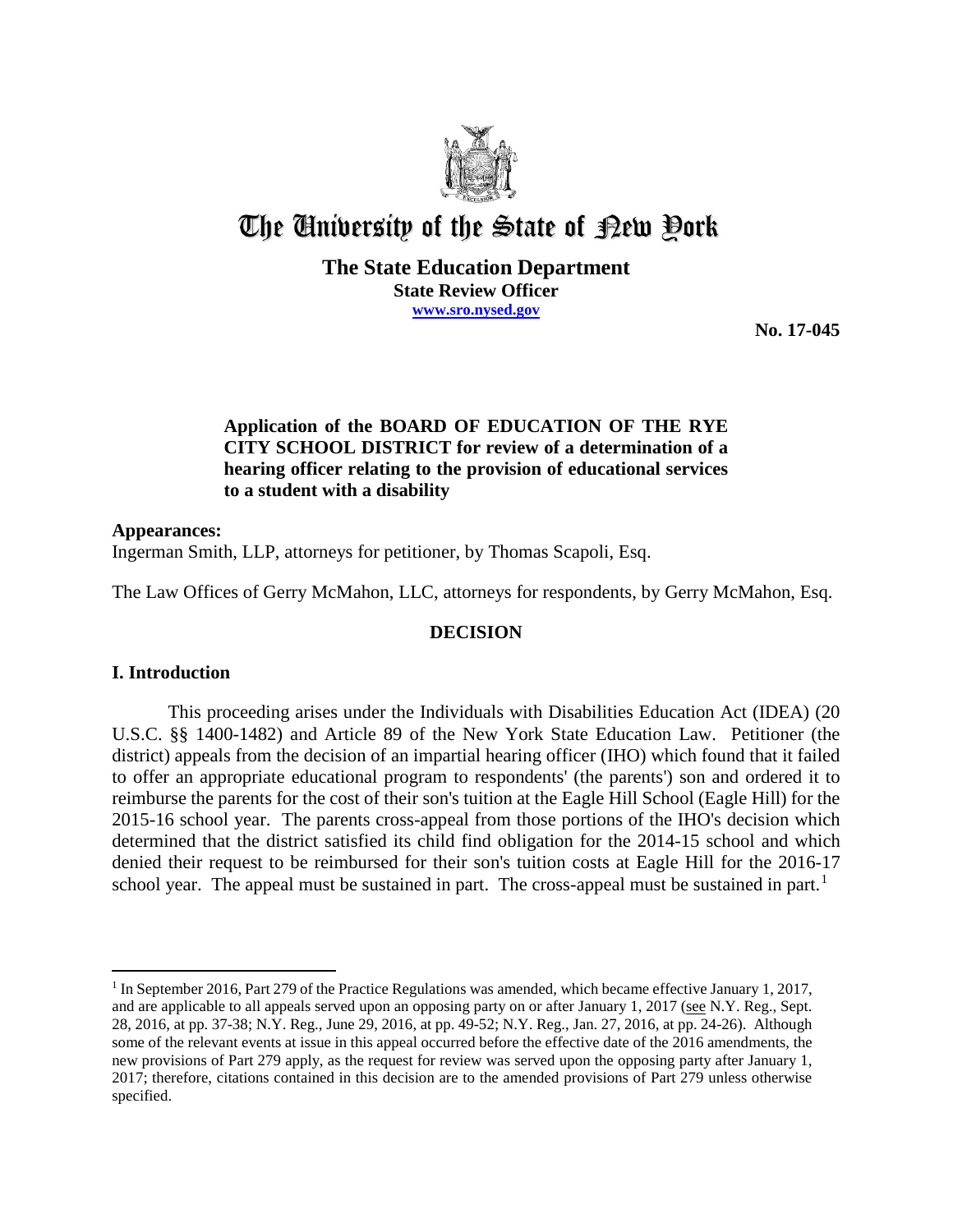#### **II. Overview—Administrative Procedures**

When a student in New York is eligible for special education services, the IDEA calls for the creation of an individualized education program (IEP), which is delegated to a local Committee on Special Education (CSE) that includes, but is not limited to, parents, teachers, a school psychologist, and a district representative (Educ. Law § 4402; see 20 U.S.C. § 1414[d][1][A]-[B]; 34 CFR 300.320, 300.321; 8 NYCRR 200.3, 200.4[d][2]). If disputes occur between parents and school districts, incorporated among the procedural protections is the opportunity to engage in mediation, present State complaints, and initiate an impartial due process hearing (20 U.S.C. §§ 1221e-3, 1415[e]-[f]; Educ. Law § 4404[1]; 34 CFR 300.151-300.152, 300.506, 300.511; 8 NYCRR 200.5[h]-[*l*]).

New York State has implemented a two-tiered system of administrative review to address disputed matters between parents and school districts regarding "any matter relating to the identification, evaluation or educational placement of a student with a disability, or a student suspected of having a disability, or the provision of a free appropriate public education to such student" (8 NYCRR 200.5[i][1]; see 20 U.S.C. § 1415[b][6]-[7]; 34 CFR 300.503[a][1]-[2], 300.507[a][1]). First, after an opportunity to engage in a resolution process, the parties appear at an impartial hearing conducted at the local level before an IHO (Educ. Law § 4404[1][a]; 8 NYCRR 200.5[j]). An IHO typically conducts a trial-type hearing regarding the matters in dispute in which the parties have the right to be accompanied and advised by counsel and certain other individuals with special knowledge or training; present evidence and confront, cross-examine, and compel the attendance of witnesses; prohibit the introduction of any evidence at the hearing that has not been disclosed five business days before the hearing; and obtain a verbatim record of the proceeding (20 U.S.C. § 1415[f][2][A], [h][1]-[3]; 34 CFR 300.512[a][1]-[4]; 8 NYCRR 200.5[j][3][v], [vii], [xii]). The IHO must render and transmit a final written decision in the matter to the parties not later than 45 days after the expiration period or adjusted period for the resolution process (34 CFR 300.510[b][2], [c], 300.515[a]; 8 NYCRR 200.5[j][5]). A party may seek a specific extension of time of the 45-day timeline, which the IHO may grant in accordance with State and federal regulations (34 CFR 300.515[c]; 8 NYCRR 200.5[j][5]). The decision of the IHO is binding upon both parties unless appealed (Educ. Law § 4404[1]).

A party aggrieved by the decision of an IHO may subsequently appeal to a State Review Officer (SRO) (Educ. Law § 4404[2]; see 20 U.S.C. § 1415[g][1]; 34 CFR 300.514[b][1]; 8 NYCRR 200.5[k]). The appealing party or parties must identify the findings, conclusions, and orders of the IHO with which they disagree and indicate the relief that they would like the SRO to grant (8 NYCRR 279.4). The opposing party is entitled to respond to an appeal or cross-appeal in an answer (8 NYCRR 279.5). The SRO conducts an impartial review of the IHO's findings, conclusions, and decision and is required to examine the entire hearing record; ensure that the procedures at the hearing were consistent with the requirements of due process; seek additional evidence if necessary; and render an independent decision based upon the hearing record (34 CFR 300.514[b][2]; 8 NYCRR 279.12[a]). The SRO must ensure that a final decision is reached in the review and that a copy of the decision is mailed to each of the parties not later than 30 days after the receipt of a request for a review, except that a party may seek a specific extension of time of the 30-day timeline, which the SRO may grant in accordance with State and federal regulations (34 CFR 300.515[b], [c]; 8 NYCRR 200.5[k][2]).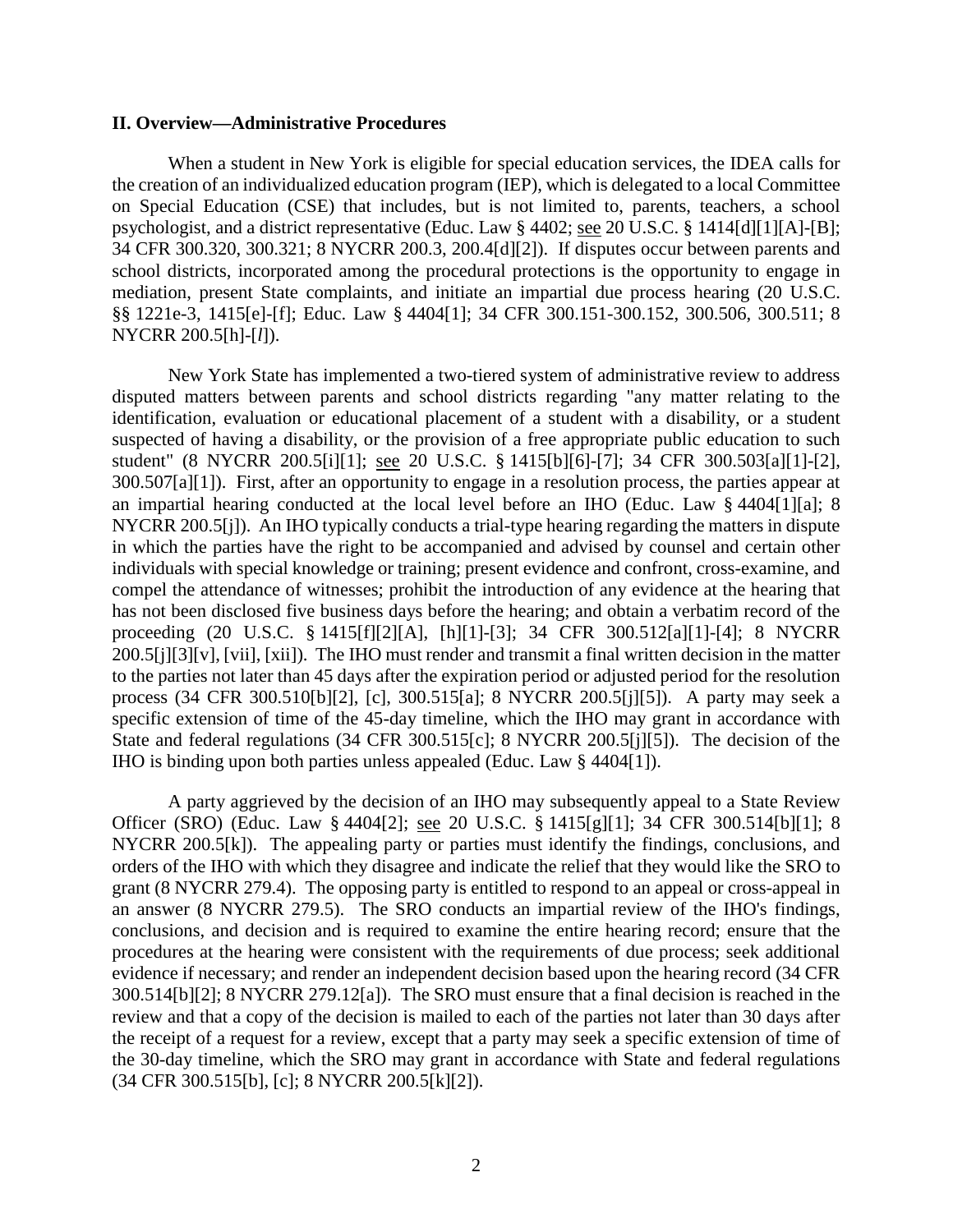#### **III. Facts and Procedural History**

The hearing record reflects that the student received a diagnosis of hypertonia at six months old and received occupational therapy (OT) and physical therapy (PT) through the Early Intervention Program (EIP) until he was three years old (Dist. Exs. 9 at p. 4; 10 at p. 2). As a preschooler, the student experienced problems with self-regulation, attending, peer interactions, and expanding his play repertoire; he was prone to temper tantrums (Tr. pp. 460-62). The parents attempted to refer the student to the CPSE in April 2014, but they were advised by the district to hold their referral until the student entered kindergarten in the fall (Tr. pp. 460-62, 571-73; see Tr. pp. 34-36; Dist. Ex. 5 at p. 1). Shortly thereafter, the student began seeing a private psychologist (Tr. pp. 463, 583-84).

The student attended a general education kindergarten class in the district for the 2014-15 school year (Dist. Ex. 17; see Tr. pp. 343-44). Through a series of emails beginning in October 2014 and continuing through the 2014-15 school year, the parents shared a number of concerns regarding the student's social and behavioral functioning, and possible need for OT services with the student's kindergarten teacher (Parent Exs. 6-11; 22-25). On February 25, 2015, the kindergarten teacher referred the student to the Child Study Team (CST) based on a number of social, behavioral, auditory/language, and visual/motor concerns (Dist. Ex. 4 at pp. 1-5). The student began attending a private play therapy group in spring 2015, where he worked on socialization, initiating play, and maintaining eye contact (Tr. pp. 531-32;Parent Ex. 28; Dist. Ex. 14 at p. 2).

The CST met on March 16, 2015, and discussed concerns raised by the student's kindergarten teacher and the district school psychologist, who also shared communications she had with the parents regarding their concerns about the student's social functioning (Dist. Ex. 5 at pp. 1-2). The CST recommended that the student be referred for a full evaluation, including OT and speech evaluations (id. at p. 2). On March 25, 2015, the district school psychologist referred the student the CSE (Dist. Ex. 6 at pp. 1-5).

The district requested consent to evaluate the student from the parents by prior written notice dated March 31, 2015, and the parents signed the consent on April 1, 2015 (Dist. Ex. 7 at pp. 1-5).

The CSE convened on June 1, 2015 to determine the student's eligibility for special education (Dist. Ex. 14 at p. 1). The CSE summarized that the student presented no academic needs but did demonstrate difficulties related to arousal, self-regulation, attention, pragmatic language weakness, and an overall lack of social engagement, and, therefore, found the student eligible for special education as a student with a speech or language impairment ( $\underline{\text{id}}$ , at pp. 1, 6).<sup>2</sup> Based on a discussion of the student's academic, communication, physical, and social/emotional needs, the CSE developed an IEP for the 2015-16 school year, which recommended that the student receive one individual OT session for 30 minutes per week in the therapy room, one small group (3:1) OT session for 30 minutes per week in the therapy room, one small group (5:1) speech-

 $2$  The student's eligibility for special education as a student with a speech or language impairment during the 2015-16 and 2016-17 school years is not in dispute (see 34 CFR 300.8[c][11]; 8 NYCRR 200.1[zz][11]).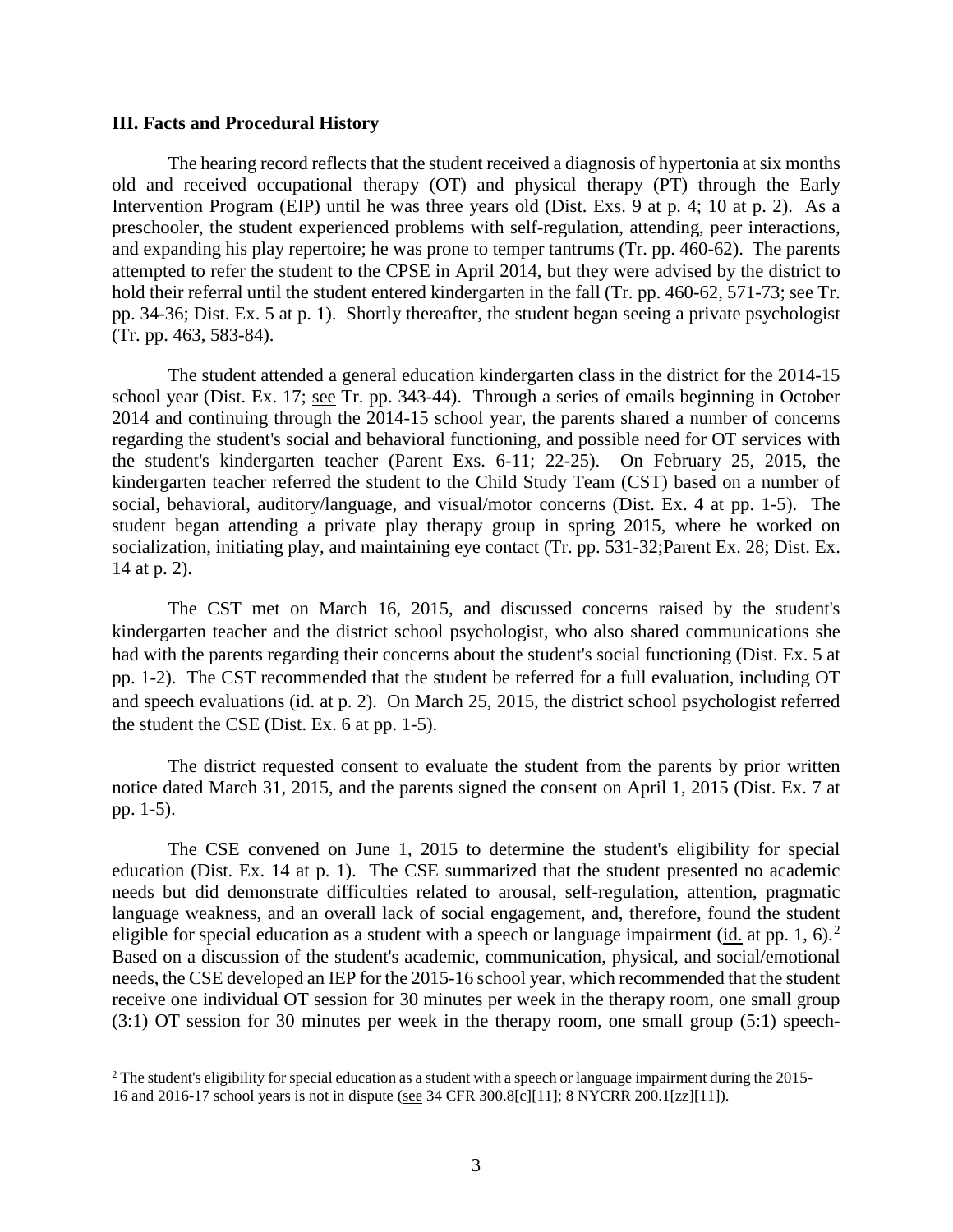language therapy session for 30 minutes per week in the classroom, and two small group (5:1) speech-language therapy sessions for 30 minutes per week in the therapy room, as well as a number of supplementary aids and services, program modifications, and accommodations for daily use throughout the school day (id. at p. 9-10). After a discussion regarding additional adult support, the CSE recommended that the student attend a general education classroom placement but that district staff would collect data during the first six weeks of the 2015-16 school year to determine if the student would benefit from additional support from an aide (id. at p. 3).

The parents signed a contract for the student to attend Eagle Hill for the 2015-16 school year in July 2015 (Parent Ex. 29 at p. 1). The student attended a summer program at Eagle Hill, which provided the student with structured academics in the morning and a camp-like environment in the afternoon (Tr. pp. 546-48).

In September 2015, the student began attending the Foundations program at Eagle Hill (Parent Exs. 2 at p. 10; 29 at p. 1).<sup>3</sup> By letter dated December 30, 2015, the district notified the parents of an update to the student's IEP, changing the student's designation to "Classified PP Outside District" to clarify the student's enrollment status as parentally placed in a nonpublic school outside of the district (Dist. Ex. 19 at p. 1). On January 18, 2016, the parents signed an enrollment agreement for the student to attend Eagle Hill for the 2016-17 school year (Dist. Ex. 20).

By letter dated February 2, 2016 (and stamped received by the district on February 8, 2016), the parents provided the district with notice that they did not believe the district offered the student an appropriate educational program for the 2015-16 school year, that they had unilaterally placed the student at Eagle Hill, and that they would seek tuition reimbursement and related expenses for that school year from the district (Dist. Ex. 21 at p. 1). By letter dated February 3, 2016, the district informed the parents that their records reflected that the student was placed in a nonpublic school located outside of the district at the parents' expense, advised the parents of the rights and responsibilities of the school district of location in providing appropriate special education services to the student, and provided the parents with a copy of the procedural safeguards notice (Dist. Ex. 22 at pp. 1-2). On February 8, 2016, the district sent a letter responding to the parents' February 2, 2016 letter, informing the parents that it respectfully disagreed with the assertion that the district denied the student a free appropriate public education (FAPE), and offering to reconvene the CSE to address any specific ideas the parents had regarding changes to the student's IEP for the 2015- 16 school year (Dist. Ex. 23).

On February 18, 2016, the parents signed an acknowledgement/consent form, in which they informed the district that they had not yet determined whether to place the student in a nonpublic school outside of the district at their own expense, and were interested in obtaining a FAPE for the student by participating in the CSE process for the 2016-17 school year (Dist. Ex. 22 at pp. 3-4).

<sup>&</sup>lt;sup>3</sup> The hearing record indicates that the Foundations program at Eagle Hill was an ungraded program designed for students ranging between kindergarten and second grade and was created for students who were having a difficult time learning the general rules of being a student (Tr. pp. 912-13; <u>see</u> Tr. pp. 747-48).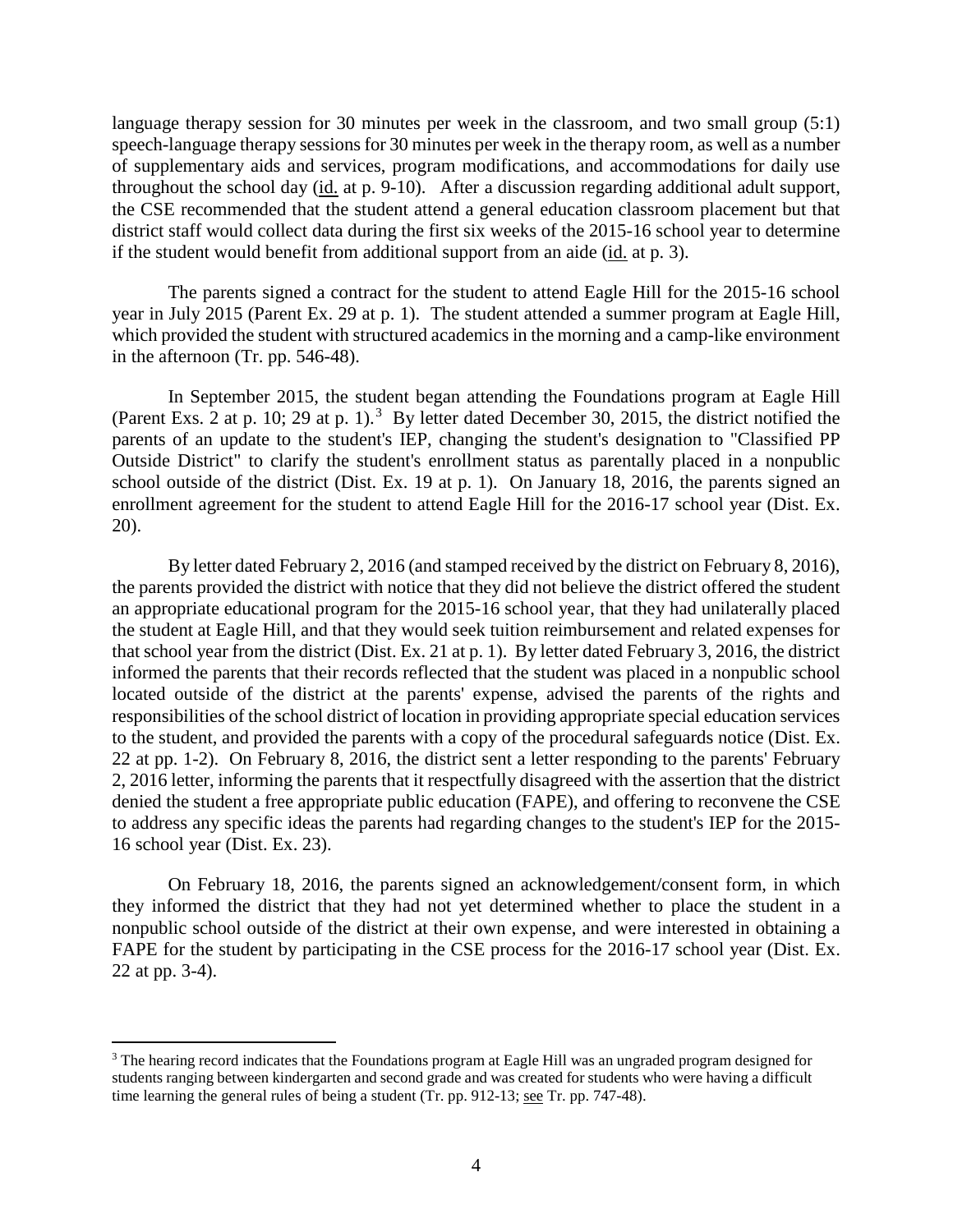A CSE convened on May 3, 2016 for the student's annual review and to develop his IEP for the 2016-17 school year (Dist. Ex. 27 at p. 1). Finding that the student remained eligible as a student with a speech or language impairment, the May 2016 CSE recommended that the student receive the following related services on a weekly basis in the therapy room: two 30-minute small group (3:1) OT sessions, one 30-minute small group (3:1) speech-language therapy session, and one 30-minute small group (5:1) social skills session to address pragmatic skills (Dist. Ex. 27 at pp. 1-2, 8). The May 2016 CSE also recommended similar supplementary aids and services, program modifications, and accommodations for daily use throughout the school day as included on the June 2015 IEP, with the addition of a slant board for writing (compare Dist. Ex. 14 at pp. 9-10, with Dist. Ex. 27 at pp. 8-9).

By letter dated August 19, 2016, the parents notified the district that they did not believe that the May 2016 CSE recommended an appropriate program for the student, that they were privately placing the student at Eagle Hill for the 2016-17 school year, and that they were seeking tuition reimbursement and related expenses from the district (Parent Ex. 15 at p. 1).

## **A. Due Process Complaint Notice**

By due process complaint notice dated September 16, 2016, the parents alleged that the district failed to offer the student a FAPE for the 2014-15, 2015-16, and 2016-17 school years (Dist. Ex. 1). $4$ 

With respect to the 2014-15 school year, the parents alleged that the district violated its "Child Find Obligation" when it failed to promptly and comprehensively evaluate and identify the student as a student in need of special education (Dist. Ex. 1 at pp. 2-8, 20). The parents alleged that concerns about the student's ability to function in the classroom arose during his kindergarten year and that the student demonstrated difficulties with frustration (id. at p. 2). The parents further alleged that the student struggled to socialize with his peers, was unaware of social norms and boundaries, and frequently retreated into his imagination when he did not get appropriate social interaction (id.).

With respect to the 2015-16 school year, the parents alleged that the June 2015 CSE failed to recommend an appropriate program in the least restrictive environment (LRE) for the student to make educational progress, including in the area of social/emotional functioning (Dist. Ex. 1 at pp. 11, 20). The parents alleged that the CSE failed to offer any services in addition to OT and speech-language therapy, including any additional academic instruction, and that the CSE refused to recommend "additional support in the classroom" for the student (id. at pp. 9-10). The parents further alleged that the June 2015 CSE failed to address the parents' concerns regarding the student's functioning during unstructured time and did not provide necessary social skills

<sup>&</sup>lt;sup>4</sup> As the IHO noted, the exhibits entered by the parent followed a numerical order, as opposed to the typical alphabetical listing, and the exhibits were assigned the designations of "P" for parent exhibits and "D" for district exhibits (IHO Decision at p. 42). In lieu of redefining the parent's exhibits in an alphabetical structure, citations to the record will follow this office's existing format, which distinguishes between "Parent Ex." and "District Ex.," with the exhibits identified by number.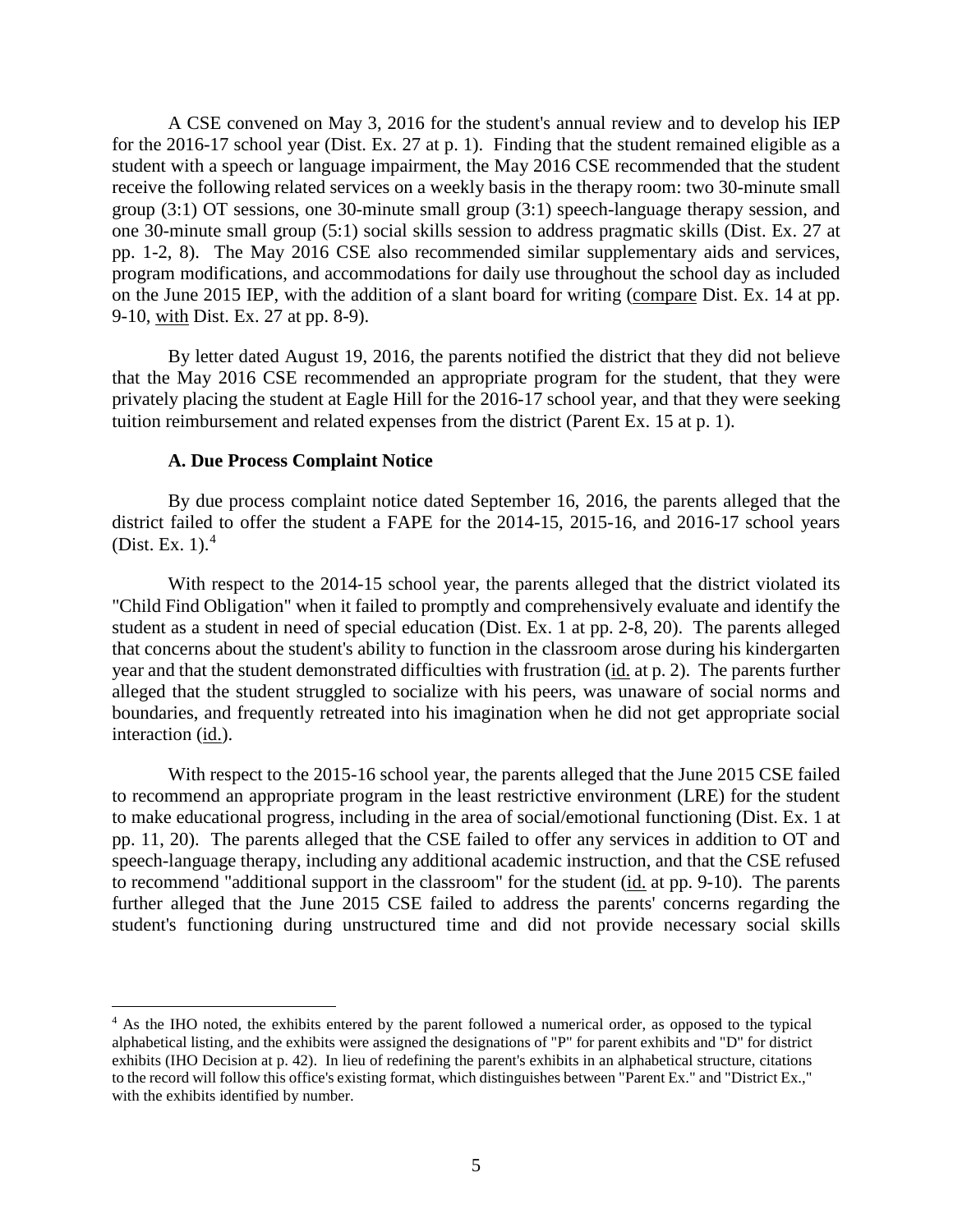assistance during recess (id. at pp. 10-11). The parents also alleged that the CSE did not offer the student 12-month school year services (id. at p. 11).

With respect to the 2016-17 school year, the parents alleged that the district again failed to offer the student an appropriate program in the LRE (Dist. Ex. 1 at pp. 13-14, 20). The parents alleged that the May 2016 CSE failed to offer the student "any academic support," additional adult support in the classroom, or 12-month school year services (id. at pp. 13-14). The parents further alleged that the CSE acknowledged the student's speech-language and social needs, but ultimately reduced his speech-language therapy (id. at p. 14). The parents further alleged that the CSE failed to recommend "push-in" services (id.). In particular, the parents alleged the student needed speech-language therapy integrated into his instruction to help him apply his skills in different environments (id.).

Turning to the parents' unilateral placement, the parents alleged that the student's placement at Eagle Hill was appropriate, and allowed the student to substantially improve his academic functioning (Dist. Ex. 1 at p. 11). The parents alleged that Eagle Hill provided intensive remedial instruction and that the student made progress toward some of his goals in decoding, phonemic awareness, spelling, reading comprehension, and math (id. at pp. 11-13). The parents also described Eagle Hill's approach to writing instruction and how its curriculum was integrated with speech-language instruction (id. at p. 13). The parents further indicated that the student made progress identifying emotions and demonstrating emotions appropriately (id.). The parents alleged that Eagle Hill's summer program was appropriate for the student, that the student made meaningful educational progress during his time at that program, and described some of the areas the student worked on over the summer (id. at pp. 16-19).

As relief, the parents requested reimbursement of the costs of the tuition and related expenses of the student's attendance at Eagle Hill for the 2015-16 and 2016-17 school years (Dist. Ex. 1 at p. 20). In the alternative, the parents requested the costs of the student's tuition for the 2015-16 and 2016-17 school years, as well as continuing placement at Eagle Hill, as "Compensatory Education Services and Supports" based on the district's failure to provide an appropriate program during the 2014-15 school year (id.).

## **B. Impartial Hearing Officer Decision**

The parties proceeded to an impartial hearing, which convened on December 19, 2016, and concluded on March 24, 2017, after six days of proceedings (see Tr. pp. 1-1109). In a decision dated May 8, 2017, the IHO concluded that the district did not violate its child find obligation for the 2014-15 school year and offered the student a FAPE for the 2016-17 school year, but failed to offer the student a FAPE for the 2015-16 school year (IHO Decision at pp. 19-24, 26-28).

For the 2014-15 school year, the IHO found that the parents' purported first referral to the CPSE chairperson in spring 2014 was "a conversation and not a formal request" (IHO Decision at p. 19). The IHO further noted that the parents did not pursue an immediate referral for the student, but deferred action until he entered kindergarten (id. at p. 21). The IHO noted that the student's difficulties were "not in academic areas but rather in the nature and extent of his interactions with his peers" (id at p. 20). The IHO also relied upon the testimony of the student's teacher that he allowed students an adjustment period and that the student's social issues were not unusual for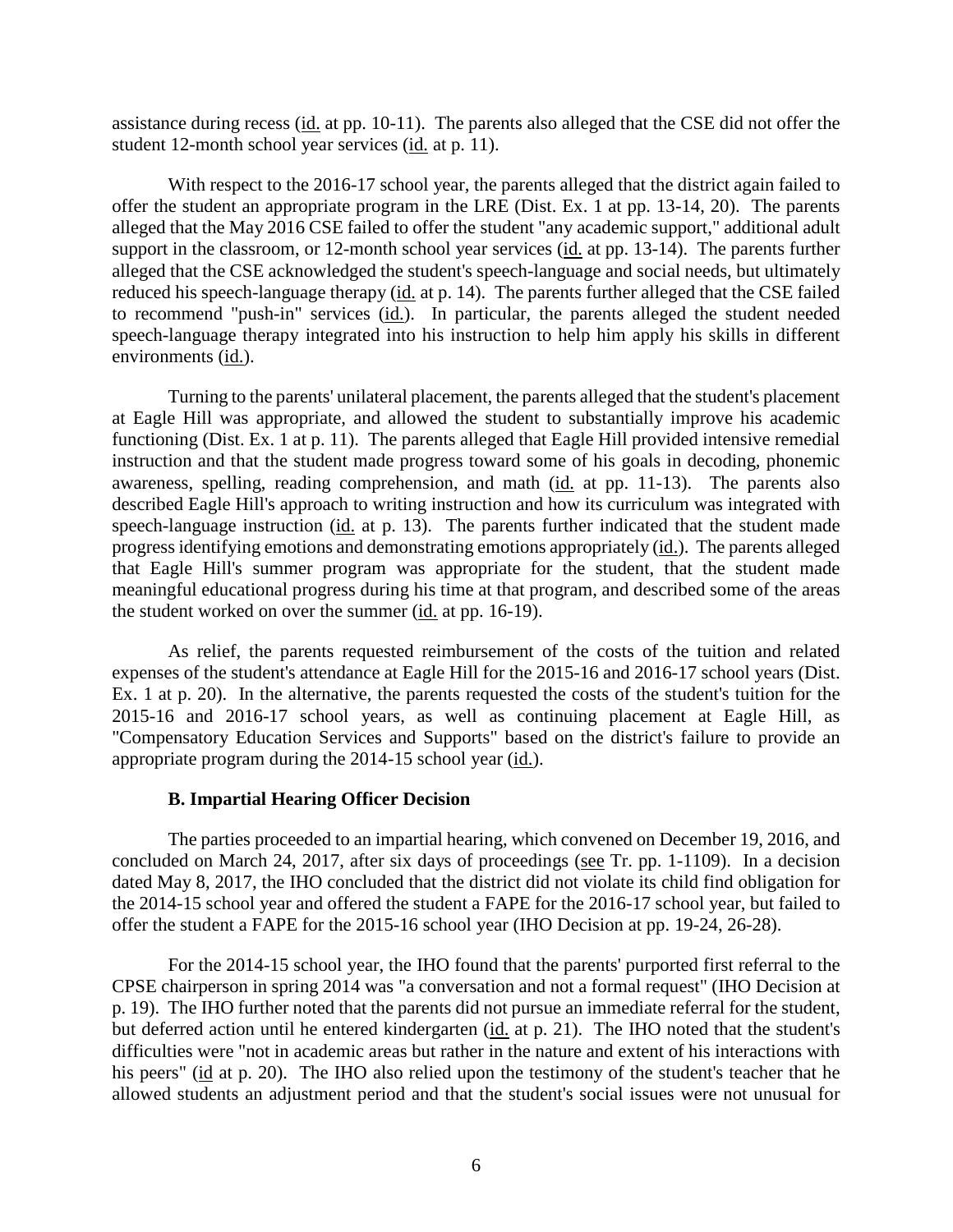kindergarten students but were happening more frequently than expected (id.). The IHO further noted that the district did not ignore the possibility that the student needed services, but instead that a district occupational therapist and a school psychologist discussed and informally implemented some strategies for the student (id. at p. 21). The IHO also noted that the student received private therapy and showed improvement in his interactions in December 2014 (id.). The IHO acknowledged that the referral procedure "could have been processed more quickly" but concluded that any delay was "a matter of weeks" and that February "typically has a break period" (id.). Ultimately, the IHO concluded that "it was reasonable to give a young student until January to adjust to the school's routines and social expectations" and found the parents' claim that the district violated child find to be without merit (id.).

Turning to the 2015-16 school year, the IHO summarized the issues and found that the district failed to demonstrate the appropriateness of the placement recommended in the June 2015 IEP (IHO Decision at pp. 22-23).<sup>5</sup> The IHO found the testimony of the student's kindergarten teacher "compelling," specifically relying on his testimony that the student struggled socially and emotionally and had an "extremely unsuccessful" 2014-15 school year (id. at p. 23). The IHO noted that, notwithstanding the kindergarten teacher's identification of the student's need for "eyes on the child" and recommendation for an aide, the June 2015 CSE did not include that support on the student's IEP (id.). The IHO further noted that a promise to revisit the issue of the student's need for an aide in the fall of 2015 did not constitute "a binding promise of an aide," and further stated that the possibility of another student having an aide in the class did not constitute "an enforceable guarantee" (id. at p. 24). Based on this, the IHO concluded that the IEP did not recommend sufficient support for the student and, therefore, that the district denied the student a FAPE for the 2015-16 school year (id. at pp. 24, 30).

Turning to the 2016-17 school year, the IHO again summarized the issues on review and noted that both of the parties presented less evidence regarding the 2016-17 school year, but that the district ultimately met its burden to establish that it offered the student a FAPE (IHO Decision at p. 26).<sup>6</sup> Regarding the adequacy of the May 2016 IEP, the IHO stated that the Eagle Hill staff members who participated in the May 2016 CSE meeting reported significant progress for the student in all areas and, therefore, the CSE appropriately concluded that the student could make meaningful progress in a second grade general education classroom (id. at p. 27). The IHO noted the CSE's conclusion that the "conditions of urgency" which existed at the end of the student's 2014-15 school year no longer existed and that a return to general education setting with related services was, therefore, appropriate based on the information available to May 2016 CSE (id.). Turning to the student's related services, the IHO noted that the CSE essentially continued the

<sup>&</sup>lt;sup>5</sup> The IHO noted that the parents had not challenged the composition of the June 2015 CSE meeting, the classification of the student as a student with a speech or language impairment, or the adequacy of the evaluations (IHO Decision at p. 22). The IHO determined that the parents' challenges to the June 2015 IEP included challenges to the CSE's failure to recommend an aide for the student and the extent of speech-language therapy services and goals (id.).

<sup>&</sup>lt;sup>6</sup> The IHO noted that the parents did not raise issues regarding the composition of the May 2016 CSE or the evaluative information available to it (IHO Decision at p. 26). The IHO concluded that the parents' challenge to the May 2016 IEP was limited to three issues: that the recommendation of a general education classroom did not provide appropriate support; that the related services of OT and speech-language therapy were inadequate; and that the speech-language goals were deficient (id.).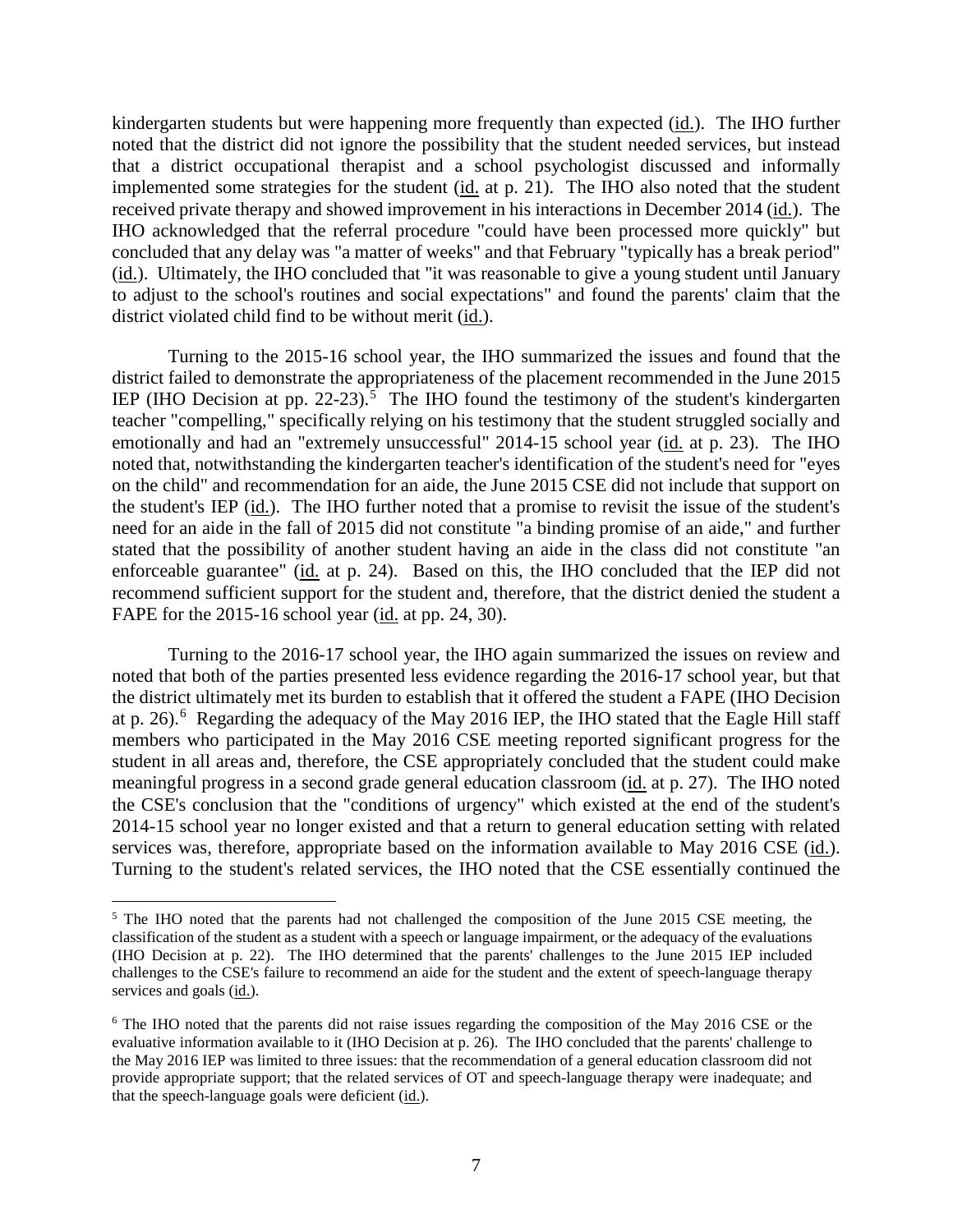levels of service being provided at Eagle Hill (id. at p. 28). Addressing the annual goals in the May 2016 IEP, the IHO concluded that the OT and speech-language goals reflected the student's needs and were based upon the information available (id.). The IHO acknowledged the testimony of an Eagle Hill consultant/speech-language pathologist (consultant)—who testified that the speech-language goals were "vague or overly broad and meaningless without specified subgoals"—but ultimately concluded that the May 2016 IEP adequately provided guidance to the student's providers as to the proper direction of the student's services and how to measure the student's outcomes (id.).

Turning to the unilateral placement of the student during the 2015-16 school year, the IHO found that the parents met their burden to establish that the Foundations program at Eagle Hill provided instruction that addressed the student's individual needs, enabling him to make educational progress (IHO Decision at p. 24). The IHO found that the student's program at Eagle Hill "addressed his primary deficits of socialization and pragmatic language," emphasized "readiness to learn in a school setting," and provided sensory breaks and group OT and speechlanguage therapy services in the classroom (id. at p. 25). The IHO acknowledged the "restrictive[ness]" of the student's setting in a "4:1 staff ratio and no opportunity during the school day for interaction with typically developing peers," but found that the appropriateness of the parents' unilateral placement was "not as rigidly defined as that of the school district" (id.). The IHO further acknowledged that, while the Foundations program "deemphasized" academics, the student had "no cognitive impediments to learning and would be expected to easily advance to grade level in the subsequent year" (id.).

Although the IHO found that the district offered the student a FAPE for the 2016-17 school year, she alternatively addressed the appropriateness of the unilateral placement at Eagle Hill for that school year and found that the parents did not meet their burden (IHO Decision at pp. 26, 29). The IHO found that the information available in the hearing record was insufficiently specific regarding Eagle Hill's methods of instruction, the deficits and levels of the other students, and the overall structure and emphasis of the class (id. at p. 29).

With regard to equitable considerations, for the 2015-16 school year, the IHO found that the parents participated in the CSE process in good faith and decided to send the student to Eagle Hill and signed an enrollment contract after the June 2015 CSE meeting (IHO Decision at pp. 25- 26). The IHO found that the parents did not provide a sufficient notice to the district of their intent to unilaterally place the student, but noted that "such failure [wa]s not an automatic bar to reimbursement" and held that the district was "aware of [the parents'] possible choice as it [wa]s included on the IEP (id. at p. 26). The IHO therefore concluded that the district "suffered no detriment from the lack of additional notice" (id.). Accordingly, the IHO found no basis to reduce or deny an award of tuition reimbursement for the 2015-16 school year (id.).

As another alternative basis for denying the parents' requested relief for the 2016-17 school year, the IHO also found that there was an "obstacle to reimbursement," specifically the parents' failure to share a privately obtained evaluation, conducted by a child psychologist, with the CSE that included recommendations and a diagnosis, which was later entered into evidence at the hearing (IHO Decision at p. 29). The IHO held that it was "unfair and a violation of the expectation of cooperation in the IEP process for the parents to withhold relevant information and then attempt to use it to bolster their position during litigation" (id.). The IHO further noted that the parents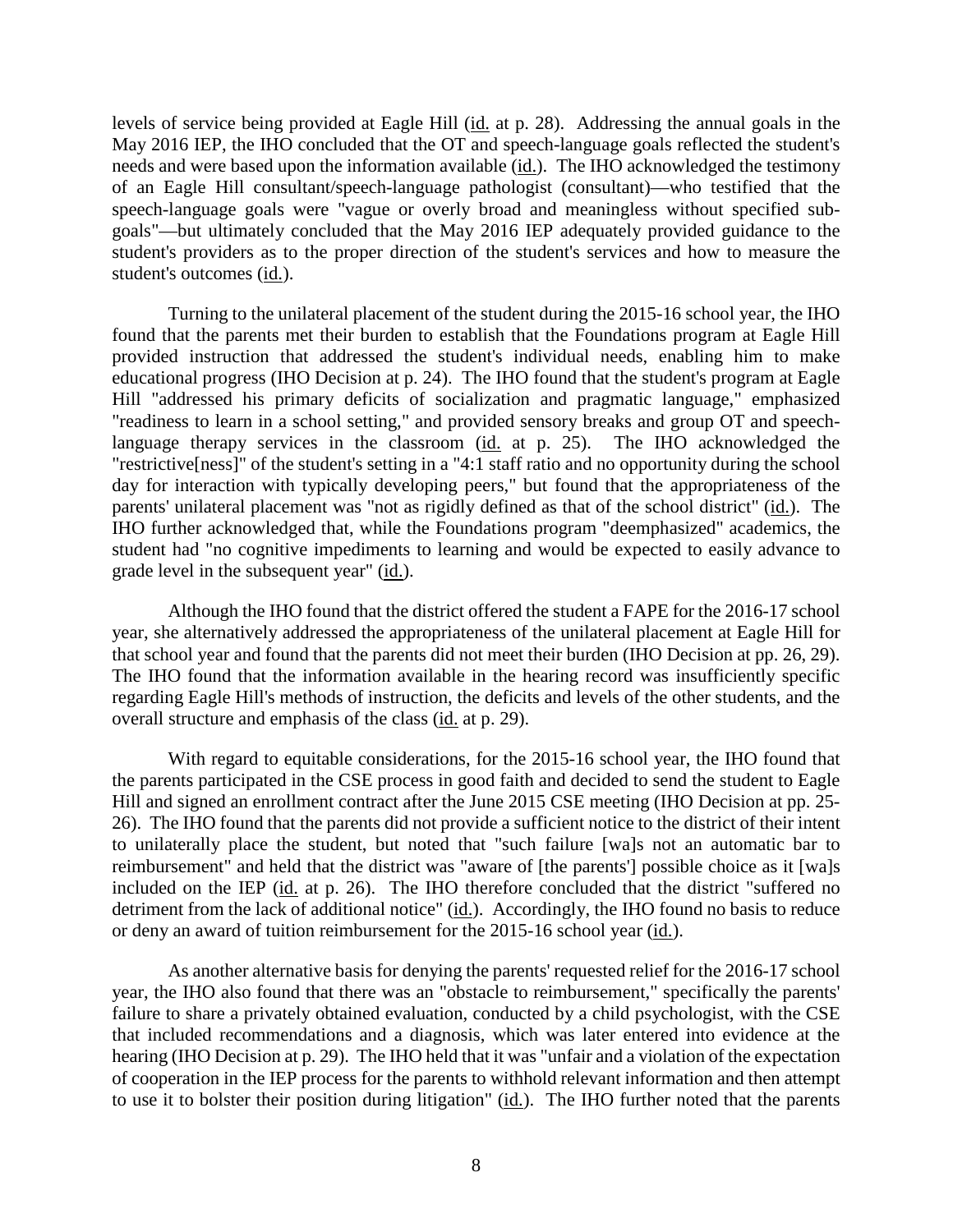signed an enrollment agreement with Eagle Hill prior to requesting a CSE meeting, but did not find this timing to be evidence of bad faith given the uncertainty of the CSE's future recommendations (id. at p. 30).

Based on the foregoing, the IHO granted the parents' request for reimbursement of the costs of the student's tuition at Eagle Hill for the 2015-16 school year (IHO Decision at p. 30).

## **IV. Appeal for State-Level Review**

The district appeals and argues that the IHO erred in finding that the parents were entitled to tuition reimbursement for the 2015-16 school year. The district argues that the IHO erred in determining that the June 2015 CSE should have recommended the support of a 1:1 aide, and alleges that the district properly planned to further evaluate the student by collecting data during the first six weeks of the 2015-16 school year prior to making a determination regarding the student's need for such additional adult support. The district further alleges that the student exhibited needs primarily in the social realm, not the academic realm, and that the student's cognitive and achievement testing demonstrated that he was capable of accessing the curriculum and acquiring skills without a 1:1 aide.

The district further appeals the IHO's determination that Eagle Hill was appropriate for the student during the 2015-16 school year. The district alleges that the student was capable of meeting the academic demands of a general education setting, and that Eagle Hill was too restrictive as it did not provide the student with access to nondisabled peers, including peers to model appropriate social/pragmatic skills. The district also asserts Eagle Hill did not understand the student's language deficits, did not provide the student with print reading instruction resulting in regression in the student's reading scores, was not a State-approved program, and did not adhere to any State approved curriculum or the common core. The district also argues that the IHO improperly determined that the student's academic skills could be made up in a subsequent school year.

The district also appeals the IHO's determination that equitable considerations did not warrant a reduction or denial of tuition reimbursement for the 2015-16 school year, alleging that the parents did not provide the district with timely notice of their intent to place the student at Eagle Hill at public expense. The district alleges that the IHO erred in finding that the district had notice of the parents' placement based on a notation in the updated December 2015 IEP identifying the student's status as being parentally placed in a nonpublic school. The district alleges that it was not aware of the parents' intention to seek reimbursement from the district until February 2016.

In an answer and cross appeal, the parents respond to the district's appeal, asserting that the IHO should be upheld with respect to the 2015-16 school year. In their cross-appeal, the parents seek reversal of the IHO's determinations relating to the student's 2014-15 and 2016-17 school years. Specifically, the parents allege that the district violated its child find obligations for the 2014-15 school year and that the IHO misapprehended the district's affirmative responsibilities in this respect. The parents assert two instances in which they contend the district became aware of the student's need for special education. First, the parents allege that, in April 2014, they contacted the CPSE chairperson about their concerns, and were told it was too late in the year to take action. Second, the parents allege that the district school psychologist was made aware of the parents'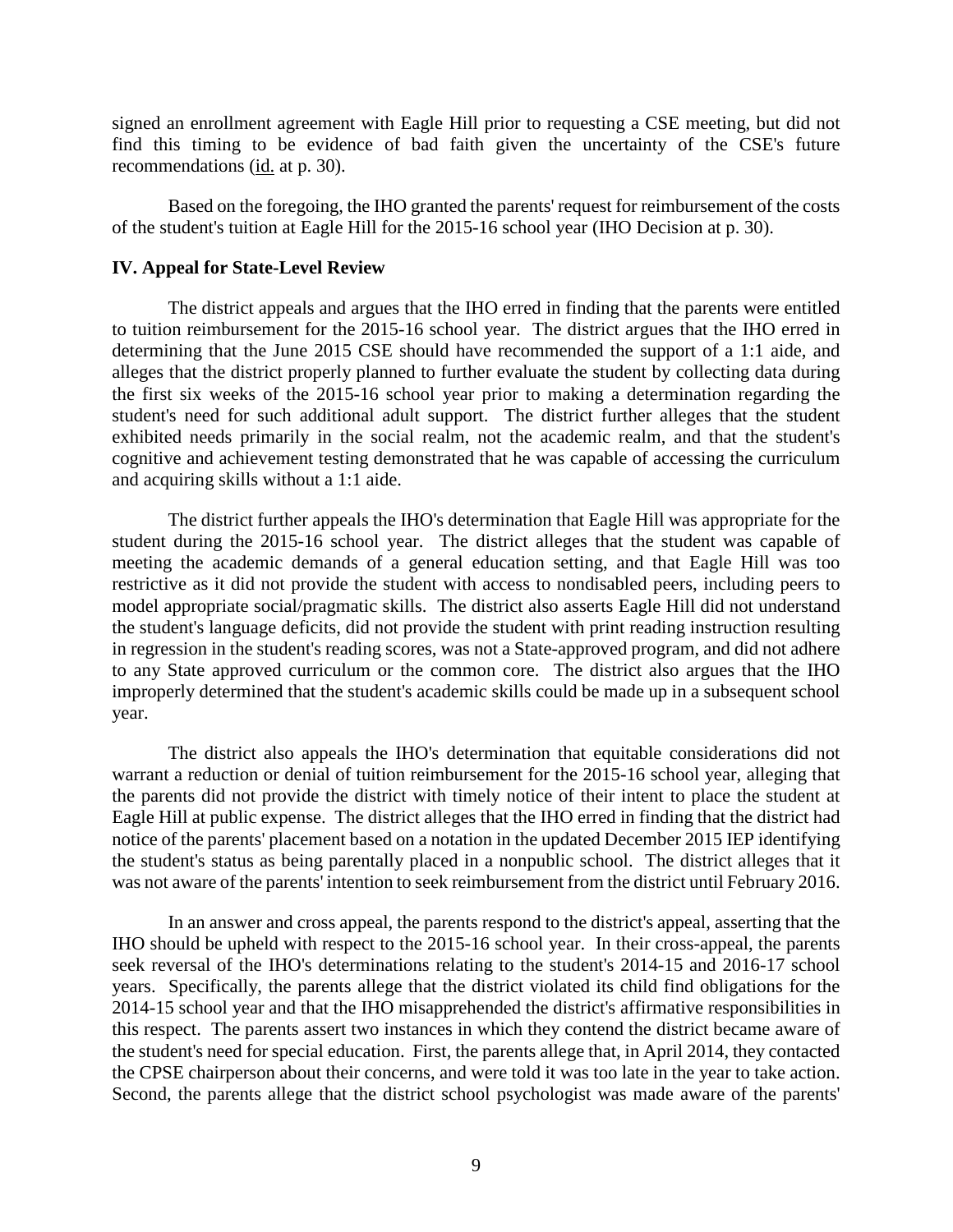concerns by the CPSE chairperson at the beginning of the 2014-15 school year. The parents allege that they did not know of their rights during this period because the district failed to provide them with documentation explaining their procedural safeguards. The parents further fault the district for not referring the student to the CSE until the end of March 2015, not completing its evaluations until mid-May 2015, and not convening the CSE until June 2015.<sup>7</sup>

The parents further allege that the IHO erred in determining that the district offered the student a FAPE for the 2016-17 school year. The parents assert that the May 2016 CSE inappropriately recommended reduced speech-language therapy services, decreased the "intensity" of OT services, and recommended no individual OT. The parents also allege that speech-language therapy services recommended by the CSE were of insufficient duration to allow the student to make progress on her speech-language goals. Furthermore, the parents allege that the CSE ignored the student's sensory deficits and failed to recommend sensory-based goals. Regarding the parents' unilateral placement of the student at Eagle Hill for the 2016-17 school year, the parents appeal the IHO's finding that the hearing record was insufficient with respect to information about the "lower school" at Eagle Hill. Similarly, the parents assert that the IHO's ruling that equitable considerations did not weigh in favor of an award of tuition reimbursement for the 2016-17 school year should be reversed. The parents allege that their choice to not share the student's diagnosis of ADHD did not materially harm the CSE's decision-making process.<sup>8</sup>

In an answer to the parents' cross-appeal, the district responds to the parents' allegations that the IHO erred. The district also alleges that any claims the parents raised regarding events that took place before the 2014-15 school year are not properly raised on appeal because they were not included in the parents' request for an impartial hearing and are beyond the statute of limitations.

## **V. Applicable Standards**

Two purposes of the IDEA (20 U.S.C. §§ 1400-1482) are (1) to ensure that students with disabilities have available to them a FAPE that emphasizes special education and related services designed to meet their unique needs and prepare them for further education, employment, and independent living; and (2) to ensure that the rights of students with disabilities and parents of such students are protected (20 U.S.C. § 1400[d][1][A]-[B]; see generally Forest Grove Sch. Dist. v. T.A., 557 U.S. 230, 239 [2009]; Bd. of Educ. of Hendrick Hudson Cent. Sch. Dist. v. Rowley, 458 U.S. 176, 206-07 [1982]).

A FAPE is offered to a student when (a) the board of education complies with the procedural requirements set forth in the IDEA, and (b) the IEP developed by its CSE through the IDEA's procedures is reasonably calculated to enable the student to receive educational benefits (Rowley, 458 U.S. at 206-07; T.M. v. Cornwall Cent. Sch. Dist., 752 F.3d 145, 151, 160 [2d Cir.

<sup>&</sup>lt;sup>7</sup> The parents also allege, in their memorandum of law, that the district delayed the implementation of the student's educational program until fall 2015 (Parent Mem. of Law at p. 11).

<sup>8</sup> The parents further allege, in their memorandum of law, that the IHO abused her discretion in the manner in which she conducted the hearing and limited the parents' right to fully develop their claims (Parent Mem. of Law at pp. 25-31).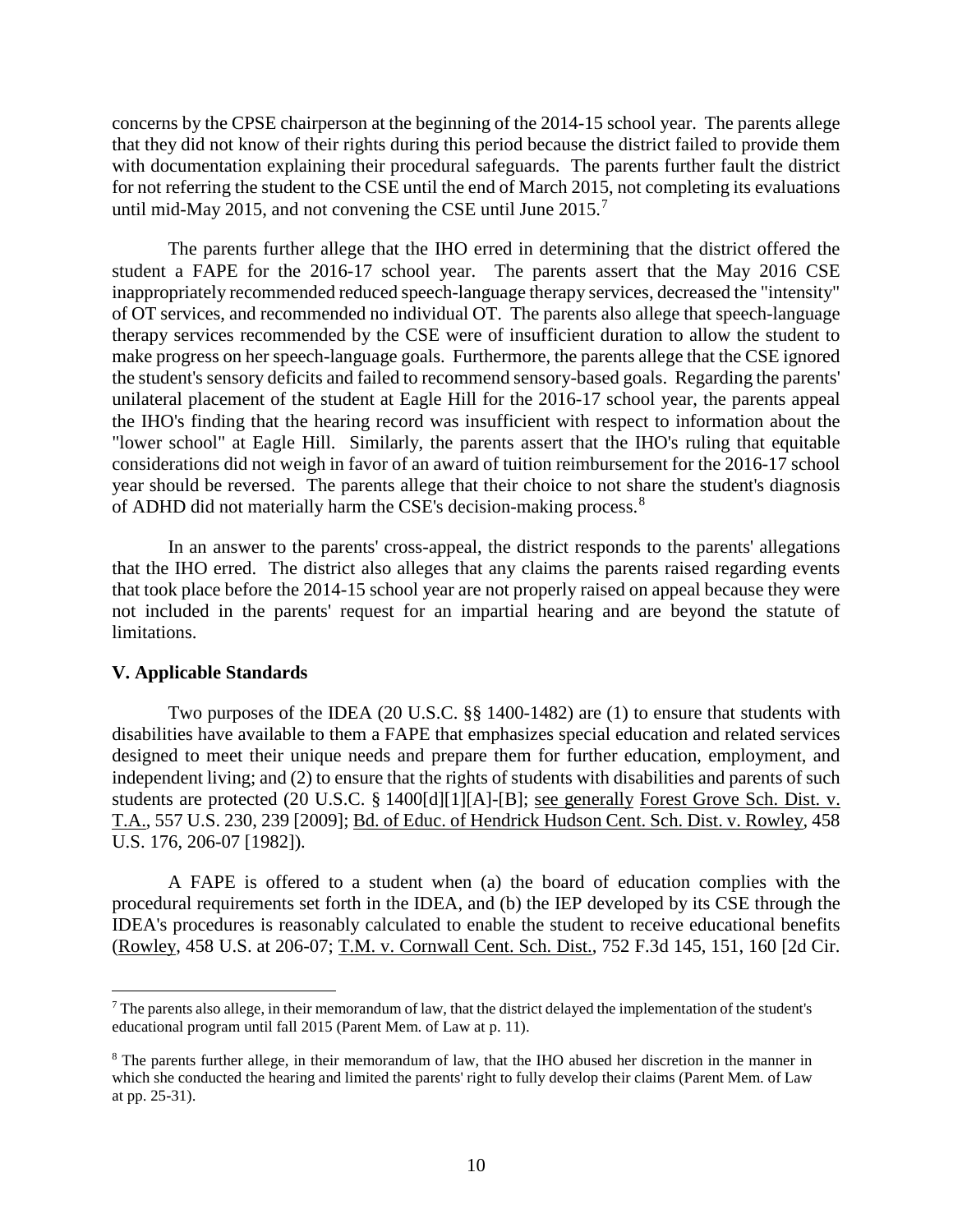2014]; R.E. v. New York City Dep't of Educ., 694 F.3d 167, 189-90 [2d Cir. 2012]; M.H. v. New York City Dep't of Educ., 685 F.3d 217, 245 [2d Cir. 2012]; Cerra v. Pawling Cent. Sch. Dist., 427 F.3d 186, 192 [2d Cir. 2005]). "'[A]dequate compliance with the procedures prescribed would in most cases assure much if not all of what Congress wished in the way of substantive content in an IEP'" (Walczak v. Fla. Union Free Sch. Dist., 142 F.3d 119, 129 [2d Cir. 1998], quoting Rowley, 458 U.S. at 206; see T.P. v. Mamaroneck Union Free Sch. Dist., 554 F.3d 247, 253 [2d Cir. 2009]). The Supreme Court has indicated that "[t]he IEP must aim to enable the child to make progress. After all, the essential function of an IEP is to set out a plan for pursuing academic and functional advancement" (Endrew F. v. Douglas Cty. Sch. Dist. RE-1, 580 U.S. \_\_, 137 S. Ct. 988, 999 [2017]). While the Second Circuit has emphasized that school districts must comply with the checklist of procedures for developing a student's IEP and indicated that "[m]ultiple procedural violations may cumulatively result in the denial of a FAPE even if the violations considered individually do not" (R.E., 694 F.3d at 190-91), the Court has also explained that not all procedural errors render an IEP legally inadequate under the IDEA (M.H., 685 F.3d at 245; A.C. v. Bd. of Educ. of the Chappaqua Cent. Sch. Dist., 553 F.3d 165, 172 [2d Cir. 2009]; Grim v. Rhinebeck Cent. Sch. Dist., 346 F.3d 377, 381 [2d Cir. 2003]). Under the IDEA, if procedural violations are alleged, an administrative officer may find that a student did not receive a FAPE only if the procedural inadequacies (a) impeded the student's right to a FAPE, (b) significantly impeded the parents' opportunity to participate in the decision-making process regarding the provision of a FAPE to the student, or (c) caused a deprivation of educational benefits (20 U.S.C. § 1415[f][3][E][ii]; 34 CFR 300.513[a][2]; 8 NYCRR 200.5[j][4][ii]; Winkelman v. Parma City Sch. Dist., 550 U.S. 516, 525-26 [2007]; R.E., 694 F.3d at 190; M.H., 685 F.3d at 245).

The IDEA directs that, in general, an IHO's decision must be made on substantive grounds based on a determination of whether the student received a FAPE (20 U.S.C. § 1415[f][3][E][i]). A school district offers a FAPE "by providing personalized instruction with sufficient support services to permit the child to benefit educationally from that instruction" (Rowley, 458 U.S. at 203). However, the "IDEA does not itself articulate any specific level of educational benefits that must be provided through an IEP" (Walczak, 142 F.3d at 130; see Rowley, 458 U.S. at 189). "The adequacy of a given IEP turns on the unique circumstances of the child for whom it was created" (Endrew F., 137 S. Ct. at 1001). The statute ensures an "appropriate" education, "not one that provides everything that might be thought desirable by loving parents" (Walczak, 142 F.3d at 132, quoting Tucker v. Bay Shore Union Free Sch. Dist., 873 F.2d 563, 567 [2d Cir. 1989] [citations omitted]; see Grim, 346 F.3d at 379). Additionally, school districts are not required to "maximize" the potential of students with disabilities (Rowley, 458 U.S. at 189, 199; Grim, 346 F.3d at 379; Walczak, 142 F.3d at 132). Nonetheless, a school district must provide "an IEP that is 'likely to produce progress, not regression,' and . . . affords the student with an opportunity greater than mere 'trivial advancement'" (Cerra, 427 F.3d at 195, quoting Walczak, 142 F.3d at 130 [citations omitted]; see T.P., 554 F.3d at 254; P. v. Newington Bd. of Educ., 546 F.3d 111, 118-19 [2d Cir. 2008]). The IEP must be "reasonably calculated to provide some 'meaningful' benefit" (Mrs. B. v. Milford Bd. of Educ., 103 F.3d 1114, 1120 [2d Cir. 1997]; see Endrew F., 137 S. Ct. at 1001 [holding that the IDEA "requires an educational program reasonably calculated to enable a child to make progress appropriate in light of the child's circumstances"]; Rowley, 458 U.S. at 192). The student's recommended program must also be provided in the least restrictive environment (LRE) (20 U.S.C. § 1412[a][5][A]; 34 CFR 300.114[a][2][i], 300.116[a][2]; 8 NYCRR 200.1[cc], 200.6[a][1]; see Newington, 546 F.3d at 114; Gagliardo v. Arlington Cent. Sch. Dist., 489 F.3d 105, 108 [2d Cir. 2007]; Walczak, 142 F.3d at 132).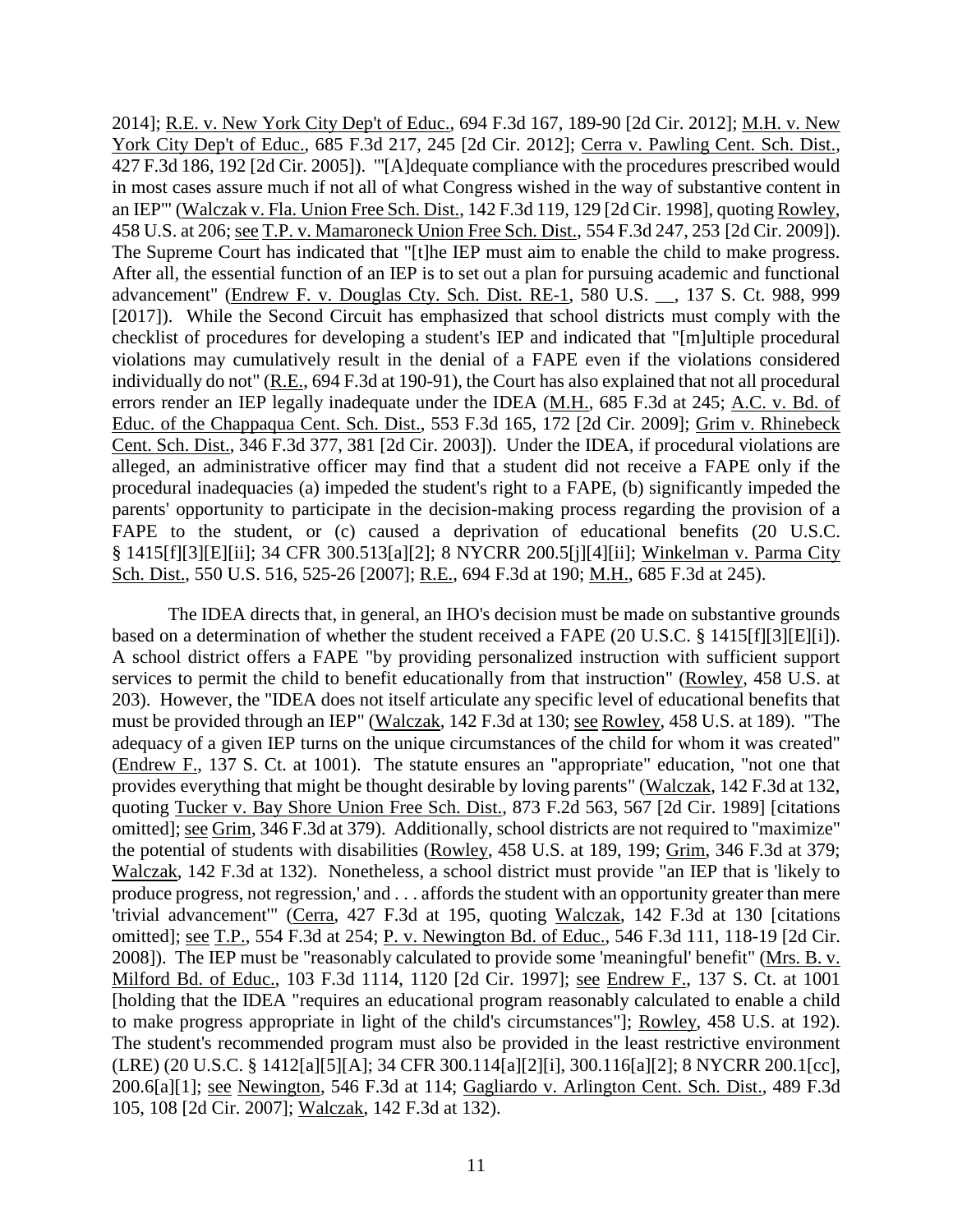An appropriate educational program begins with an IEP that includes a statement of the student's present levels of academic achievement and functional performance (see 34 CFR 300.320[a][1]; 8 NYCRR 200.4[d][2][i]), establishes annual goals designed to meet the student's needs resulting from the student's disability and enable him or her to make progress in the general education curriculum (see 34 CFR 300.320[a][2][i], [2][i][A]; 8 NYCRR 200.4[d][2][iii]), and provides for the use of appropriate special education services (see 34 CFR 300.320[a][4]; 8 NYCRR 200.4[d][2][v]).<sup>9</sup>

A board of education may be required to reimburse parents for their expenditures for private educational services obtained for a student by his or her parents, if the services offered by the board of education were inadequate or inappropriate, the services selected by the parents were appropriate, and equitable considerations support the parents' claim (Florence County Sch. Dist. Four v. Carter, 510 U.S. 7 [1993]; Sch. Comm. of Burlington v. Dep't of Educ., 471 U.S. 359, 369- 70 [1985]; R.E., 694 F.3d at 184-85; T.P., 554 F.3d at 252). In Burlington, the Court found that Congress intended retroactive reimbursement to parents by school officials as an available remedy in a proper case under the IDEA (471 U.S. at 370-71; see Gagliardo, 489 F.3d at 111; Cerra, 427 F.3d at 192). "Reimbursement merely requires [a district] to belatedly pay expenses that it should have paid all along and would have borne in the first instance" had it offered the student a FAPE (Burlington, 471 U.S. at 370-71; see 20 U.S.C. § 1412[a][10][C][ii]; 34 CFR 300.148).

The burden of proof is on the school district during an impartial hearing, except that a parent seeking tuition reimbursement for a unilateral placement has the burden of proof regarding the appropriateness of such placement (Educ. Law  $\S$  4404[1][c]; <u>see R.E.</u>, 694 F.3d at 184-85).

## **VI. Discussion**

#### **A. Preliminary Matters—Scope of the Impartial Hearing and Review**

As a preliminary matter, it is necessary to determine which issues were properly before the IHO and are properly the subject of review. The parents allege that the district failed to provide the parents with a procedural safeguards notice at the end of the 2013-14 school year or in the beginning of the 2014-15 school year, that the May 2016 CSE improperly decreased the intensity of the student's OT services, that the May 2016 CSE improperly failed to recommend individual OT services, and that the district ignored the student's sensory deficits and failed to recommend any sensory goals. The parents also appear to fault the district for the length of time it took to convene the CST, evaluate the student, and convene the CSE. The district asserts that the parents' cross-appeal asserts new facts and alleges violations of FAPE that occurred during the 2013-14 school year, and argues that such claims are outside of the scope of review because they were not raised in the due process complaint notice and are barred by the statute of limitations.

<sup>&</sup>lt;sup>9</sup> The Supreme Court has stated that even if it is unreasonable to expect a student to attend a regular education setting and achieve on grade level, the educational program set forth in the student's IEP "must be appropriately ambitious in light of his [or her] circumstances, just as advancement from grade to grade is appropriately ambitious for most children in the regular classroom. The goals may differ, but every child should have the chance to meet challenging objectives" (Endrew F., 137 S. Ct. at 1000).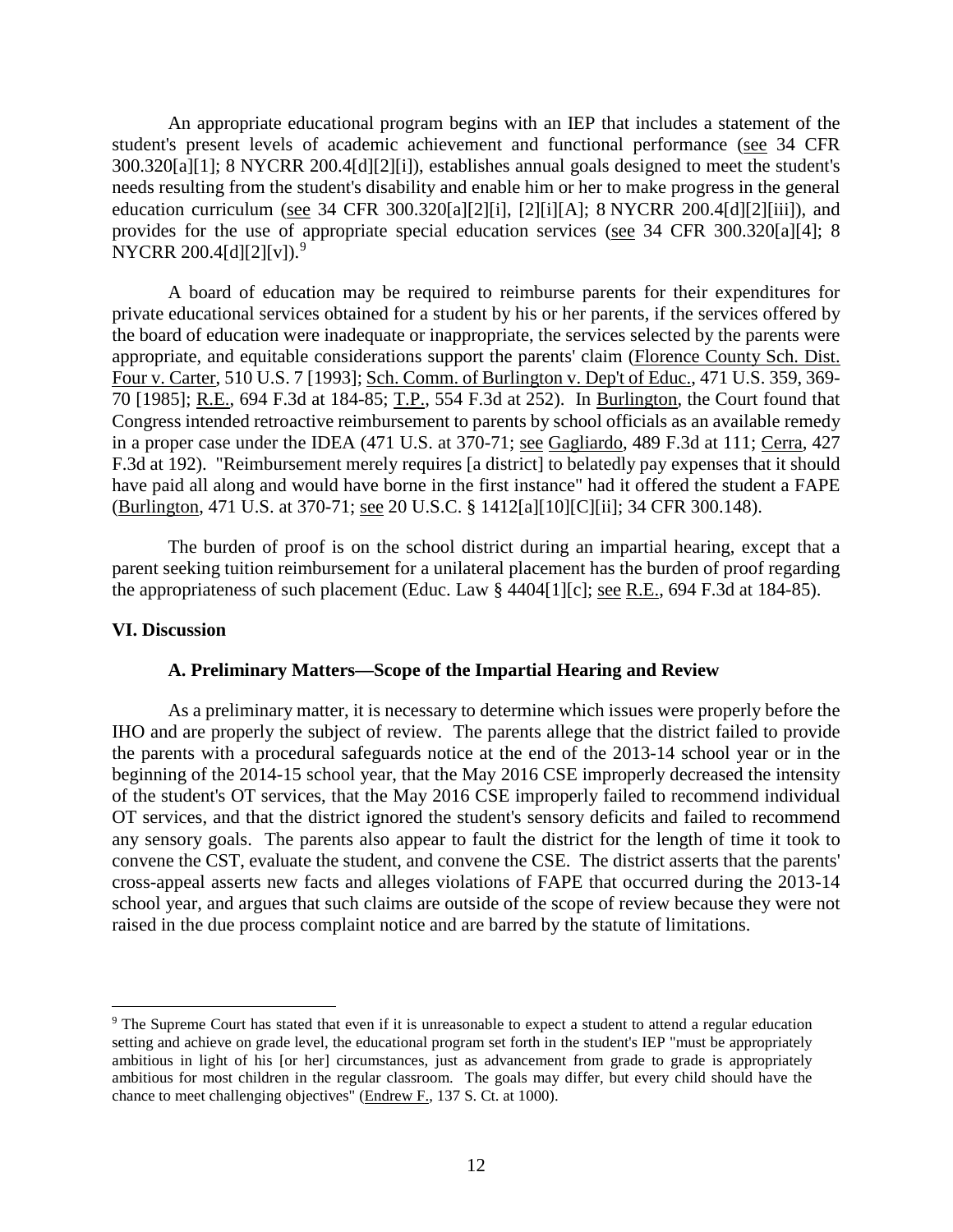A party may not raise issues at the impartial hearing or for the first time on appeal that were not raised in the due process complaint notice unless the other party agrees (20 U.S.C. § 1415[f][3][B]; 34 CFR 300.508[d][3][i], 300.511[d]; 8 NYCRR 200.5[j][1][ii]), or the due process complaint is amended prior to the impartial hearing per permission given by the IHO at least five days prior to the impartial hearing (20 U.S.C. § 1415[c][2][E][i][II]; 34 CFR 300.508[d][3][ii]; 8 NYCRR 200.5[i][7][i][b]).

Although the parents did allege that the district failed in its child find obligation for the 2014-15 school year (Dist. Ex. 1 at pp. 2-8, 20), which is addressed below, the parents' due process complaint notice does not include a claim that the district's evaluations were untimely once the student was referred or that the process by which the CST referred the student to the CSE was improper or produced undue delay in providing the student with special education (see id. at pp. 1-21).<sup>10</sup> The parents' due process complaint notice also contains no mention of the district's failure to provide the parents with a copy of the procedural safeguards notice (see id.). This claim appears to relate to the alleged referral of the student to the CPSE during the 2013-14 school year (Answer at pp. 1-2); however, the parents' due process complaint notice did not question the referral process during the 2013-14 school year, only the district's child find obligations during the 2014-15 school year (see Dist. Ex. 1 at p. 20). Accordingly claims related to the district's response to the parents' alleged referral are outside the scope of review.

Furthermore, while the parents raised specific concerns regarding the May 2016 CSE's recommendations for speech-language therapy (Dist. Ex. 1 at pp. 13-14), the due process complaint notice did not include allegations that the amount or type of OT services recommended by the May 2016 CSE were inadequate (see id. at pp. 1-21). Similarly, the parents' due process complaint notice contains no allegations that the CSE ignored sensory deficits or denied the student a FAPE because it failed to include sensory goals in either IEP at issue (see id.).

Upon review of the hearing record, the district did not subsequently agree to an expansion of the scope of the impartial hearing to include these issues and the parents did not attempt to amend the due process complaint notice to include these issues. Accordingly, these issues raised for the first time on appeal are outside the scope of the impartial hearing (see B.P. v. New York City Dep't of Educ., 841 F. Supp. 2d 605, 611 [E.D.N.Y. 2012] [explaining that "[t]he scope of the inquiry of the IHO, and therefore the SRO ..., is limited to matters either raised in the ... impartial hearing request or agreed to by [the opposing party]]"; M.R. v. S. Orangetown Cent. Sch. Dist., 2011 WL 6307563, at \*13 [S.D.N.Y. Dec. 16, 2011]).

The next inquiry focuses on whether the district through the questioning of its witnesses "open[ed] the door" under the holding of M.H. v. New York City Department of Education, (685

 $10$  The parents also argue, in their memorandum of law, that the June 2015 CSE further delayed the provision of special education services by developing an IEP to be implemented in the 2015-16 school year, rather than one to be implemented immediately (Parent Mem. of Law at pp. 11-12). Even if this did not constitute a new claim raised for the first time on appeal, it has long been held that a memorandum of law is not a substitute for a request for review, which is expected to set forth the petitioner's allegations of the IHO's error with appropriate citation to the IHO's decision and the hearing record (8 NYCRR 279.8[c][3], [d]; see, e.g., Application of a Student with a Disability, Appeal No. 15-070). To hold otherwise would permit parties to circumvent the page limitations set by State regulation (8 NYCRR 279.8[b]). Thus, this claim and any other argument included solely within a memorandum of law has not been properly asserted and will not be further discussed (8 NYCRR 279.8[c][4]).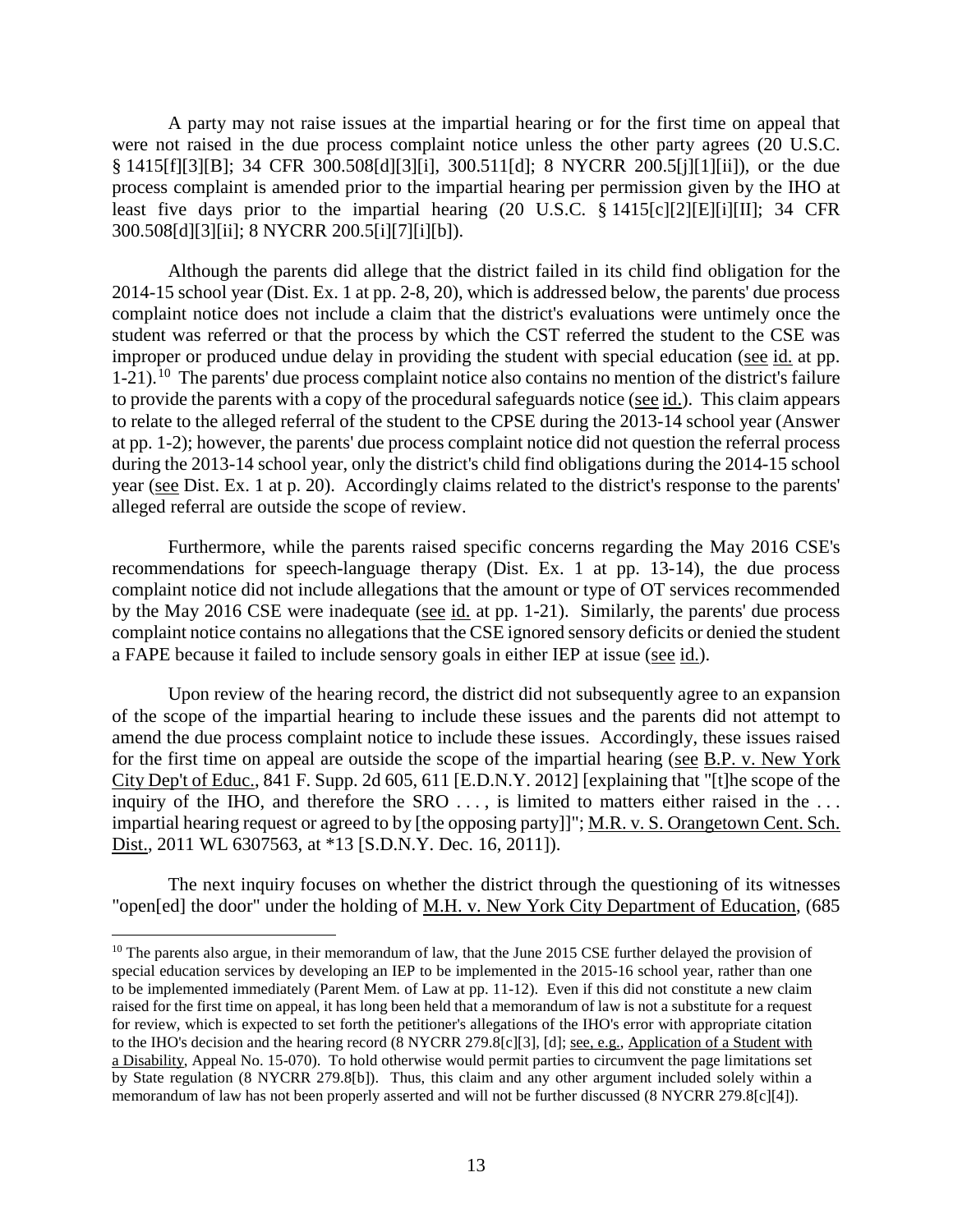F.3d at 250-51; <u>see also B.M. v. New York City Dep't of Educ.</u>, 569 Fed. App'x 57, 59 [2d Cir. June 18, 2014]; D.B. v. New York City Dep't of Educ., 966 F. Supp. 2d 315, 327-28 [S.D.N.Y. 2013]; N.K. v. New York City Dep't of Educ., 961 F. Supp. 2d 577, 584-86 [S.D.N.Y. 2013]; A.M. v. New York City Dep't of Educ., 964 F. Supp. 2d 270, 282-84 [S.D.N.Y. 2013]; J.C.S. v. Blind Brook-Rye Union Free Sch. Dist., 2013 WL 3975942, \*9 [S.D.N.Y. Aug. 5, 2013]). The alleged referral to the CPSE first arose during direct examination of a district witness; however, the questions asked by the district counsel were directed at developing a background of the student's history (Tr. pp. 34-35). Similarly, the district's direct questioning regarding the referral process during the 2014-15 school year provided background information and established the date by which the district first identified the student for an evaluation (Tr. pp. 362-71). Accordingly, as these issues arose as a part of routine questioning developing general background information the district did not open the door to the parents' challenges (see A.M., 964 F. Supp. 2d at 282-84; J.C.S., 2013 WL 3975942, at \*9). Regarding OT and the student's sensory needs, however, the district called the occupational therapist who attended the June 2015 and May 2016 CSEs as a witness and elicited testimony regarding the student's needs and recommended services (Tr. pp. 234-61); accordingly, the district may have "opened the door" to the issue during the hearing (see P.G. v. New York City Dep't of Educ., 959 F.Supp.2d 499, 509 [S.D.N.Y.2013] [concluding that the district "opened the door" to an issue which the parents would have otherwise waived "when it raised the issue in its opening argument and elicited testimony about it from one of its witnesses on direct examination."]). Accordingly, the student's OT and sensory needs are addressed below.

Finally, to the extent the parents do not raise arguments on appeal regarding claims which were alleged in the due process complaint notice and were not reached by the IHO, these claims are deemed abandoned and will not be further addressed (8 NYCRR 279.8[c][2], [4]). One such issue is the parents' allegation that the district failed to offer 12-month school year services for the 2016-17 school year (Dist. Ex. 1 at pp. 11, 13).<sup>11</sup> In addition, regarding the parents' allegations that the district failed to offer 12-month school year services for the 2015-16 school year, the parents do not appeal the IHO's finding that the there was "no discussion of extended school year services since there was no need to minimize regression in academic areas" at the time of the June 2015 CSE meeting (IHO Decision at p. 4). Therefore, this determination has become final and binding on the parties and will not be reviewed on appeal (34 CFR 300.514[a]; 8 NYCRR  $200.5[i][5][v]$ .

# **B. Child Find**

In their cross appeal, the parents allege that the district violated its child find obligation for the 2014-15 school year. The parents allege that the IHO misapprehended the district's child find obligations, improperly focused on the parents' actions, and ignored evidence of the district's delay in the child find process.

 $11$  The parents raise a claim relating to the conduct of the impartial hearing in their memorandum of law, alleging that the IHO inappropriately limited the parents' attorney's lines of questioning and thereby deprived the parents their right to fully develop their claims (Parent Mem. of Law at pp. 25-31). Although this claim has not been properly raised because it was not included in the request for review (8 NYCRR 279.8 [c][3], [d]), based on an independent review of the hearing record, the hearing was conducted in a manner consistent with due process.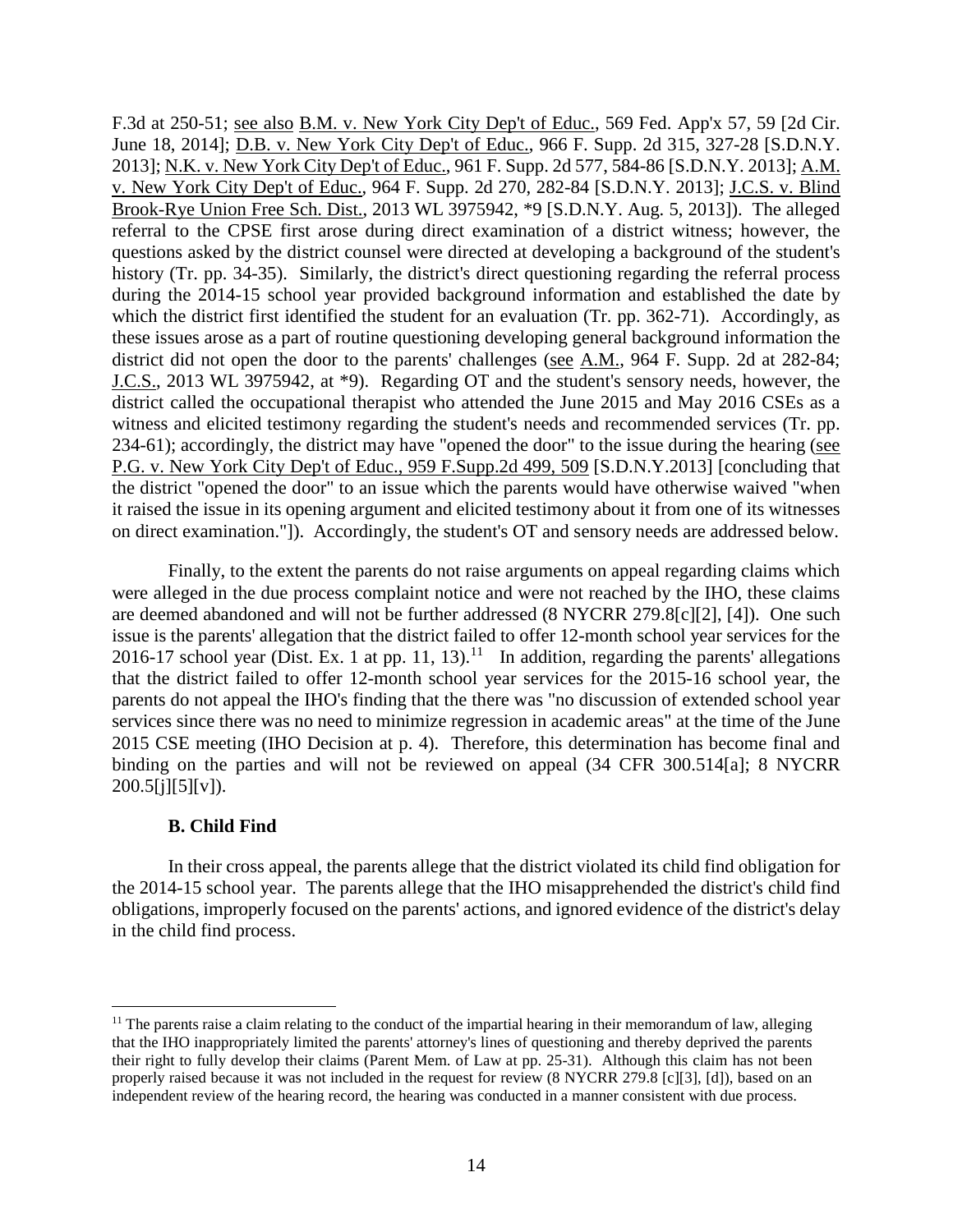The purpose of the "child find" provisions of the IDEA are to identify, locate, and evaluate students who are suspected of being a student with a disability and thereby may be in need of special education and related services, but for whom no determination of eligibility as a student with a disability has been made (see Handberry v. Thompson, 446 F.3d 335, 347-48 [2d Cir. 2006]; E.T. v. Bd. of Educ., 2012 WL 5936537, at \*11 [S.D.N.Y. Nov. 26, 2012]; A.P. v. Woodstock Bd. of Educ., 572 F. Supp. 2d 221, 225 [D. Conn. 2008], aff'd, 370 Fed. App'x 202 [2d Cir. Mar. 23, 2010]; see also 20 U.S.C. § 1412[a][3][A]; 34 CFR 300.111; 8 NYCRR 200.2[a][1], [7]). The IDEA places an affirmative duty on State and local educational agencies to identify, locate, and evaluate all children with disabilities residing in the State "to ensure that they receive needed special education services" (20 U.S.C. § 1412[a][3]; 34 CFR 300.111[a][1][i]; Forest Grove, 557 U.S. at 245; E.T., 2012 WL 5936537, at \*11; see 20 U.S.C. § 1412[a][10][A][ii]; see also 8 NYCRR 200.2[a][1], [7]; New Paltz Cent. Sch. Dist. v. St. Pierre, 307 F. Supp. 2d 394, 400 n.13 [N.D.N.Y. 2004]). The "child find" requirements apply to "children who are suspected of being a child with a disability . . . and in need of special education, even though they are advancing from grade to grade" (34 CFR 300.111[c][1]; see 8 NYCRR 200.2[a][1], [7]; D.K. v. Abington Sch. Dist., 696 F.3d 233, 249 [3d Cir. 2012]; J.S. v. Scarsdale Union Free Sch. Dist., 826 F. Supp. 2d 635, 660 [S.D.N.Y. Nov. 18, 2011]). To satisfy the requirements, a board of education must have procedures in place that will enable it to identify, locate, and evaluate such children (34 CFR 300.111[a][1]; 8 NYCRR 200.2[a][1], [7]).

Because the child find obligation is an affirmative one, the IDEA does not require parents to request that the district evaluate their child (see Reid v. District of Columbia, 401 F.3d 516, 518 [D.C. Cir. 2005] [noting that "[s]chool districts may not ignore disabled students' needs, nor may they await parental demands before providing special instruction"]; see also Application of the Bd. of Educ., Appeal No. 11-153; Application of a Student Suspected of Having a Disability, Appeal Nos. 11-092 & 11-094). A district's child find duty is triggered when there is "reason to suspect a disability and reason to suspect that special education services may be needed to address that disability" (J.S., 826 F. Supp. 2d at 660; New Paltz Cent. Sch. Dist., 307 F. Supp. 2d at 400 n.13, quoting Dep't of Educ. v. Cari Rae S., 158 F. Supp. 2d 1190, 1194 [D. Haw. 2001]). To support a finding that a child find violation has occurred, school officials must have overlooked clear signs of disability and been negligent by failing to order testing, or have no rational justification for deciding not to evaluate the student (A.P., 572 F. Supp. 2d at 225, quoting <u>Bd. of Educ. v. L.M.</u>, 478 F.3d 307, 313 [6th Cir. 2007]). States are encouraged to develop "effective teaching strategies and positive behavioral interventions to prevent over-identification and to assist students without an automatic default to special education" (Los Angeles Unified Sch. Dist. v. D.L., 548 F. Supp. 2d 815, 819 [C.D. Cal. 2008], citing 20 U.S.C. § 1400[c][5]). Additionally, a school district must initiate a referral and promptly request parental consent to evaluate a student to determine if the student needs special education services and programs if a student has not made adequate progress after an appropriate period of time when provided instruction in a school district's response to intervention program (8 NYCRR 200.4[a]). see also 8 NYCRR 100.2[ii]).

The parents contend that the district school psychologist should have referred the student to the CSE after she received notice of the parents' referral of the student to the CPSE from the 2013-14 school year. The record includes an incomplete and undated document titled "Referral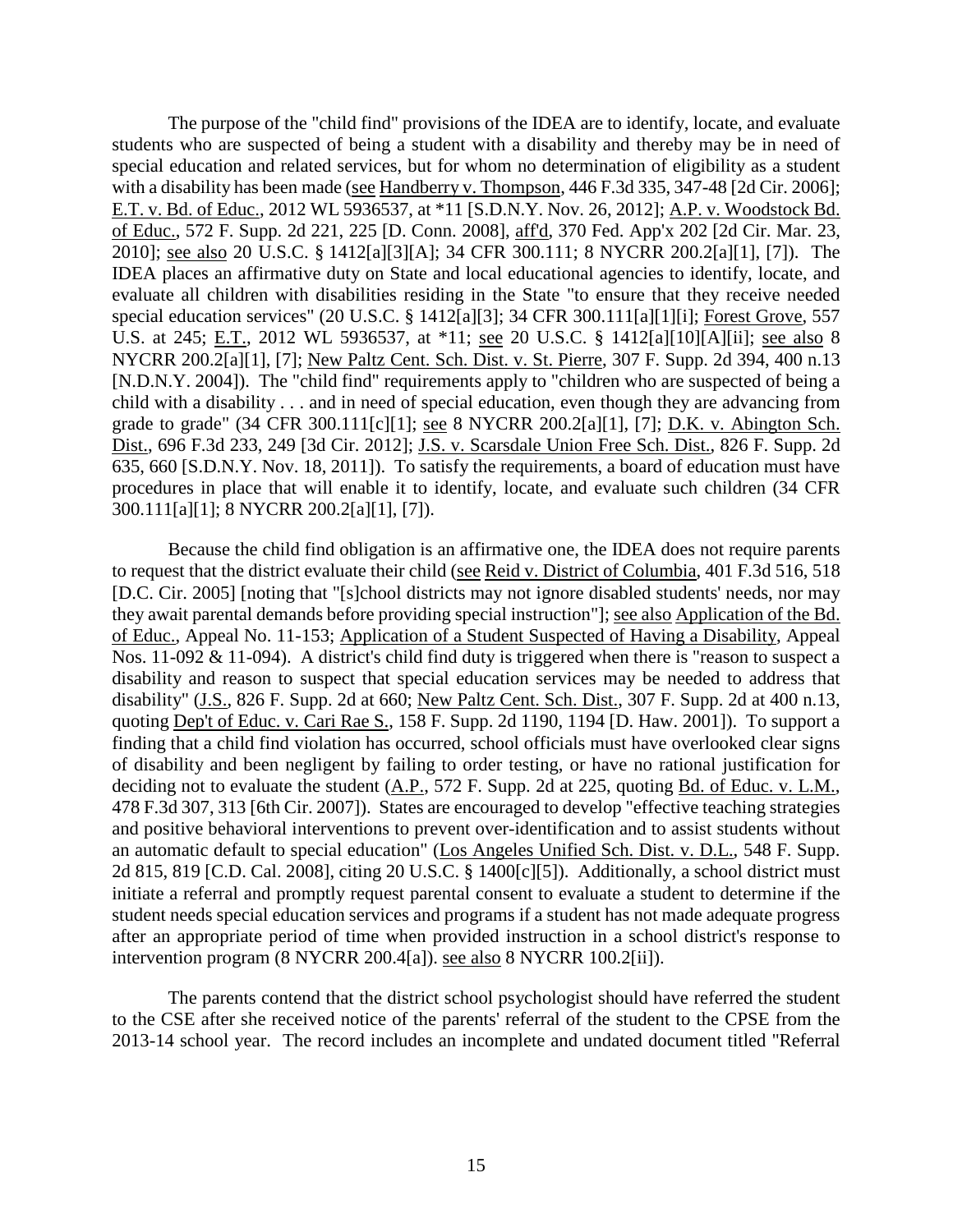to: Committee on Preschool Education (CPSE)" (Parent Ex. 27).<sup>12</sup> The CPSE referral indicated that the student needed PT and OT evaluations and listed three areas of concern: core strength, "FM skills," and speech (id.). The school psychologist testified that, in spring 2014, she was "made aware" that the student was entering kindergarten the following school year and that "the parents had contacted [the CPSE chairperson] with some concerns" (Tr. p. 34). The school psychologist also testified that the CPSE chairperson alerted her to the fact that there had been contact between the CPSE chairperson and the parents but that no evaluations or assessments had been performed and no further action had been taken (Tr. p. 35). The school psychologist testified that she added a "reminder that there had been some concerns earlier on" to a file in the event that something should "come up" in the future (Tr. pp. 35-36). The student's kindergarten teacher also testified that he communicated with the CPSE chairperson about incoming students and that he and the CPSE chairperson were "really good at being on the same page" regarding the student at issue and other incoming kindergarten students (Tr. p. 394). When asked about the student's CPSE referral, the kindergarten teacher testified that he did not specifically recall if the CPSE chairperson had informed him that the student had an outstanding referral but that it was standard "practice that [the CPSE chairperson] would have had conversations with [him] about each student" with similar circumstances (Tr. p. 396). The teacher testified that he did not "remember the particulars of the conversation or if it happened," but indicated that it was "very likely that it did" (id.).

In addition to the CPSE referral, the hearing record indicates that the parents directly notified district staff of a variety of concerns during the 2014-15 school year. The parents informed the student's kindergarten teacher, by email dated October 13, 2014, that they had concerns about the student's social functioning and that, during preschool, the student had exhibited difficulties with impulsivity, not interacting with classmates, and engaged in tantrums (Parent Ex. 22). The kindergarten teacher responded the same day, informing the parents that he had noticed some of those behaviors, but stated that it "wasn't something that concerned [him] to the point of contacting [the parents] about it" (id.). The teacher indicated that, given the information provided by the parents about the previous year, "perhaps [they] should work together to figure out what the best course of action going forward [would be]" (id.). In another email to the kindergarten teacher, dated October 22, 2014, the parents referenced the student's "OT and hand eye coordination issues" (Parent Ex. 23). The parents also detailed "several eye/vision information processing issues," relaying information from the student's doctor, and inquired about the status of an OT evaluation (id.). In his response, the teacher discussed an informal OT evaluation for the student and a possible referral to the CST (id.). On October 28, 2014, the parents sent an e-mail to the kindergarten teacher and the student's private psychologist in an attempt to open a direct line of communication between the two (Parent Ex. 24).

<sup>&</sup>lt;sup>12</sup> Although the CPSE referral is undated (Dist. Ex. 27), it stands to reason that it was generated during the period of the student's potential eligibility for preschool special education services, prior to the student's 2014-15 kindergarten year. The district challenges the parent's reliance on parent exhibit 27 as relating to the 2013-14 school year and characterizes its use as arising from an impermissible challenge to school years outside of the scope of this proceeding and outside the statute of limitations. However, the parents have consistently limited the school years at issue to the 2014-15, 2015-16, and 2016-17 school years, and the parents' list of issues presented for review in their request for review does not include a new claim for relief for the 2013-14 school year (Dist. Ex. 1 at p. 20; Answer & Cross-Appeal at pp. 7-10). Accordingly, reliance on the referral form is only for the purpose of determining whether the district had a reasonable suspicion that the student had a disability and required special education services at the beginning of the 2014-15 school year.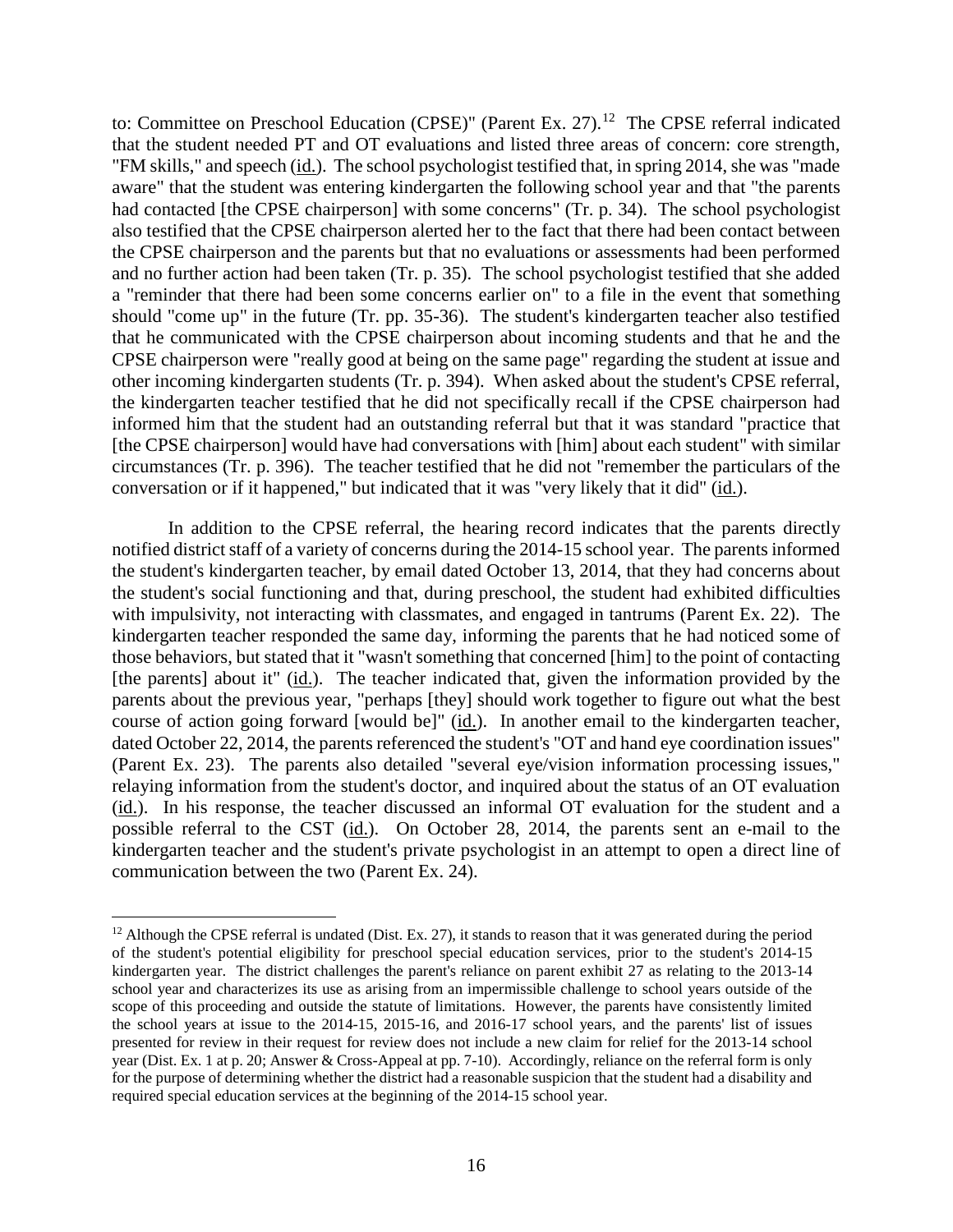The school psychologist testified that she had a phone conversation with one of the parents in October 2014, regarding "OT and PT," as well as "the issue that there had been concerns back in preschool" (Tr. p. 36). As a result of the conversation with the parents, the school psychologist spoke with the student's kindergarten teacher and a district occupational therapist (id.). These conversations resulted in the occupational therapist conducting an "informal observation" of the student (Tr. p. 37). The occupational therapist testified that she informally observed the student in fall 2014 but did not do any assessments at that point (Tr. pp. 240-41). The occupational therapist further testified that she informed the teacher that, if he observed any sensory issues, he should "bring [the student] up for a child study team" (Tr. p. 267, see Tr. p. 37). On November 3, 2014, the parents emailed the kindergarten teacher to see if the occupational therapist had been in to observe the student yet (Parent Ex. 25). When asked if he believed referral of the student to the CST was warranted in September, October, or November 2014, the student's kindergarten teacher testified that he never thinks referral is warranted that early and that he does not consider "bringing anybody up to the Child Study Team until after the New Year" (Tr. pp. 355-56). The student's kindergarten teacher admitted that, even if a student came in with an outstanding referral, while he would "be aware of this at the beginning of the year, and would be monitoring them," he "would not begin the CST process until after the New Year" (Tr. pp. 394-95). The kindergarten teacher explained his practice was based on the "need to give a child time to enter the school, acclimate" (Tr. p. 355).<sup>13</sup> When asked how the student performed in the beginning of the 2014-15 school year, the teacher testified that "the beginning of the year [wa]s chaotic for all the kids" and explained that the student's behaviors were not notable when he first arrived but that gradually the teacher noticed the student having difficulty with socialization, (Tr. pp. 345-46; see Tr. pp. 358- 62; Dist. Ex. 17). The kindergarten teacher testified that he spoke with the school psychologist around November 2014 regarding the student and implemented interventions in the classroom (Tr. pp. 352-55). The kindergarten teacher further testified that, while the student was making progress academically throughout the year and the student had some successes, with respect to social interactions, as the year progressed and expectations rose, the student maintained the same level from the beginning of the year (Tr. pp. 361-62). The parents also testified that the student had some positive results during the first half of the school year, but "things just went spiraling out of control" when the student came back to school in January (Tr. pp. 470-71).

The parents reached out to the kindergarten teacher again on January 15, 2015, to get an update on the student's socialization, and detailed some social issues the student was having with playdates (Parent Ex. 6 at p. 2). The parents also voiced concerns about the student withdrawing further into himself and cited to the student talking about an imaginary friend (id.). In an email dated January 15, 2015, the student's kindergarten teacher responded that the student was reluctant to join in with his peers, spent a lot of time daydreaming, spent unstructured time speaking with the teacher or drawing independently instead of interacting with his peers, and that he tried to get the student involved with the other students but hadn't "seen him join a group in class independently in a long time" (id. at p. 1). However, the teacher also reported that the student was

<sup>&</sup>lt;sup>13</sup> Although the kindergarten teacher's practice of not making a referral of a student until after the new year may reflect a valid concern about unnecessary evaluation and over-identification of students (Los Angeles Unified Sch. Dist., 548 F. Supp. 2d at 819, citing 20 U.S.C. § 1400[c][5]), a blanket practice to never make a request for referral of a student before the halfway point of a student's kindergarten year could, in some circumstances, prevent students who have an immediate need for special education services from being identified, evaluated, and classified, and thereafter being provided with a FAPE.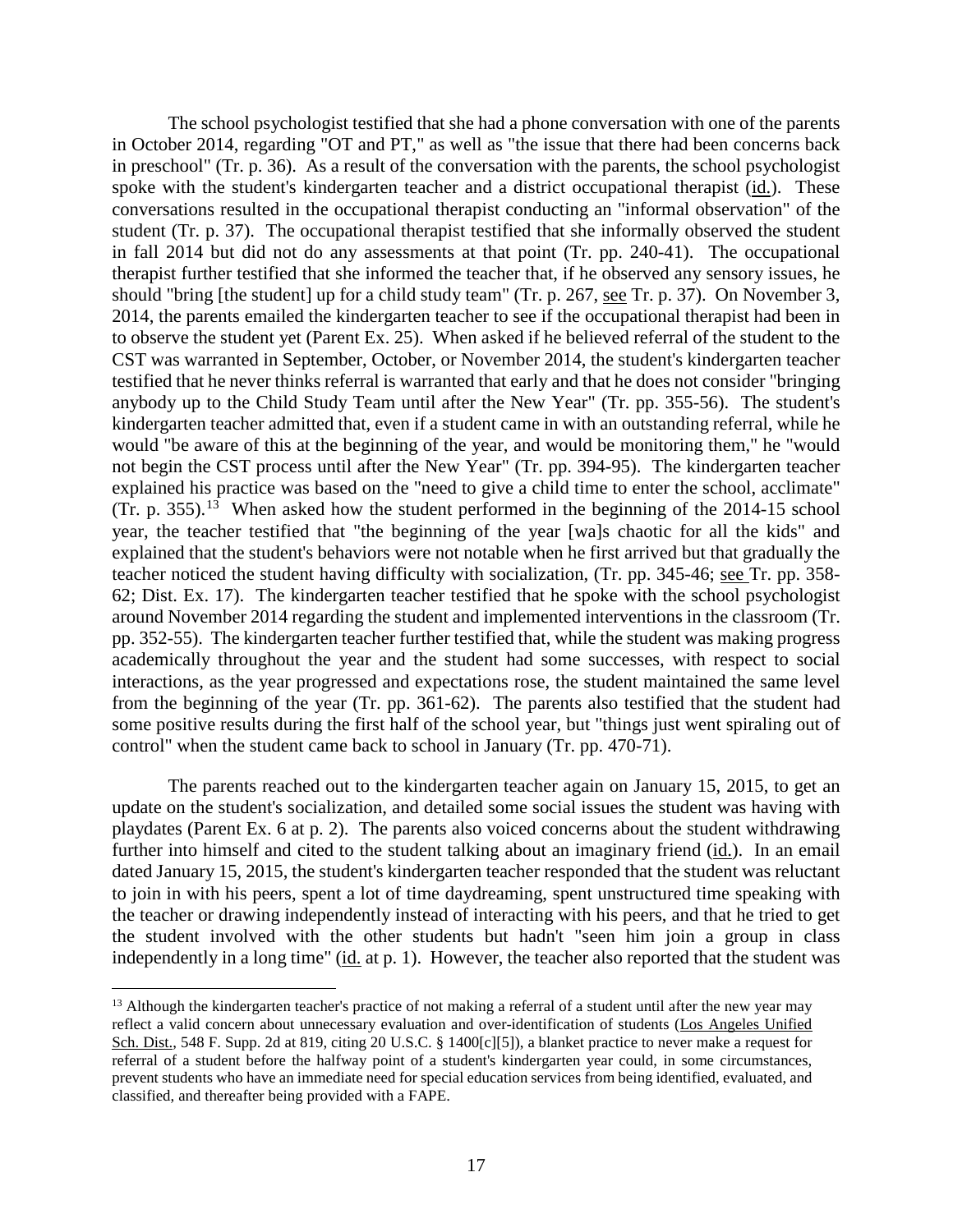able to pay attention and follow instructions in school and, although it seemed that the student spent a lot of time daydreaming, he was able to complete assignments in class and participate without a significant amount of redirection or repetition of instruction (id.). The teacher further noted that, at times, the student was reluctant to do his best work and could be difficult for adults to manage (id.). By email dated January 28, 2015, the kindergarten teacher informed the parents that the student "had a rough day" and shared specific social and behavioral incidents which occurred in the classroom, including a tantrum, purposely disrupting the class, and telling the classroom aide that he wanted to shoot and kill the teacher (Parent Ex. 7). The teacher also informed the parents that the student indicated his favorite game was "imagining" and that he preferred that activity to all others (id.). In a February 25, 2015 email, the kindergarten teacher indicated that the student was spending increasingly more time in his imagination, and asked the parents if they were seeing the same at home (Parent Ex. 9 at pp. 1-2). In an email in response, the parents informed the kindergarten teacher that they were very concerned about the student's ability to succeed in first grade (id. at p. 1).

The kindergarten teacher referred the student to the CST on February 25, 2015 (Dist. Ex. 4 at p. 1). In his referral, the kindergarten teacher noted that the student exhibited: word-finding difficulty, difficulty organizing his thoughts for verbal expression, and difficulty maintaining topic relevancy; awkward gross motor skills; difficulty with personal space and boundary issues; and inconsistent spacing, letter formation, letter size, and difficulty writing on a line (id. at p. 3). The kindergarten teacher also indicated that the student learned through a multisensory approach, worked best when time limits were introduced, and required frequent breaks (id. at p. 4). The teacher reported that the student had difficulty with peer relations, was usually disruptive in class, was attention seeking, and had difficulty with adult relations (id.). More specifically, the teacher reported that the student had no friends in class and claimed not to care, was rude and oppositional to peers and teachers at various points, and occasionally cried or threw tantrums (id. at p. 5). The teacher also reported that the student was seeing a private psychologist "to help with his social issues" and that he would produce "significantly better work in class if he were more focused and had greater stamina" (id.).

With respect to the CST referral form, the kindergarten teacher testified that, when he filled out "these forms" he tried "to make the child seem as troubled as possible because [he] want[ed] the Committee to get the child services. So [he] push[ed] for the most services possible" (Tr. p. 422). The kindergarten teacher testified that the language he used to describe the student on the CST referral form reflected the "worst case scenario" (id.). According to the teacher, he did not mention "the positives" in the CST referral because it was his intention "to alarm the CST" that there was a concern with the student (Tr. p. 423). The teacher reported that he only included "the alarming things" on the CST referral and that it was not a complete portrayal of the child" (id.).

The CST met on March 16, 2015, and recommended referral to the CSE for a full evaluation of the student, and specifically included notation that OT and speech-language evaluations should be completed (Dist. Ex. 5 at pp. 1-2). As part of that recommendation, the CST noted that the kindergarten teacher was "very concerned" about the student (id. at p. 1). Notes of the CST discussion show that the kindergarten teacher described the student as "never" being interested in his peers, but happier at the beginning of the school year (id.). The teacher further described the student as "living in an imaginary world" and having difficulty with transitions, following directions, and completing tasks (id.). The district school psychologist also informed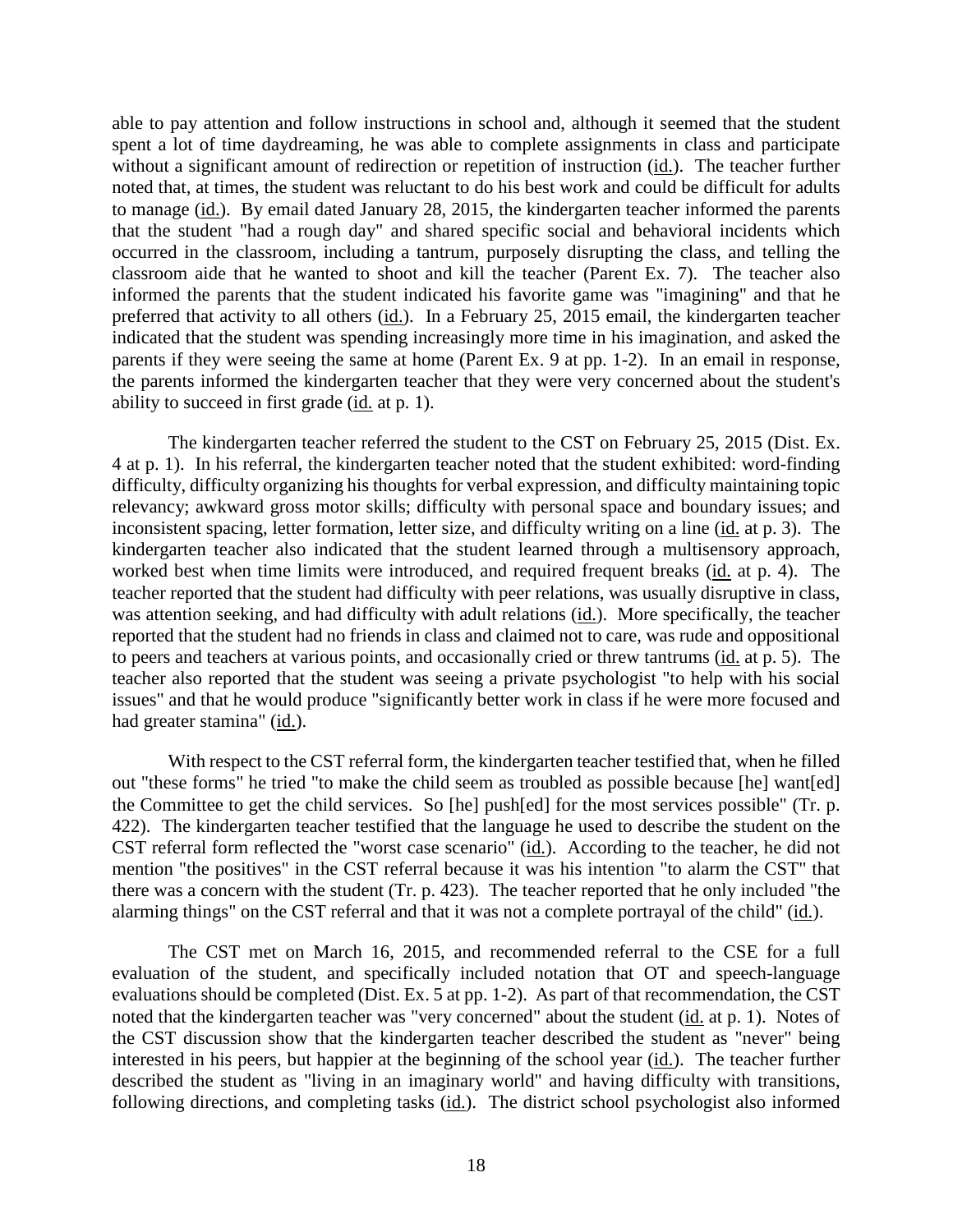the CST that she had been in touch with the parents about the student's inability to socially engage, lack of participation, withdrawal into his imagination, and possible need for sensory feedback (id. at p. 2). The concerns shared with the CST by district staff mirrored the communications between the parents and the student's kindergarten teacher beginning in October 2014 (compare Dist. Ex. 5, with Parent Exs. 6-11; 22-25). The CPSE chairperson informed the CST that the parents had contacted her to "investigate CPSE options but that they did not follow through with evaluation" (Dist. Ex. 5 at p. 1).

The district school psychologist referred the student to the CSE on March 25, 2015 (Dist. Ex. 6 at p. 1; see Dist. Ex. 5 at p. 2). The CSE referral largely referenced social and behavioral concerns similar to those cited by the CST, specifically identifying concerns with attention, pragmatic language, fine motor skills, and sensory issues (compare Dist. Ex. 5 at pp. 1-2, with Dist. Ex. 6 at pp. 1-5). The March 2015 CSE referral noted that the parents contacted the CPSE chairperson in Spring 2014 but that someone "did not follow through" (Dist. Ex. 6 at p. 3). By letter dated May 16, 2015, the parents were notified the that a CSE meeting was scheduled for June 1, 2015, and the CSE convened on that date and ultimately determined that the student was eligible for special education as a student with a speech or language impairment (see Dist. Exs. 12 at pp. 1-3; 14 at p. 1).

It is undisputed that the main areas of concern for the student leading up to his referral to the CSE included social and behavioral difficulties (Tr. pp. 118-19, 359, 363, 375-76, 380-81, 583). Given the CST's observation that the student was "never particularly interested in his peers" (Dist. Ex. 5 at p. 1), the kindergarten teacher's January 2015 observation that he hadn't "seen [the student] join a group in class independently in a long time" (Parent Ex. 6 at p. 1), the outstanding referral document (Parent Ex. 27; see Dist. Exs. 5 at p. 1; 6 at p. 3), communication between the CPSE chairperson and the student's kindergarten teacher and school psychologist (Tr. pp. 34-36, 394-96), and the series of communications between the parents and the kindergarten teacher relating to social difficulties that ultimately justified a referral to the CST and CSE (compare Dist. Ex. 5, with Parent Exs. 6-11; 22-25), the hearing record demonstrates that the district had sufficient reason to suspect the student had a disability and was in need of special education services in advance of the student's referral to the CST in February 2015, the CST meeting in March 2015, and the June 2015 CSE meeting (see Dist. Ex. 14 at p. 1).

In light of the foregoing, the evidence in the hearing record supports the parents' position that the district was in violation of its child find obligations at some point during the 2014-15 school year (20 U.S.C. § 1412[a][3]; 34 CFR 300.111[a][1][i]; see 20 U.S.C. § 1412[a][10][A][ii]; see also 8 NYCRR 200.2[a][1]) However, because the parents have not requested a form of relief to remedy the district's failure to meet its child find obligations during the 2014-15 school year, the district's violation is ultimately academic and further analysis of the exact point at which the district should have referred the student is unnecessary.<sup>14</sup>

<sup>&</sup>lt;sup>14</sup> Although the parents originally sought in the in their due process complaint notice relief by way of compensatory education or prospective placement in the form of tuition or placement at Eagle Hill during the 2015-16, 2016-17, or some future year, to remedy the violation for the 2014-15 school year (Dist. Ex. 1 at p. 20), they did not continue to pursue such alternate relief in their closing brief to the IHO or on appeal.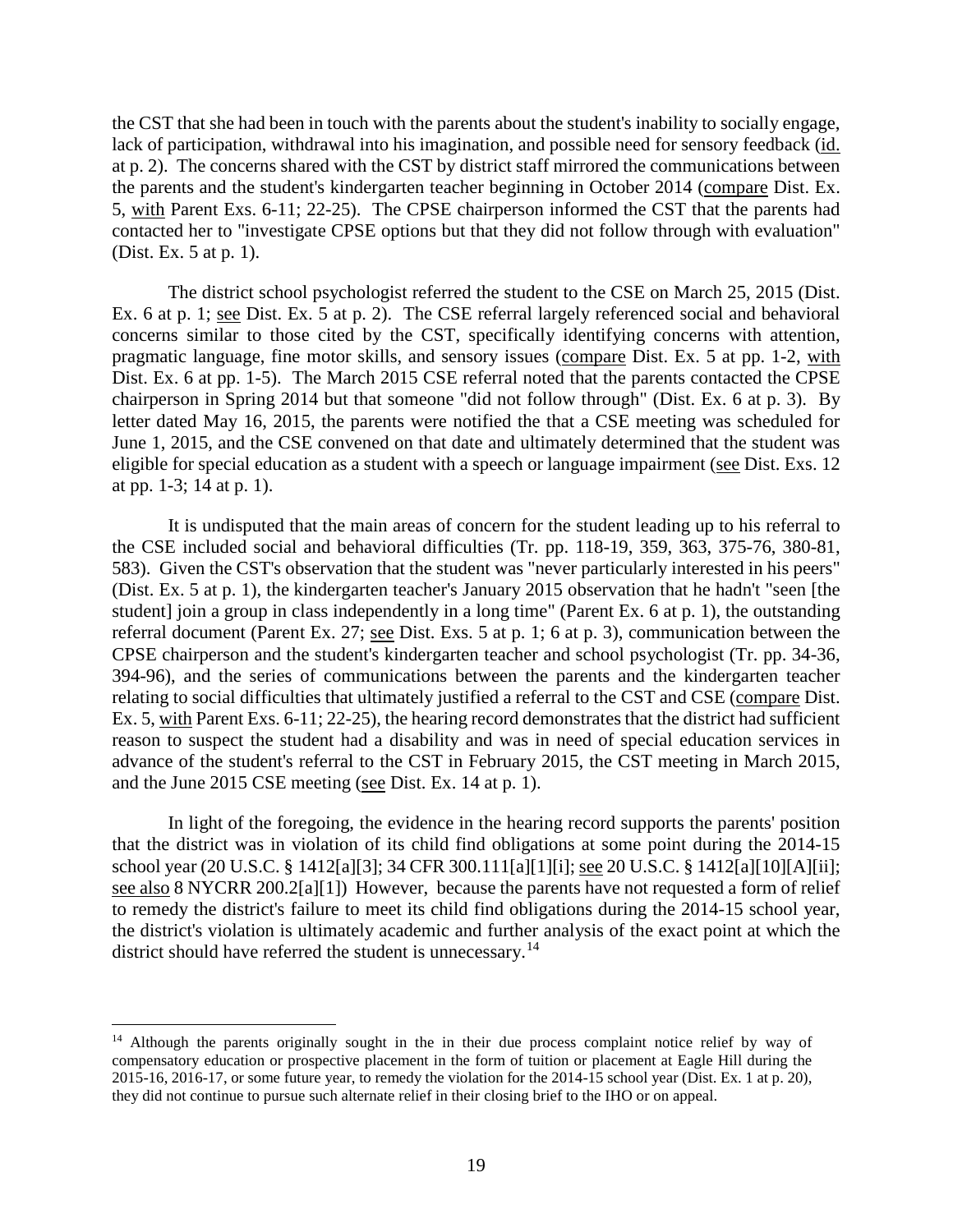#### **C. June 2015 IEP**

The district argues that the IHO erred in finding that the June 2015 IEP did not offer the student a FAPE because the district did not meet its burden of proving that a general education class without additional supports was appropriate. The district asserts that it was proper to further evaluate the student by collecting data during the first six weeks of the 2015-16 school year prior to making a determination regarding the need for additional support and, specifically, the student's need for a 1:1 aide. The district further alleges that the student's concerns were related primarily to social deficits, not academic needs, and that the student's cognitive and achievement testing demonstrated that the student was capable of accessing the curriculum and acquiring skills in a general education classroom without a 1:1 aide. Finally, the district argues that a recommendation for a 1:1 aide for the student would have been inconsistent with State guidance.

A CSE convened on June 1, 2015 to determine the student's eligibility for special education, with the CSE chairperson, the school psychologist, a special education teacher, a speech-language pathologist, an occupational therapist, the student's regular education teacher, a parent member, the student's private psychologist, and the parents in attendance (Dist. Ex. 14 at p. 1). During the June 2015 CSE meeting, CSE members reviewed results of a May 23, 2014 physical evaluation, an April 15, 2015 OT evaluation, an April 24, 2015 social history, an April 29, 2015 psychological evaluation, a May 6, 2015 classroom observation, a May 14, 2015 educational evaluation, and a May 18, 2015 speech-language evaluation, as well as information from the student's teachers, district related service providers, the student's private psychologist, and the parents (id. at pp. 1-7; see Tr. pp. 71-73, 166; Dist. Exs. 3; 8-11; 13).<sup>15</sup> According to the CSE meeting minutes, the CSE chairperson summarized the information reviewed by the CSE, noting that the student presented with difficulties related to arousal, self-regulation, attention, pragmatic language, and social engagement (Dist. Ex. 14 at p. 2). The June 2015 CSE determined that the student was eligible for special education as a student with speech or language impairment (id. at p. 1).

With regard to the student's educational needs, the present levels of performance set forth in the June 2015 IEP indicated that the student's overall cognitive functioning was in the high average range, with relative weaknesses in the student's working memory and processing speed ability (Dist. Ex. 14 at p. 6; see Dist. Ex. 10 at pp. 4-5, 11). The student performed in the average to above average range on measures of academic achievement and was academically "capable and [able to] complete classroom tasks when focused" (Dist. Ex. 14 at p. 6; see Dist. Ex. 11). The June 2015 CSE determined that the student did not demonstrated any academic concerns that needed to be addressed through resource room services (Dist. Ex. 14 at p. 6). Although the parents had no concerns regarding the student's academics, they expressed concern that the student was "stuck in an imaginative world and ha[d] no friends" (id. at p. 6).

<sup>&</sup>lt;sup>15</sup> Results of the April 2015 psychological evaluation and the May 2015 classroom observation were included in the psychological evaluation report (see Dist. Ex. 10 at pp. 2-3). The psychological evaluation report does not include a date the report was completed (see Dist. Ex 10). Consistent with exhibit list attached to the IHO's decision, for purposes of this decision, the psychological evaluation report is described by reference to the April 2015 date (Dist. Ex. 10; IHO Decision at p. 31).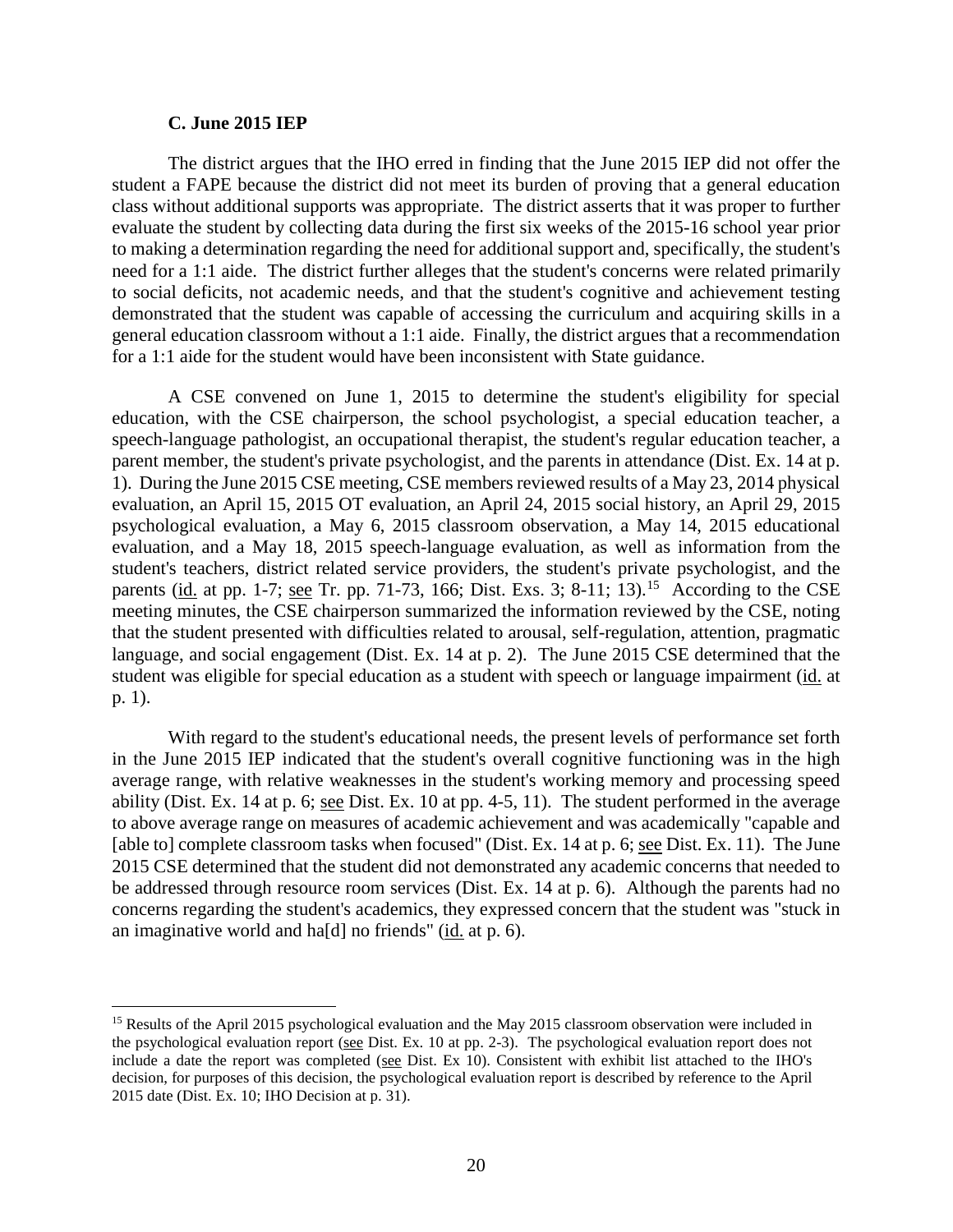In relation to the student's social development, the June 2015 IEP indicated that, according to the student's classroom teacher, the student consistently initiated conversations with adults, but rarely, if ever, initiated conversations with peers (Dist. Ex. 14 at p. 6). In addition, the student typically played alone during recess and free play times in the classroom (id.). The IEP noted that, according to the parents, the student expressed an interest in having friends but, at the time, did not have any close peer relationships (id.). The parents expressed concern regarding the student's ability to make and sustain friendships (id. at p. 7).

In terms of physical development, the present levels of performance of the June 2015 IEP indicated that the student demonstrated decreased sensory processing regulation and often became over stimulated, both in and out of the classroom (Dist. Ex. 14 at p. 7). The IEP noted that the student had difficulty with attention, body awareness, and graded control and that he became easily frustrated when overstimulated (id.). According to the IEP, the student required external support to self-regulate (id.). In addition, the student demonstrated difficulty with fine motor control and visual attention, which impacted his motor output for handwriting tasks (id.). The parents expressed concern regarding the student's sensory needs (id.).

With respect to the student's management needs, the June 2015 IEP indicated that the student required the additional support of special education services along with program modifications to be successful in the general education classroom (Dist. Ex. 14 at p. 7). Overall, the IEP indicated that the student required direct instruction in the form of speech-language therapy to address pragmatic language weaknesses, support/direct instruction to appropriately engage with peers and develop play and social language skills, and OT to address delays in sensory-motor integration, overall attention/body regulation, visual attention/focus, and visual-motor integration (id.).

The June 2015 CSE developed speech-language annual goals targeting the student's ability to employ problem solving strategies, make basic inferences, demonstrate appropriate turn-taking and conversational skills, identify feeling words and facial expressions and predict reasons for feelings, and taking the perspective of others (Dist. Ex. 14 at p. 8). The CSE also developed motor skills goals targeting the student's ability to improve body awareness, attend and self-regulate through use of a sensory diet, employ near-point copying skills, and develop visual memory and recall of information (id.). The CSE further recommended supplementary aids and services, program modifications, and/or accommodations for daily use throughout the school day (id. at pp. 9-10). These included: preferential seating arrangements; refocusing, redirection and frequent check-ins; directions repeated and rephrased; checks for understanding; additional time to complete assignments in the classroom; use of a sensory diet, including sensory breaks; and use of a positive reinforcement plan (id. at pp. 9-10).

Lastly, the June 2015 CSE recommended the student receive weekly related services in 30 minute increments, as follows: one session of individual OT in the therapy room; one session of small group (3:1) OT in the therapy room, one session of small group (5:1) speech-language therapy in the classroom, and two sessions of small group (5:1) speech-language therapy in the therapy room (Dist. Ex. 14 at p. 9). The June 2015 CSE recommended that the student attend a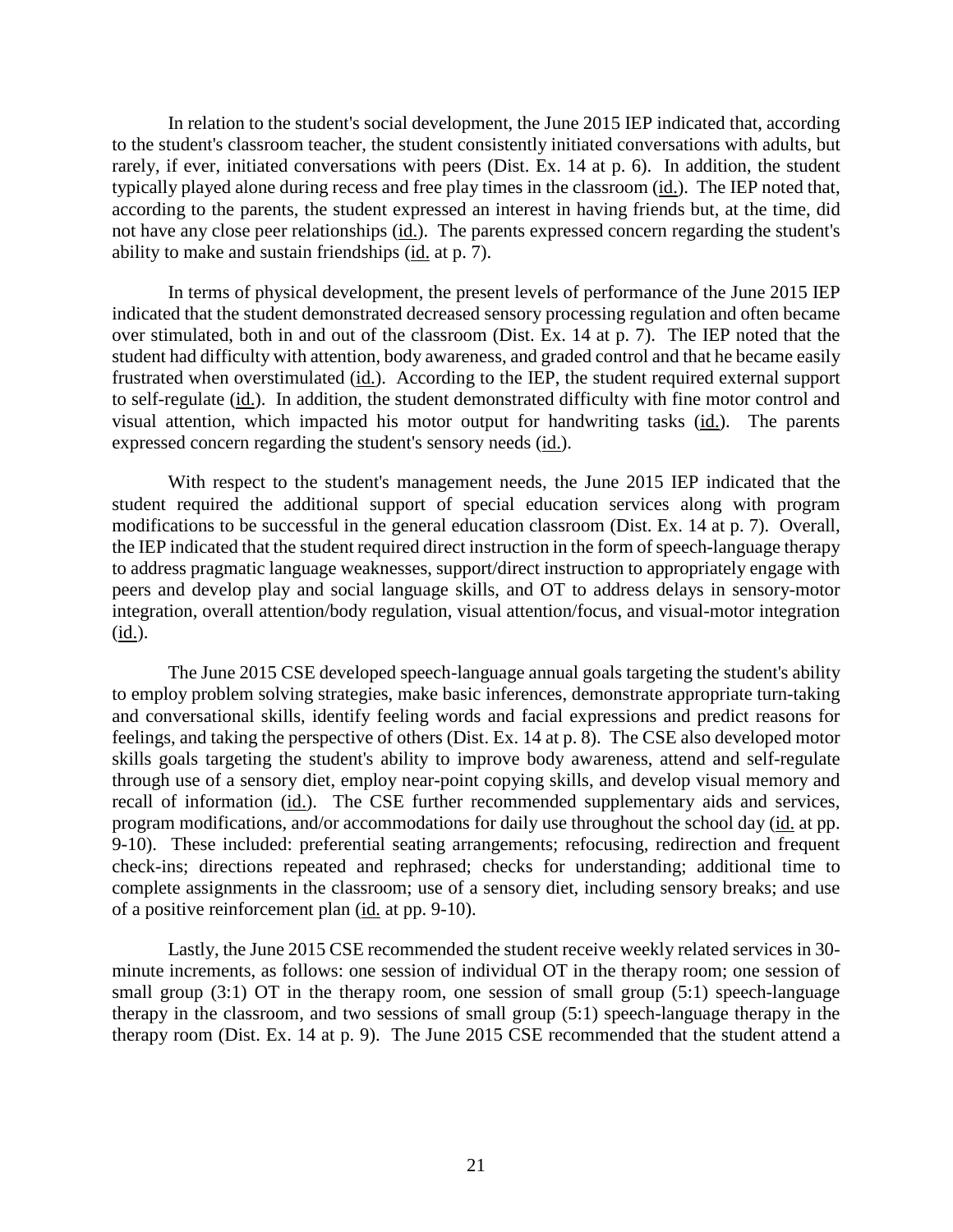general education class placement, noting "None" under the section titled "Special Education Program/Service" (id.).<sup>16</sup>

According to the school psychologist, the CSE's recommendations were based on assessment results and the way the student presented at the time the various evaluations were conducted (Tr. p. 81). The school psychologist testified that, as a result of the available information at the time of the June 2015 CSE meeting, "[the CSE] put everything in place that we thought was necessary for [the student] to be successful" (id.).

The focus of the IHO's decision and the parents' concerns regarding the appropriateness of the program recommended by the June 2015 CSE is on the level of adult support the student needed in the general education setting to address his social/emotional needs and attending weaknesses and whether the student could have obtained an educational benefit with the supports recommended by the June 2015 CSE.

In addition to the information contained in the present levels of performance, discussed above, the hearing record shows that the June 2015 CSE reviewed a significant amount of information regarding the student's social/emotional and attending needs (Dist. Ex. 14 at pp. 1-2). According to CSE meeting minutes, committee members reviewed the student's April 2015 social history, which indicated: that the student became easily frustrated and sometimes threw tantrums at home; that he could be easily excitable and irritable and demonstrated restless, inattentive behaviors; and that he did not socialize much with peers at school and had very few play dates (Dist. Ex. 14 at p. 1; see Dist. Ex. 9 at pp. 2, 5-6). The minutes further indicated that the student articulated the desire for friends, but that socialization was difficult for him and he believed others didn't like him (Dist. Ex. 14 at p. 1). The minutes described the student as being very engaged with adults but unaware of social norms and boundaries (id. at pp. 1-2).

Also, according to the meeting minutes, the district psychologist who evaluated the student in April 2015 reported that, based on the student's parents and teacher responses on behavior rating scales, the student had difficulty forming and maintaining social relationships and regulating his emotions (Dist. Ex. 14 at p. 2; see Dist. Ex. 10 at pp. 2-3, 7-13). She further reported that the student tended to display some atypical and eccentric behaviors (Dist. Ex. 14 at p. 2; see Dist. Ex. 10 at pp. 2-3, 7-13).

With respect to the student's sensory needs, the meeting minutes show that the occupational therapist who evaluated the student reported that the student made limited eye-contact, demonstrated variable attention while being evaluated, and that he became over-stimulated and could not be calmed down (Dist. Ex. 14 at p. 2; see Dist. Ex. 8 at p. 2). The occupational therapist suggested that the student needed to be taught how to self-regulate and noted that, in the classroom or on the playground, the environment may be overwhelming for the student, "which [could] be why he has difficulty regulating himself and how he approaches others" (Dist. Ex. 14 at p. 2).

<sup>&</sup>lt;sup>16</sup> The June 2015 IEP included a statement, using an incorrect first name, noting that the student would participate in all areas of general education, except when receiving related services of speech-language therapy and OT (Dist. Ex. 14 at p. 11). Except for the use of an incorrect first name, the statement is consistent with the CSE's recommendations (see id. at p. 9).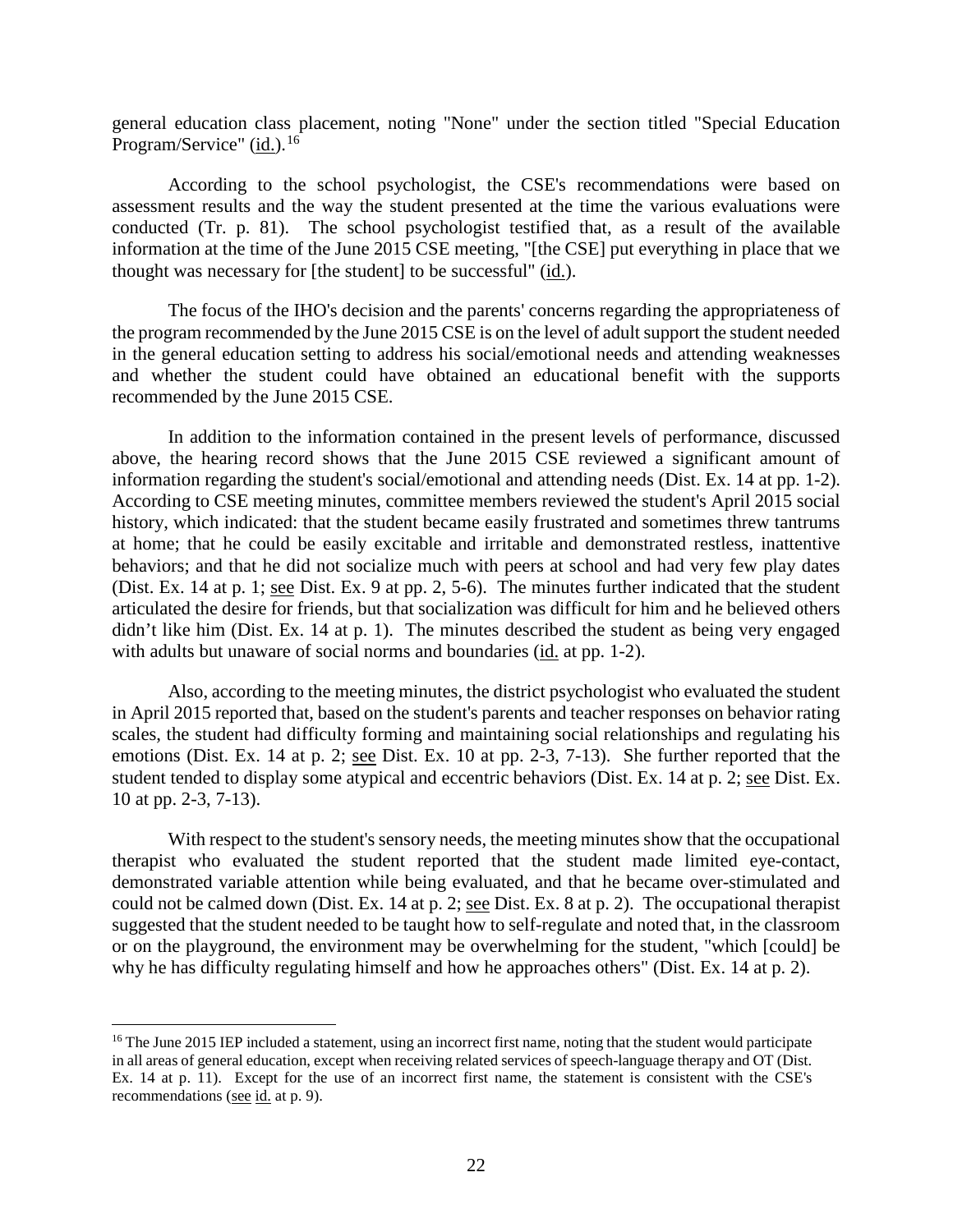According to the CSE meeting minutes, the speech-language pathologist who evaluated the student reported that, throughout testing, the student's attention waivered and he required repetition on tasks that were presented orally (Dist. Ex. 14 at p. 2; see Dist. Ex. 13). She noted that the student had difficulty sitting upright in his chair and often faced away from the evaluator or lay down in the chair (Dist. Ex. 14 at p. 2). The speech-language pathologist reported that the student exhibited difficulty inferring information about other's thoughts and facial expressions, supporting peers in a positive way, and demonstrating flexible thinking (id.).

Next, the student's classroom teacher informed the CSE that the student was academically capable, but that his independent work did not reflect his ability (Dist. Ex. 14 at p. 2; see Dist. Ex. 5). According to the meeting minutes, the teacher reported that, when given assignments, the student did not typically start working until long after his peers and broke up work time with frequent trips to the pencil sharpener or bathroom (Dist. Ex. 14 at p. 2). The teacher further reported that the student was often fidgety and moving about and that he had yet to master classroom routines such as packing his folder or moving his name for attendance (id.). However, the teacher expressed that his primary concern was with the student's social interaction with peers (id.). He noted that the student did not have any close relationships with peers and that he often behaved in a way that peers found off-putting (id.). The teacher reported that the student did not appear to be interested in what his classmates were doing and enjoyed having conversations with adults (id.). He reported that the student had a vivid imagination and transitioned between imagination and reality in conversation, making it difficult to discern what was real (id.). Finally, the student's teacher reported that the student was often inattentive during class and, as a result, needed instructions clarified for him (id.).

The June 2015 CSE minutes show that the student's private psychologist informed the CSE that the student developed relationships easily with adults (Dist. Ex. 14 at p. 2). However, the psychologist also reported that the student presented with significant deficits in attention, pragmatics, and social relationships (id.). He noted that it was difficult to get the student to attend to a task and that, therefore, initiating or sustaining attention to complete something was difficult for the student (id.). The psychologist stated that the student's conversation included a lot of fantasy (id.). The parents reported that the student had a loud voice, was sensitive to light and noise, and demonstrated some tactile sensitivity (id.).

According to the meeting minutes, the parents expressed concern about supporting the student during recess (Dist. Ex. 14 at p. 3). With respect to recess, the student's parents explained that they were looking for "facilitated engagement," as much of the student's social engagement with other children was "failing" and the playground was an area of conflict for the student during school (Tr. pp. 534-35). They further explained that they thought that, if the student could receive facilitation during unstructured time with other children, from an OT or someone else, it would be beneficial to the student (Tr. p. 536).

In addition, the CSE meeting minutes reflect that the parents "questioned the impact of attention on [the student] throughout the day" (Dist. Ex. 14 at p. 3). The parents expressed concern that, with the student attending school for five full days, he would need additional support in the classroom to initiate and do his work (id.). In addition, the parents provided testimony demonstrating they wanted the student to have an aide; to wit, they testified that they talked to the kindergarten teacher about an aide since January or February 2015 and specifically asked for an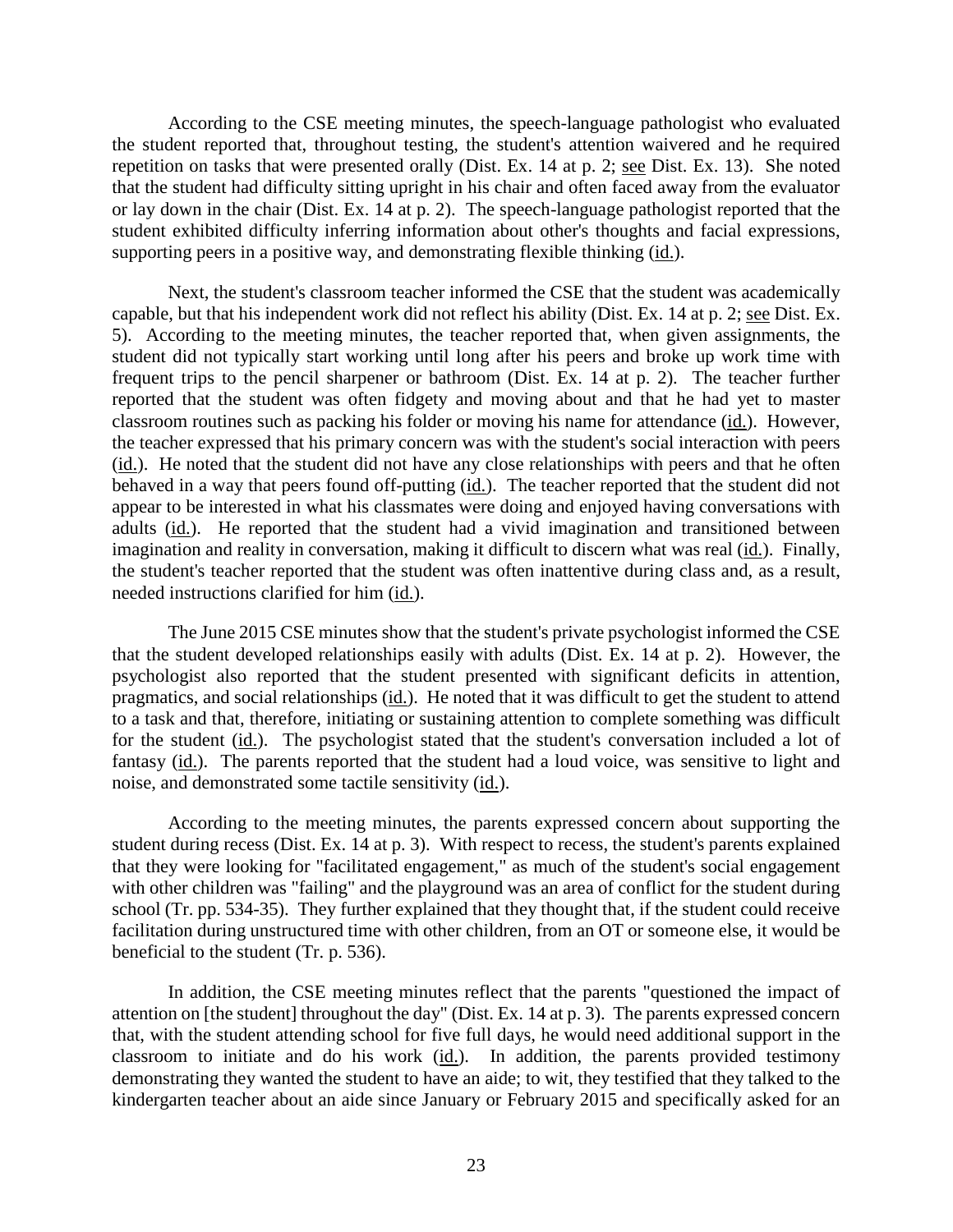aide at the June 2015 CSE meeting (Tr. pp. 534-35, 599-600). The CSE meeting minutes indicate that the CSE chairperson decided the district would collect data during the first six weeks of school to determine if an aide was warranted for the student (Dist. Ex. 14 at p. 3). The parents testified that they expressed their dissatisfaction with that idea (Tr. pp. 600-01).

The school psychologist confirmed that, at the end of the June 2015 CSE meeting, the committee discussed the idea that the student might need an aide or some level of support throughout the school day, as well as during lunch and recess (Tr. pp. 82, 115-16). She testified that "it was suggested that we collect data" during the first six weeks that the student was in first grade and if the student needed an aide based on the data, the district would "implement that" (Tr. pp. 82, 117). According to the psychologist, the purpose of the aide would be to help the student remain on task, to refocus and redirect him throughout the day, and to facilitate the student's social interactions during unstructured times, such as lunch and recess (Tr. p. 82). The psychologist indicated that the discussion at the CSE meeting was that the district would collect data and there was nothing at that point that warranted that level of support (full time aide) (Tr. pp. 118-19). She opined that providing an aide for a student was quite restrictive and, before the district would "jump to do that for a child that is just getting classified," the CSE would want to see how the student would respond to the new supports in place (Tr. p. 119).

The hearing record shows that the student's kindergarten teacher believed that the student needed additional adult support in first grade to address his social/emotional needs. The teacher testified that there were approximately 20 students in the student's kindergarten class for the 2014- 15 school year and, in addition to the teacher, there was a general education aide and a special education aide designated for a particular student (Tr. pp. 343-44). He noted that first grade classes did not have aides (Tr. p. 378). The teacher recalled telling the CST that the student needed an aide or an assistant for social/emotional reasons (Tr. p 368; Dist. Ex. 5 at p. 1). The teacher explained that he watched the student interact with his peers and, if he noticed an interaction that was not positive, he talked to the student about it, modeled appropriate behavior or read a book relevant to the situation, and had a conversation with the class or the student about it (Tr. p. 368). The teacher opined that this sort of intervention "required eyes on the child" (Tr. p. 369). He noted that his desk was right next to the block area where the student played (Tr. pp. 346, 358-59, 369) and that he happened to have both a special education and "a regular aide" in his classroom (Tr. 369). He testified that, with regard to the student's need for support in later grades, he thought the student "might need that second pair of eyes because he's not learning how to interact with others properly" (id.). The teacher continued that such additional adult might be needed "in case something goes wrong" (id.).

According to the March 2015 CST confidential report, the kindergarten teacher informed the CST that the student needed help (Dist. Ex. 5 at p. 1). The report indicated the teacher informed the CST that the student "struggle[ed] greatly to get through the day without adult assistance," and "very much require[d] an aide or assistant," (id.). The teacher testified that his class had an aide assigned to it "so [the student's struggles] w[ere] manageable at the time" (Tr. p. 425). He clarified, however, that going into first grade there were less adults in a typical classroom "[s]o [the district] either needed to get another adult in there specifically for [the student] or put him in a position where there [wa]s another adult in the room, so he's manageable, so that [staff] c[ould] intervene when he need[ed] it behaviorally" (id.). The teacher further testified that the student's need for additional adult support was "written in the [CST] referral" and that it was "the plan going forward,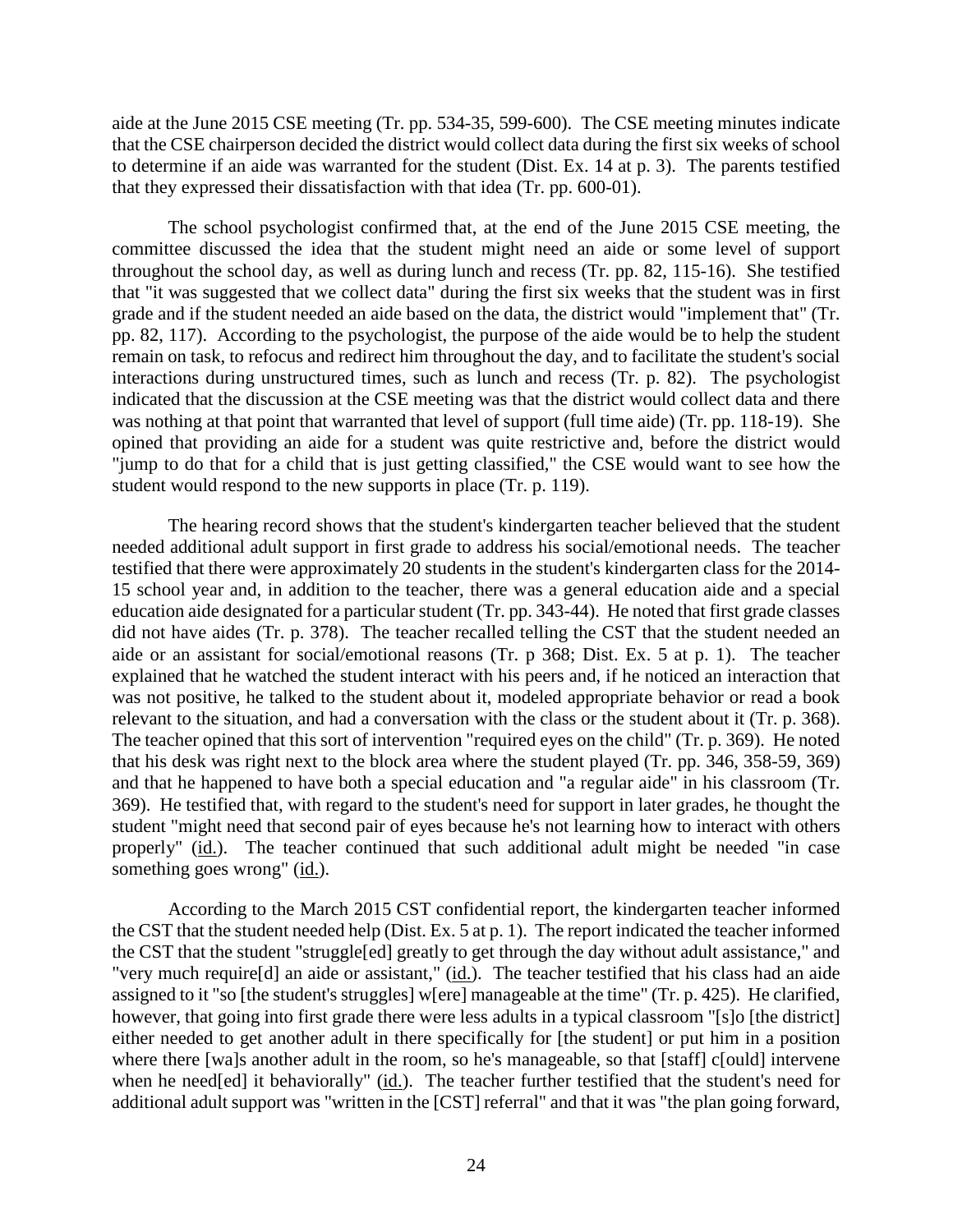that he would be in a room that had another adult" (Tr. p. 379). He noted the question was whether the district assigned the adult to the student specifically or whether it was done informally (id.). As discussed above, the kindergarten teacher later testified at the impartial hearing that he described the "worst case scenario" and "alarming things" in order to get a reaction and ensure that the student received services and that he did not give a "a complete portrayal of the child" on the CST forms (Tr. p. 422-23). However, there is no indication that he later tempered this description of the student in his communications with the CSE.

The kindergarten teacher confirmed that there was a further discussion at the June 2015 CSE meeting about whether or not the student would be provided with an aide (Tr. p. 380). He also confirmed that the CSE recommended that the student attend a general education program and indicated that the intent of recommending a six-week window of time to collect data on the student was because significant growth can take place in a student between September of kindergarten and September of first grade (Tr. pp. 380-81). The teacher opined that the student could have made progress on his own and been a completely different student returning to school in September, who didn't warrant an aide to himself (Tr. p. 381). The teacher testified that he thought it was "perfectly acceptable for [the student] to be on everyone's radar" and for the district to monitor the student in case he should continue to need it (id.).<sup>17</sup>

Based on the expressed concerns regarding the student's need for additional adult support in both the classroom and during unstructured time, the hearing record does not support the CSE's proposal to defer the decision regarding whether the student would receive additional support until six weeks after the beginning of the school year. The evidence in the hearing record does not reflect that the CSE considered any other options for the student aside from its recommendation for a general education classroom with related services and modifications and accommodations (see Dist. Exs. 14; 18). For example, the CSE might have considered a recommendation for a classroom aide for the student's first grade classroom, or a shared aide during the first six weeks of the 2015-16 school year when it planned to monitor the student's need for a 1:1 aide (see 8 NYCRR 200.4[d][3][vii]).<sup>18</sup> Consideration of such an option would have been consistent with the kindergarten teacher's testimony about the need for a "second pair of eyes" in the classroom for

<sup>&</sup>lt;sup>17</sup> The kindergarten teacher testified that the purpose of the student's speech-language therapy sessions was for the student to sit in a group and have interactions with peers where a teacher is monitoring him, which was exactly what the student needed (Tr. p. 377). The teacher noted that it was the reason he possibly wanted an aide for the student in the future  $(i_d)$ . The teacher explained that this is what he was providing for the student in kindergarten (id.). It is not clear if the kindergarten teacher meant to suggest that the recommended speech-language therapy sessions would have addressed the student's social/emotional needs throughout the school day, but in any event, the hearing record does not support such a conclusion.

<sup>&</sup>lt;sup>18</sup> State regulations were amended, effective June 29, 2016, requiring CSEs to consider certain factors prior to determining that a student needs a one-to-one aide (see 8 NYVRR 200.4[d][3]). While these regulations were not in effect at the time of the June 2015 CSE, State guidance published in 2012 outlined similar considerations ("Guidelines for Determining a Student with a Disability's Need for a One-to-One Aide," Office of Special Educ. Mem. [Jan. 2012], available at http://www.p12.nysed.gov/specialed/publications/1-1aide-jan2012.pdf). With regard to a 1:1 aide, to the extent the district argues that the provision of such support would have been unnecessarily restrictive for the student considering his academic abilities, the State guidance indicated that a 1:1 aide should only be considered based on the student's individual needs and in light of the available supports in the setting where the student's IEP will be implemented (("Guidelines for Determining a Student with a Disability's Need for a One-to-One Aide," at p. 2).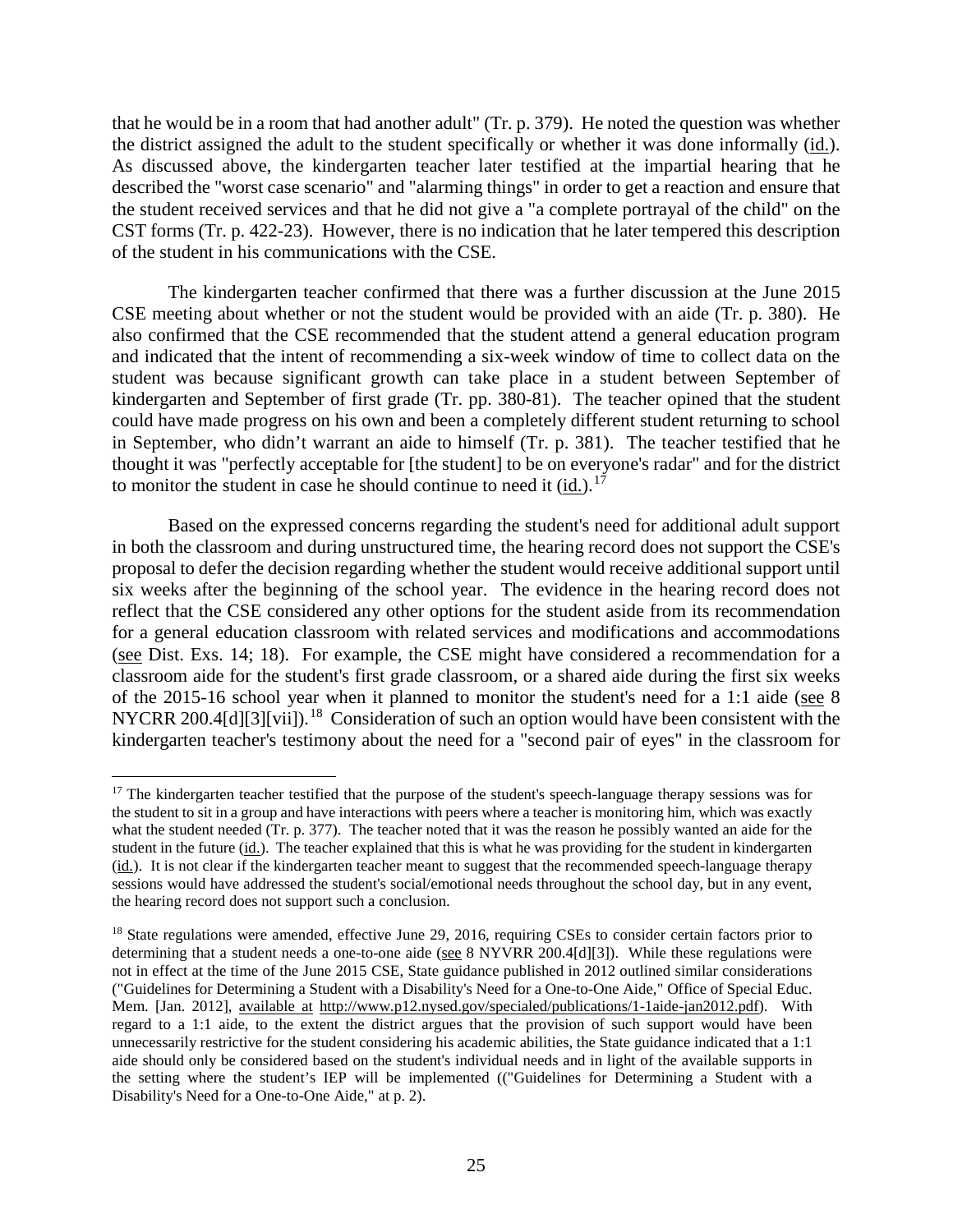the student to learn how to interact with other students properly, and may have addressed the parents' concerns about the impact of the student's attention throughout the school day and need for additional support in the classroom to initiate and do his work (Tr. p. 369, Dist. Ex. 14 at p. 3).

Furthermore, the district's argument that the student would have received the benefit of additional adult support in the classroom, even though it was not included on the June 2015 IEP is comprise largely of impermissible retrospective testimony (see R.E., 694 F.3d at 188 ["an IEP must be evaluated prospectively as of the time it was created"]; see also E.M. v. N.Y. City Dep't of Educ., 758 F.3d 442, 462 [2d Cir. 2014] [explaining that "[b]y way of example, we explained that 'testimony may be received that explains or justifies the services listed in the IEP,' but the district 'may not introduce testimony that a different teaching method, not mentioned in the IEP, would have been used'" [internal citations omitted]). The kindergarten teacher testified that there was another student in the student's kindergarten classroom who would also be moving up to first grade and had a special education aide assigned (Tr. pp. 377-78). The teacher testified that the other student's aide could have provided support for up to three students (Tr. p. 378). The teacher also testified that the district planned to promote the student to the same first grade class where the aide would be present (id.). In case it was deemed the student was not making progress in first grade after data was taken for the first six weeks, the district would have then assigned the aide to the student (Tr. pp. 379-80). However, this was never more than an "informal plan" (Tr. p. 379) and was not included as a part of the June 2015 IEP (see Dist. Ex. 14). Accordingly, any consideration of whether an aide would have been present in the student's classroom would be an impermissible attempt to rehabilitate an otherwise deficient IEP (R.E., 694 F.3d at 185 [2d Cir. 2012] [finding that "a deficient IEP may not be effectively rehabilitated or amended after the fact through testimony regarding services that do not appear in the IEP"]; see Reyes v. New York City Dep't of Educ., 760 F.3d 211, 220 [2d Cir. 2014] [finding that "it [was] inappropriate . . . to take into account the possibility of mid-year amendments in determining whether an IEP as originally formulated was substantively adequate"]).

A final note about the outcome for this school year is warranted. The finding that the June 2015 CSE failed to offer the student a FAPE rests largely on the evidence in the hearing record, summarized above, regarding what the CSE had available to it. In particular, the student's abilities and deficits as characterized by the kindergarten teacher highlighted a need for additional adult support in the classroom and, although the kindergarten teacher later testified at the impartial hearing that he may have overstated the student's needs (see Tr. pp. 422-23), there is no evidence in the hearing record that this exaggeration was articulated to the CSE. Had the hearing record included evidence that the kindergarten teacher presented the June 2015 CSE with a more tempered picture of the student's needs, the result for this school year may have been different. Indeed, the May 2016 CSE's view of the student based on the characterizations of his then-current teacher and providers (among other reasons), including the student's strengths and progress, ultimately results in a different outcome for the 2016-17 school year. Here, however, based on the information available to the June 2015 CSE, including the strong position articulated by the kindergarten teacher, in combination with the parents' concerns expressed during the meeting, the district failed to establish that the June 2015 CSE's recommendation for a general education placement without additional adult support in the classroom offered the student a FAPE.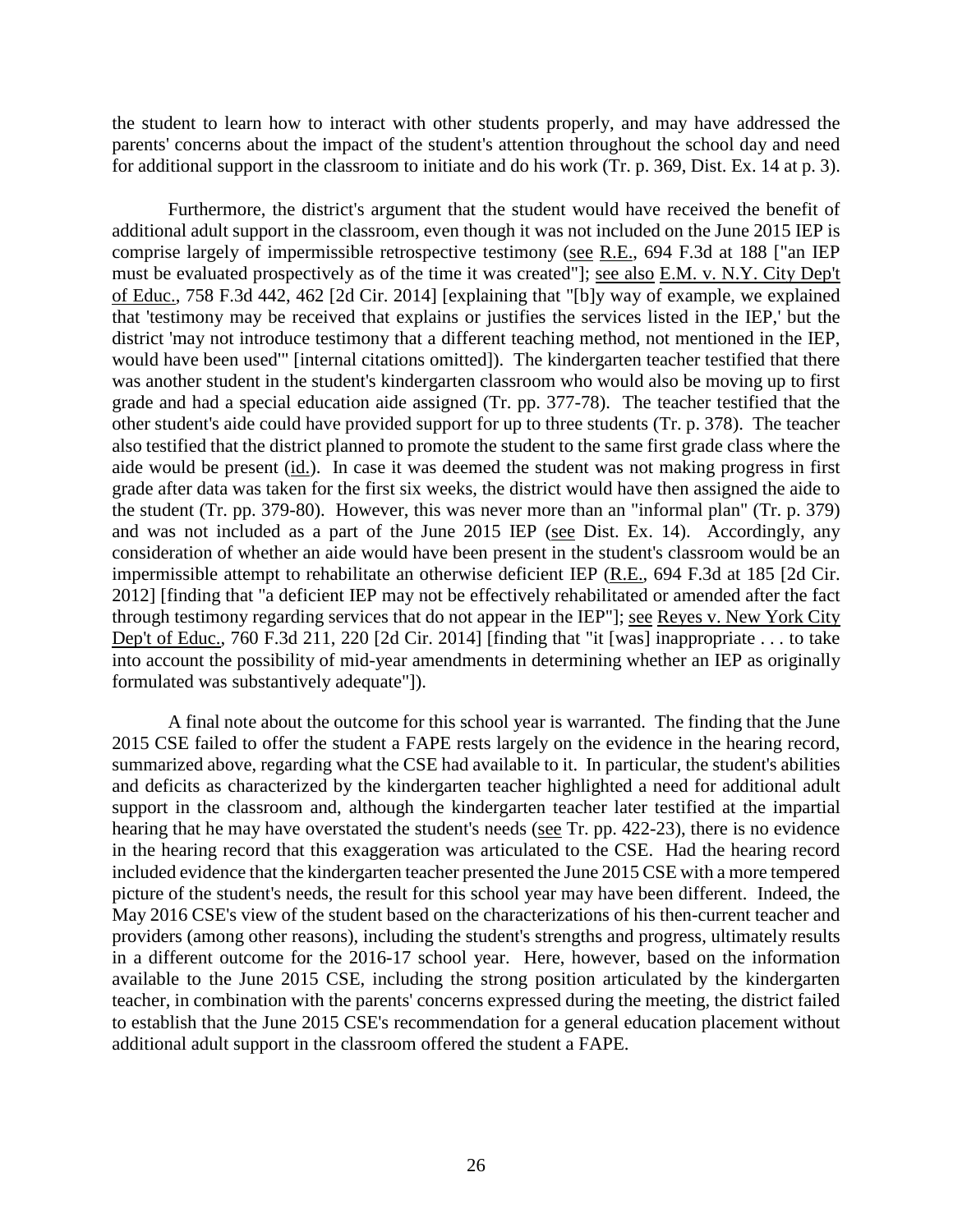#### **E. May 2016 IEP**

A CSE convened on May 3, 2016 to conduct the student's annual review and to develop an IEP for the 2016-17 school year. In addition to the student's parents and the CSE chairperson, a district school psychologist, special education teacher, speech-language pathologist, occupational therapist, and general education teacher attended (Dist. Exs. 27 at p. 1; 28). The student's teacher and speech-language pathologist, as well as a lower school administrator from Eagle Hill, participated in the meeting via telephone (Dist. Exs. 27 at pp. 1-3; 28).

New information available to the May 2016 CSE included a December 2015 Eagle Hill Foundations program progress report and an April 2016 classroom observation of the student at Eagle Hill (Tr. p. 91; Dist. Exs. 24; 27 at pp. 4-5). The resultant IEP incorporated much of the information found in the December 2015 Eagle Hill progress report (compare Parent Ex. 1 with Dist. Ex. 27 at pp. 4-6).

According to the May 2016 CSE meeting minutes, the parents reported they were happy with the student's progress at Eagle Hill and with his emotional state (Dist. Ex. 27 at p. 1). Overall, the student was happier and his attitude toward school was better (id.). The parents indicated that, during the prior school year (2014-15), the student came home and said that other children did not like him, but during the then-current school year (2015-16) the student did not say that kind of thing; instead, the parents reported he liked school (id.). According to the parents' comments, the student enjoyed learning and he enjoyed the extra support he received in class at Eagle Hill (id.). The parents noted that he still needed a lot of direction and he responded to having multiple teachers in the smaller group setting (id.).

The May 2016 CSE meeting minutes indicated that the student's classroom teacher from the Foundations program reported she had seen the student grow since he arrived at Eagle Hill (Dist. Ex. 27 at p. 1; see Parent Ex. 1 at p. 1). The teacher informed the CSE that, in the beginning of the school year, it was hard for the student to be part of the group and that he was in his own world more often (Dist. Ex. 27 at p. 1). However, she shared that, at the time of the CSE meeting, the student was more a part of the class and demonstrated the ability to stay on topic and participate in class discussions (id.). The teacher reported to the CSE that the student had made improvements in academics, social skills, and his ability to play with others (id.). He was more flexible in thinking and playing with friends (id.). In addition, the teacher indicated that the student demonstrated the ability to play in made-up games and could make up rules to games (id.). According to the teacher, the student was included in play initiated by his classmates (id.).

With respect to the student's academic skills, the May 2016 IEP reflected information gleaned from the December 2015 Eagle Hill progress report, as well as verbal input from Eagle Hill staff who participated in the CSE meeting (Dist. Ex. 27 at p. 4). The present levels of performance included in the May 2016 IEP indicated that, in decoding, the student mastered all consonant sounds as well as the ability to decode CVC words with short vowels, but was not yet fluent (id.; see Parent Ex. 1 at p. 1).<sup>19</sup> With regard to the student's phonemic awareness, the student was able to identify a rhyme, the number of syllables in a word, complete sound discrimination activities, and identify initial sounds in words independently (Dist. Ex. 27 at pp. 4-5; see Parent

<sup>&</sup>lt;sup>19</sup> "CVC words" refers to words comprised of a consonant-vowel-consonant (i.e., c-a-t/cat) (see Tr. p. 750).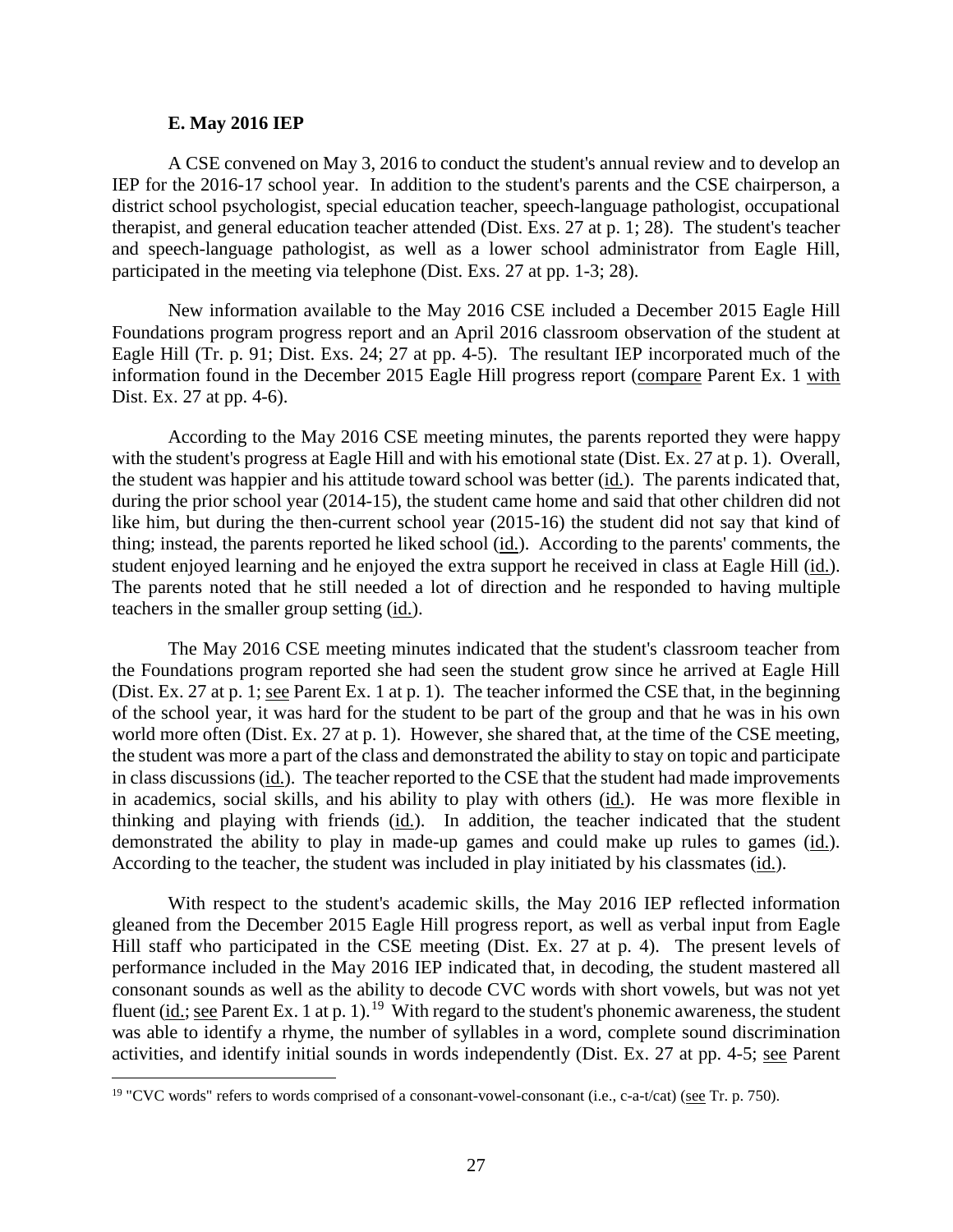Ex. 1 at pp. 1-2). With guidance, the student identified middle and ending sounds and blended words together (Dist. Ex. 27 at p. 5; see Parent Ex. 1 at p. 2). According to the IEP, the student was working on "Book C" of the structured reading program utilized by Eagle Hill, which focused on blends and digraphs (Dist. Ex. 27 at pp. 4-5).<sup>20</sup> Specific to reading comprehension, the student was able to answer the "5W" questions and some simple inferential questions (id. at pp. 2, 5).

In writing, the present levels of performance of the May 2016 IEP noted that the student was learning to use the writing process of brainstorming, drafting, editing, and final drafting to support composition (Parent Ex. 1 at p. 5; Dist. Ex. 27 at p. 5). At the time of the May 2016 CSE meeting, the student could independently spell CVC and sight words that he had been taught (Dist. Ex. 27 at p. 5). In addition, the present levels of performance indicated that the student could compose a single sentence on a topic but liked to go back to add details (id.). According to the IEP, the student applied the rules of proper punctuation and capitalization to his sentences (id.).

In math, the May 2016 IEP indicated the student used "Touch Math" and had good number sense (Dist. Ex. 27 at p. 5). He demonstrated knowledge of basic addition facts to ten, double digit addition without regrouping, and could use base 10 blocks to add manipulatives (id.). The May 2016 IEP indicated that, with multiple exposures and the use of manipulatives, the student was successful in understanding math concepts (id.). At the time of the CSE meeting the student was working on subtraction facts and coin identification (id.).

The May 2016 IEP indicated that, at Eagle Hill, the student received speech-language therapy support twice a week in the classroom setting (Dist. Ex. 27 at pp. 1-2, 5). According to the IEP, the focus of the speech-language therapy was on increasing the student's receptive, expressive, and pragmatic language skills (id. at p. 5). The IEP noted that Eagle Hill used a social thinking curriculum to target the student's social language skills  $(id.)$ <sup>21</sup> The May 2016 IEP further indicated that the student "had concepts" but that his use of them was labored and he had word retrieval difficulties (id.). In addition, the student's syntax could be disorganized and his narratives did not always have a beginning, middle, or end  $(id)$ . The IEP indicated that, with regard to language pragmatics, the student demonstrated decreased flexibility in his attempts to apply concepts to a variety of situations (id.). The student did well when provided with direct instruction of how to use language appropriately (id.). According to the IEP, the student's ability to use emotional vocabulary and identify his own emotional state had improved (id.). The student would ask basic "wh" questions when conversing with peers but this was limited if the student was not interested in the topic (id.). In addition, the IEP noted that the student's eye contact had improved, specifically when engaging in a highly desirable topic (id.). The IEP stated that the student continued to need support in taking the perspective of others, inferring, and problem solving social scenarios (id.). The parents noted that the student expressed emotions but not always at the

<sup>&</sup>lt;sup>20</sup> The May 2016 CSE meeting minutes indicate that, at the beginning of the 2015-16 school year, the student was working on "book A" of the structured reading program (Dist. Ex. 27 at p. 2).

<sup>&</sup>lt;sup>21</sup> The CSE meeting minutes indicated that the student's speech-language pathologist at Eagle Hill worked on articulation skills; however, it appears this may have been a general statement of the type of service the speechlanguage pathologist provided in the Foundations classroom (see Dist. Ex. 27 at p. 2). The May 2015 speechlanguage evaluation report indicated the student presented with age appropriate speech production skills, with intelligibility judged to be 100 percent, and the hearing record does not otherwise indicate that the student was in need of articulation therapy (Dist. Ex. 13 at p. 7; see Tr. p. 212).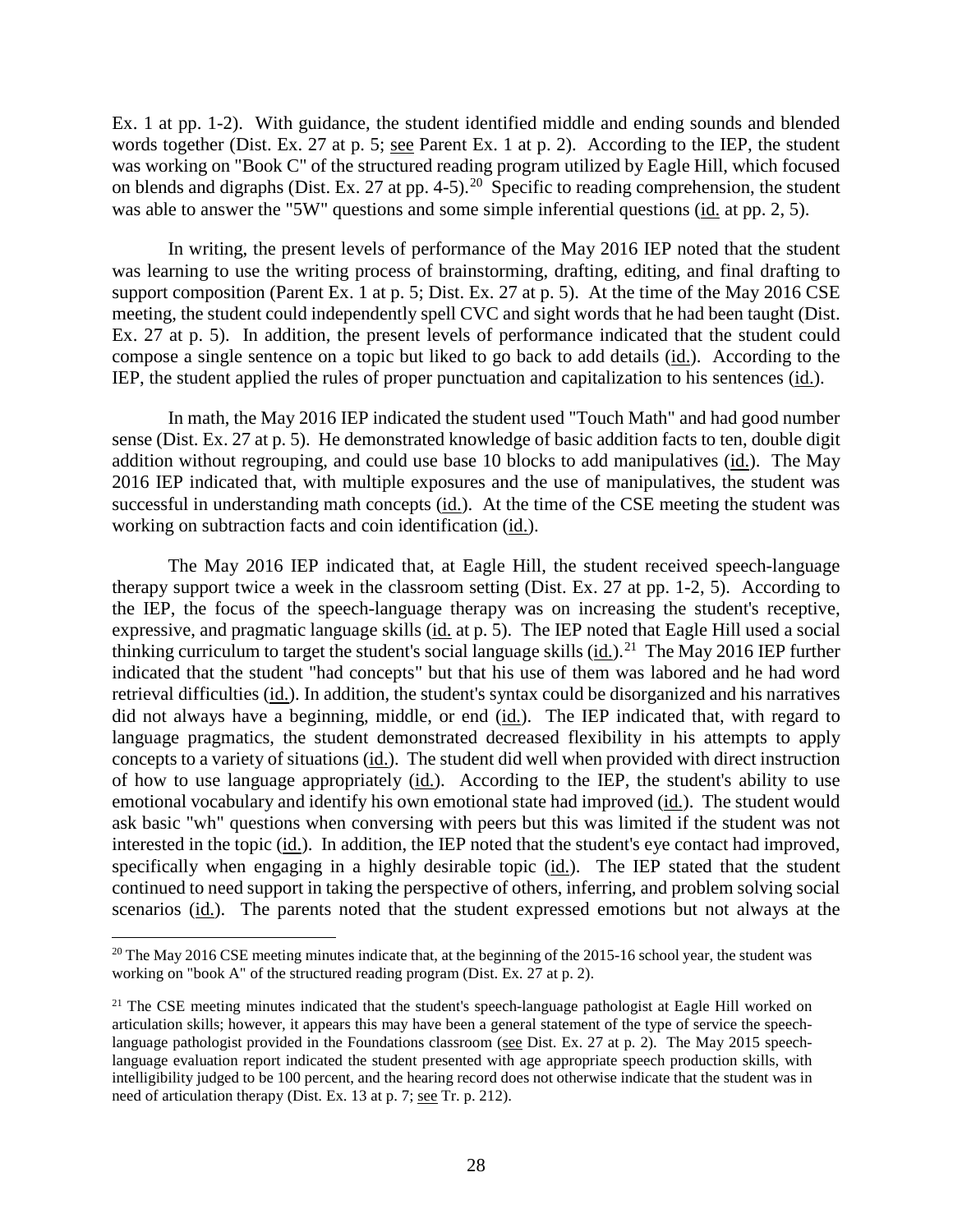moment they were happening; instead he talked about them after a delay (id. at p. 2). The parents reported the student attended a private play therapy group to work on this (id.).

Physically, with regard to OT, the May 2016 CSE meeting minutes indicated that the student received OT from a private provider one time per week outside of school and his occupational therapist also consulted in his classroom one time per week (Dist. Ex. 27 at p. 2). The May 2016 IEP present levels of performance indicated that the student continued to demonstrate difficulty with sensory processing, attention, fine motor control, and motor planning skills that impacted the student's ability to independently sustain attention, stay on task, selfregulate, and complete graphomotor skills (id. at p. 6). According to the IEP, the student required frequent "brain breaks" and used "[z]ones of [r]egulation" to help him "stay in [a] ready or calm body"  $(id.)$ .

A description of the student's basic cognitive and daily living skills in the present levels of performance was unchanged from the June 2015 IEP (compare Dist. Ex. 14 at p. 6 and Dist. Ex. 27 at p. 5).

Socially, the May 2016 IEP indicated that the student's classroom teacher reported the student presented with poor flexible use of language (Dist. Ex. 27 at p. 5). The student had difficulty maintaining conversations with peers, especially when he was not interested in the topic (id. at pp. 5-6). According to the present levels of performance, the student asked basic questions to attempt to stay in a conversation and would produce off-topic comments (id. at p. 6).

The May 2016 IEP went on to identify the student's educational strengths (Dist. Ex. 27 at pp. 5-6). The IEP indicated that, according to Eagle Hill staff, the student followed class routines and was beginning to participate in group discussions more (id. at p. 5). Academically, the student was capable and completed classroom tasks when redirected and focused (id.). With respect to the student's social development, the May 2016 IEP indicated that the student's ability to identify emotions had improved (id. at p. 6). The IEP noted that the student had made gains socially, specifically that he was sharing more "on-topic" thoughts, was more flexible, and included others (id.). Regarding the student's strengths related to physical development, the May 2016 IEP indicated that in OT the student enjoyed pretend play and described the student as creative (id.). The IEP reflected that, as per the parents and Eagle Hill staff, the student appeared emotionally happy, liked following routines, and demonstrated increased flexibility throughout the school day (id.). In addition, he enjoyed sensory-motor breaks, which improved his ability to participate in tabletop work and transitions at Eagle Hill (id.).

Regarding the student's needs, the May 2016 IEP indicated the parents had no concerns regarding the student's academics; however, the parents stated during the CSE meeting that the student did well because of the smaller class size at Eagle Hill (Dist. Ex. 27 at pp. 5-6). The IEP noted that the student continued to need language support to address his organization of language, as well as pragmatic support to address his social skills (id.). Physically, as per the parents and Eagle Hill staff, the student required OT to address delays in self-regulation, motor planning, fine motor control, and overall attention/focus (id. at p. 6). With respect to management needs, the May 2016 IEP indicated that the student required the additional support of special education services such as speech-language therapy, OT, and program modifications to be successful in the general education classroom (id.). Lastly, the IEP indicated the student needed a setting with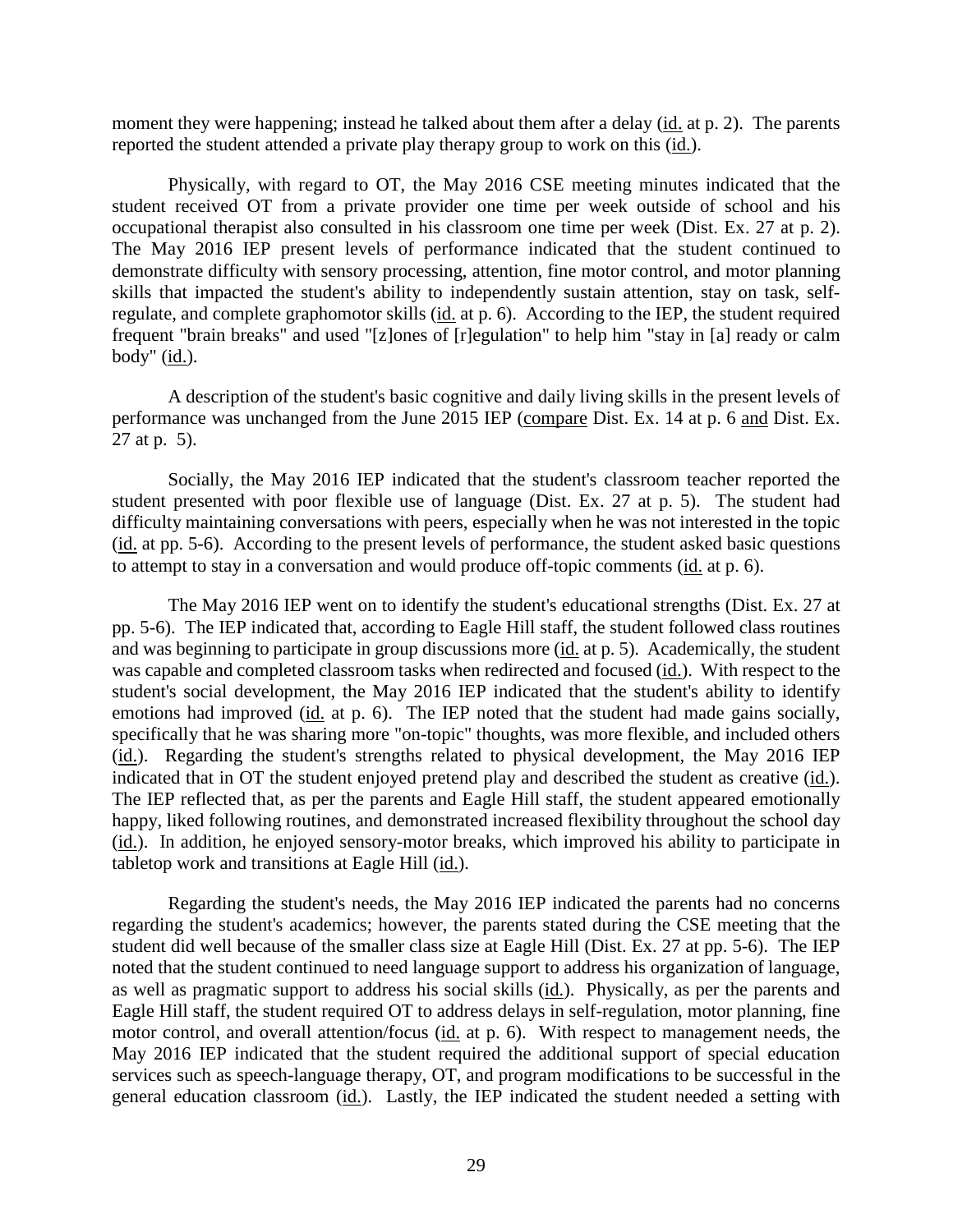limited distractions, preferential seating, refocusing, assistance with sensory regulation, and positive reinforcement (id.).

The IEP further stated that the student presented with delays in his speech-language abilities, specifically with pragmatic language, as well as weaknesses in self-regulation and attending (Dist. Ex. 27 at p. 6). According to the May 2016 IEP, these delays had a negative impact on the student's behaviors in the general education setting (id.). The IEP stated that direct instruction in these areas, along with modifications in the classroom setting, would aid in the student's ability to be successful in the general education environment (id.).

The May 2016 IEP included approximately eight annual goals that addressed the student's speech-language weaknesses (i.e., topic maintenance; the ability to describe his own and another's perspective, intentions, and feelings during depicted social conflicts; ability to identify and describe his own emotional reaction when frustrated; sharing of personal narratives with a beginning, middle, and end; retelling of a story with syntactically correct sentences and inclusion of details) (Dist. Ex. 27 at p. 7). Additional annual goals addressed the student's motor skills needs (i.e., demonstration of improved sensory processing and self-regulation skills by selecting an activity to reduce arousal/calm body; negotiation of a four-to-five step obstacle course to increase motor planning and bilateral coordination skills in school; completion of a variety of fine motor activities across school settings) (id.).

For the 2016-17 school year, the May 2016 CSE recommended the same supplementary aids and services, program modifications, and/or accommodations for daily use throughout the school day as the prior CSE in the student's June 2015 IEP, with the additional of the provision of a slant board for the student for writing (Tr. pp. 95, 259; compare Dist. Ex. 14 at pp. 9-10 with Dist. Ex. 27 at pp. 8-9). The May 2016 CSE also provided for support for school personnel on behalf of the student by recommending OT consultation one time each quarter for 30 minutes in school (Dist. Ex. 27 at p. 9).

For the 2016-17 school year, the May 2016 CSE recommended continuing the student's eligibility for special education services as a student with a speech or language impairment and also recommended the following related services on a weekly basis in 30-minute increments, all to be delivered in the therapy room: two small group (3:1) OT sessions, one small group (3:1) speech-language therapy session, and one small group (5:1) social skills group (Dist. Ex. 27 at pp. 1,8).

In their answer and cross-appeal, the parents claim that the decrease in the frequency of the student's speech-language therapy sessions and the change in type of delivery of the related service (e.g.; push-in to pull out and no individual sessions) was inappropriate for the student for the 2016- 17 school year (Answer & Cross-Appeal at p. 5). Upon review, the hearing record supports finding that the recommended speech-language therapy services, including the social skills group, were appropriate to address the student's needs.

First, the hearing record does not reflect that the student demonstrated the same intensity of self-regulation and pragmatic language concerns that he did when he was in kindergarten during the 2014-15 school year (compare Dist. Ex. 4 at pp. 3-5 with Dist. Ex. 24). The April 2016 classroom observation of the student at Eagle Hill, conducted by the district school psychologist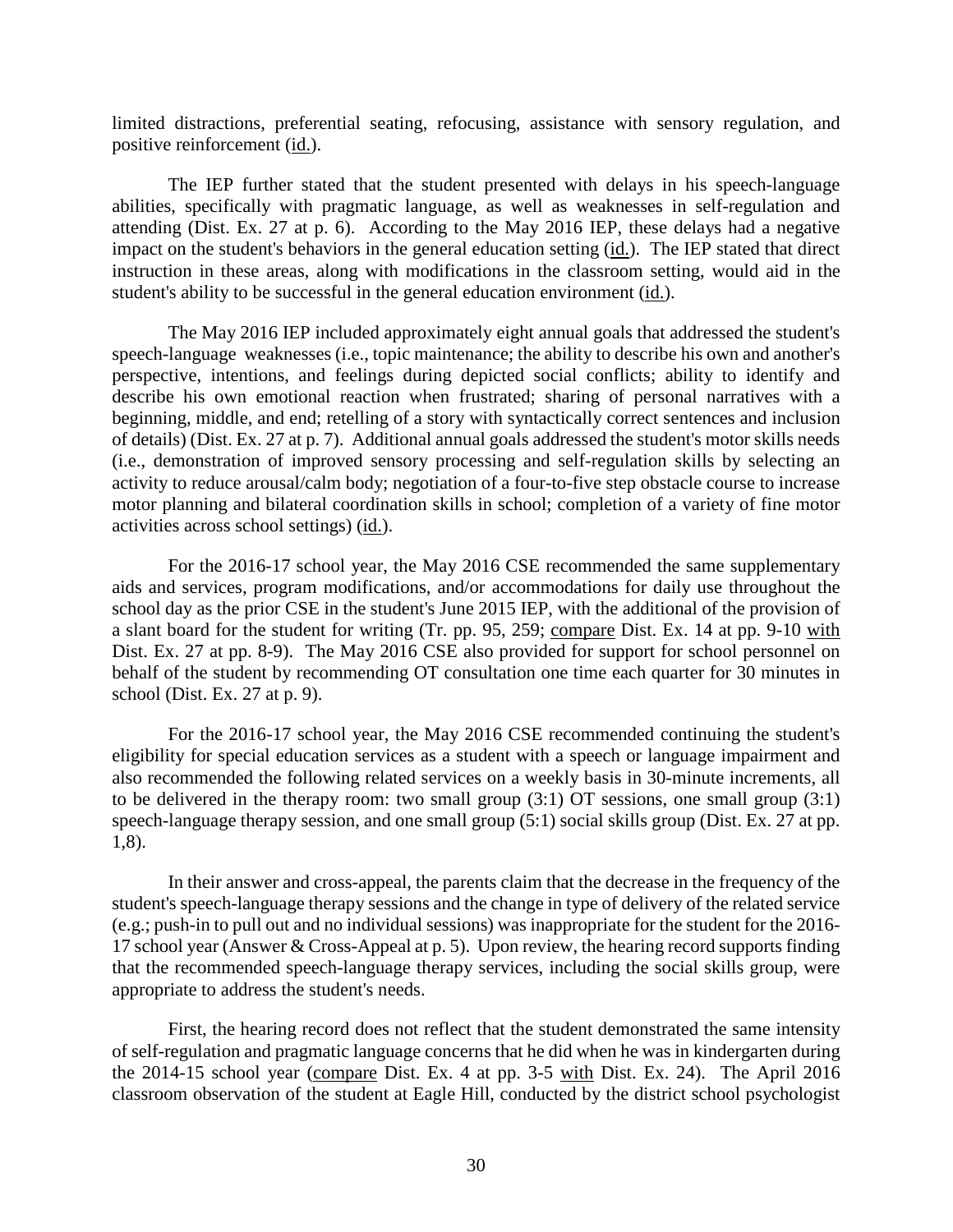reflected that the student participated in class and generally responded to teacher-provided verbal and physical cues to refocus, redirect attention, and complete work assignments (Dist. Ex. 24). The student followed numerous directions (id.). He also sat patiently during an activity where the other boys in the class were highly restless, loud, talkative, and "even inappropriate at times" (id. at p. 2).

A review of the speech-language annual goals in the May 2016 IEP shows that they stemmed directly from the weaknesses identified in the present levels of performance, which in turn reflected the student's performance as described in the December 2015 Eagle Hill progress report and by the student's Eagle Hill teacher and speech-language pathologist at the May 2016 CSE meeting (compare Dist. Ex. 27 at pp. 7-8, with Parent Ex. 1, and Dist. Ex. 27 pp 1-2, 4-6). For example, the present levels of performance stated that the student had difficulty maintaining conversations with peers, especially when he was uninterested in the topic; an annual goal targeted the student's ability to maintain a topic of conversation of a peer's choosing for at least three conversational turns (Dist. Ex. 27 at pp. 1, 5-7). Also, the present levels of performance stated that the student's syntax could be disorganized and he produced non-specific references; an annual goal targeted the student's ability to retell a short story with syntactically intact sentences and include details (id. at pp. 2, 5, 7). Similarly, the goals targeted the student's sensory needs as described by the Eagle Hill staff and memorialized in the present levels of performance. The present levels of performance indicated that the student continued to have difficulty with sensory processing and the ability to self-regulate; the IEP included a goal that targeted the student's ability to demonstrate improved sensory processing and self-regulation by selecting an activity to reduce arousal level (id. at pp. 2, 6-7). The IEP also recommended the use of a sensory diet/sensory break through the day to facilitate attention (id. at p. 9).

The Eagle Hill consultant testified that the services recommended by the May 2016 to address the student's speech-language needs were insufficient (Tr. pp. 1072-73, 1076). Upon reviewing the goals, the consultant characterized them as "nuanced" and complex" and opined that they required "a great deal of foundation to be accomplished in 30 minutes once a week in a small group and then again 30 minutes in a social skills group" (Tr. p. 1076). She further stated that social skills are different than social communication skills and that the intent of the social skills group was not clear (id.). On cross examination, the consultant acknowledged that she did not review the student's report card that discussed his language functioning at the time of the May 2016 CSE meeting, that she had not spoken with Eagle Hill staff regarding what they had reported to the CSE, and that she had not seen any session notes or reports on the student's speech-language therapy services at Eagle Hill (Tr. pp. 1102-13).

In contrast, the district speech-language pathologist, who participated in the May 2016 CSE meeting, opined that the program and services recommended in the May 2016 IEP would have enabled the student to make meaningful progress in speech-language because the recommendations targeted the areas in which the student needed continued growth and development (Tr. p. 219). She testified that, based on the student's needs, the CSE recommended that the student receive one social skills group dedicated to working on the student's pragmatic language needs and one pull-out session to focus on the organizational language goals on the IEP (Tr. pp. 217-18, 232; see Dist. Ex. 27 at p. 7). The speech-language pathologist described the social skills group, stating that the group was based on the students' needs and noting that she drew from a social thinking curriculum, the dynamic of the group, and social situations that might arise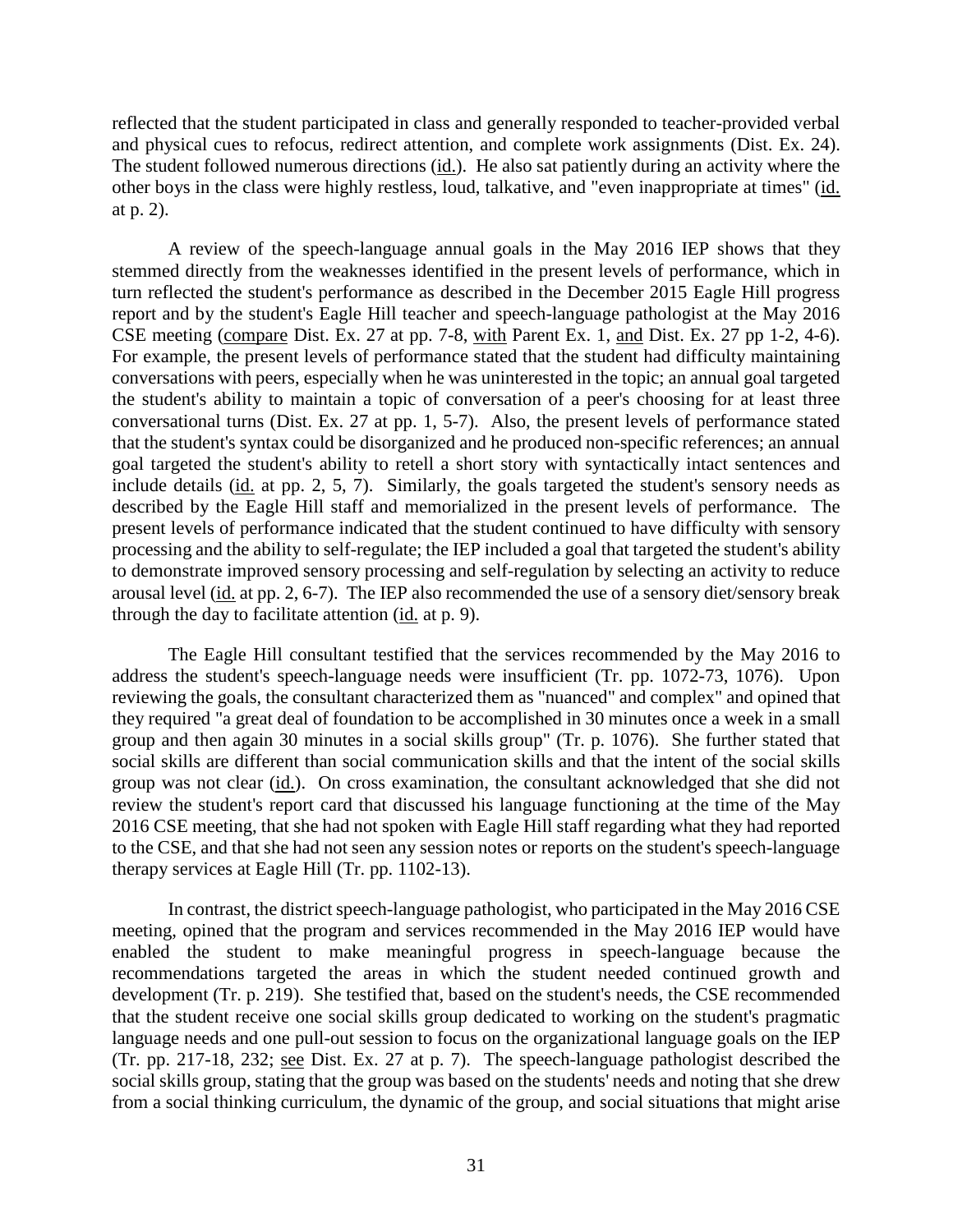in the classroom that group members were dealing with (Tr. pp. 217-18). The speech-language pathologist indicated that she was able to teach social skills to students in a group setting because they needed to practice the skills with other peers and not just her (Tr. p. 219). The speechlanguage pathologist stated that the Eagle Hill CSE participants did not request additional speechlanguage therapy services on the IEP and that, at Eagle Hill, the student received two push-in speech-language therapy sessions per week (Tr. p. 217). In addition, she indicated that that the goals could be met via pull-out services (Tr. p. 221).

Turning to the recommended OT services, the district occupational therapist confirmed that the May 2016 CSE discussed the student's motor skills and sensory processing, with focus on emotional regulation, keeping a calm body, and brain breaks, as described above (Tr. p. 255). The occupational therapist testified that she considered the comments made by participants from Eagle Hill and incorporated information that they provided into the development of the student's OT goals for the 2016-17 IEP (Tr. pp. 255-57; Dist. Ex. 27 at pp. 7-8). Additional testimony demonstrated that the OT goals addressed the student's motor planning and bilateral coordination needs and that, in conjunction with the OT goals, the recommendations for a sensory diet and use of a slant board were consistent with information about the student provided by Eagle Hill staff during the May 2016 CSE meeting (Tr. pp. 256-57, 259). In addition, the CSE changed the student's OT sessions to group sessions based on a discussion with Eagle Hill staff and recommended a quarterly OT consult with staff on behalf of the student, to which there was no disagreement (Tr. pp. 258-59). The occupational therapist explained that she did not recommended individual OT for the student because Eagle Hill staff suggested that it would be better to provide the student therapy in a group setting, where he could work on his social skills (Tr. pp. 280-81).

As for the recommended class placement, as determined by the IHO, given the student's social/emotional growth during the 2015-16 school year, the information available to the May 2016 CSE supported the CSE's determination that the student could have been successful in a general education class without additional adult support beyond that which would be available through the recommended related services and modifications/accommodations (see IHO Decision at p. 27). As discussed below, some of the student's progress during the 2015-16 school year is surely attributable to the supports the student received at Eagle Hill and, because the student was attending class in a nonpublic school, it is difficult to determine how successful the student may have been if he returned to a general education class in the district. However, the fact that the student benefited from the nonpublic school does not mean that he would not also have benefited from the CSE's proposed IEP (cf. J.R. v. New York City Dep't of Educ., 2017 WL 3446783, at \*22 [E.D.N.Y. Aug. 10, 2017]). Further, the correct inquiry must focus on the IEP itself and on whether or not Eagle Hill could meet the student's needs better than the district (P.C. v. Rye City Sch. Dist., 232 F. Supp. 3d 394, 419 [S.D.N.Y. 2017]).

As for the student's progress leading up to the May 2016 IEP compared to the year prior, whereas as of January 2015, the student was reluctant to join in with his peers and had not independently joined a group in a long time, the December 2015 Eagle Hill progress report indicated that the student transitioned in and out of groups appropriately (compare Parent Ex. 6, with Parent Ex. 1 at p. 7). The Eagle Hill progress report also indicated that, although the student was still working on his social/emotional skills, he had become "more successful at identifying different emotions," greeted his classmates in the morning, did well with taking turns and sharing,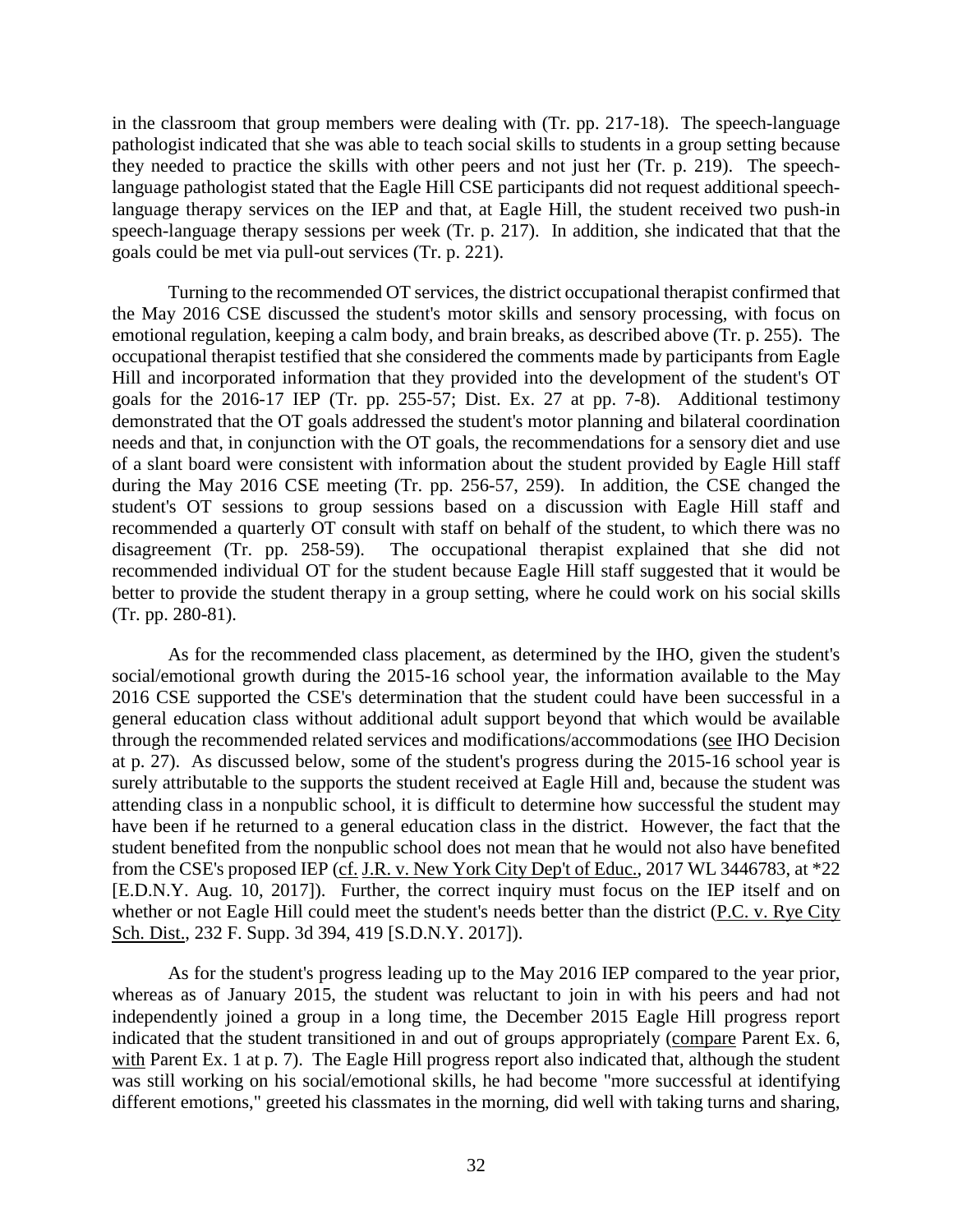and had become more flexible in response to unexpected changes (Parent Ex. 1 at pp. 6-7). The district school psychologist opined that the recommended program and supports included in the May 2016 IEP would have enabled the student to make meaningful progress because the IEP was generated based on the discussion of how the student presented at Eagle Hill (Tr. pp. 95-96). The school psychologist noted that the May 2016 CSE "put everything in place" based on "what it seemed that [the student] needed" (Tr. p. 96). Likewise, the district occupational therapist opined that, given "all of the services and the sensory diet," the student would be successful in the [district] school environment (Tr. p. 260). She noted that the student was bright, doing well academically and that students similar to him had been very successful in the district (Tr. p. 260).<sup>22</sup> Moreover, the May 2016 CSE had available to it the above summarized information about the student's abilities from the student's then-current teacher and providers that did not mirror the more extreme view of the student's needs as articulated by the student's kindergarten teacher leading up to and during the June 2015 CSE meeting.

Accordingly, due to the progress the student had made and the largely evidentiary basis for the above determination regarding the insufficiency of the adult support recommended in the June 2015 IEP, there is sufficient basis to distinguish the outcomes and the IHO's decision that the May 2016 IEP was appropriate to meet the student's needs and was reasonably calculated to provide the student educational benefit for the 2016-17 school year is upheld. Moreover, the related services recommended in the student's May 2016 IEP aligned with the student's needs as described in the IEP, as well as by documentation regarding the services the student received at Eagle Hill. Based on the foregoing, the evidence in the hearing record supports the IHO's determination that the district offered the student a FAPE for the 2016-17 school year.

# **F. Unilateral Placement**

Having concluded that the district failed to offer the student a FAPE for the 2015-16 school year, the next inquiry is whether the parents met their burden to establish that Eagle Hill was an appropriate unilateral placement. The district asserts that the IHO erred in determining that it was acceptable for Eagle Hill not to teach print reading skills to the student, based upon Eagle Hill's erroneous understanding of the student's language deficits. The district asserts that Eagle Hill's approach resulted in the student exhibiting substantial regression in his reading scores. The district further contends the IHO erred in finding that the student's academic skills could be made up in subsequent school years. The district also asserts that Eagle Hill was too restrictive, in that it offered the student no access to nondisabled peers.

A private school placement must be "proper under the Act" (Carter, 510 U.S. at 12, 15; Burlington, 471 U.S. at 370), i.e., the private school offered an educational program which met the student's special education needs (see Gagliardo, 489 F.3d at 112, 115; Walczak, 142 F.3d at 129). A parent's failure to select a program approved by the State in favor of an unapproved option is not itself a bar to reimbursement (Carter, 510 U.S. at 14). The private school need not employ certified special education teachers or have its own IEP for the student (Carter, 510 U.S. at 13-14). Parents seeking reimbursement "bear the burden of demonstrating that their private placement was

 $22$  The speech-language pathologist also testified that the student did not need to be educated in a school solely with students with disabilities because he had strong language abilities (Tr. p. 221). She indicated that students with pragmatic difficulties benefit from having peer models with typical language development (Tr. p. 221).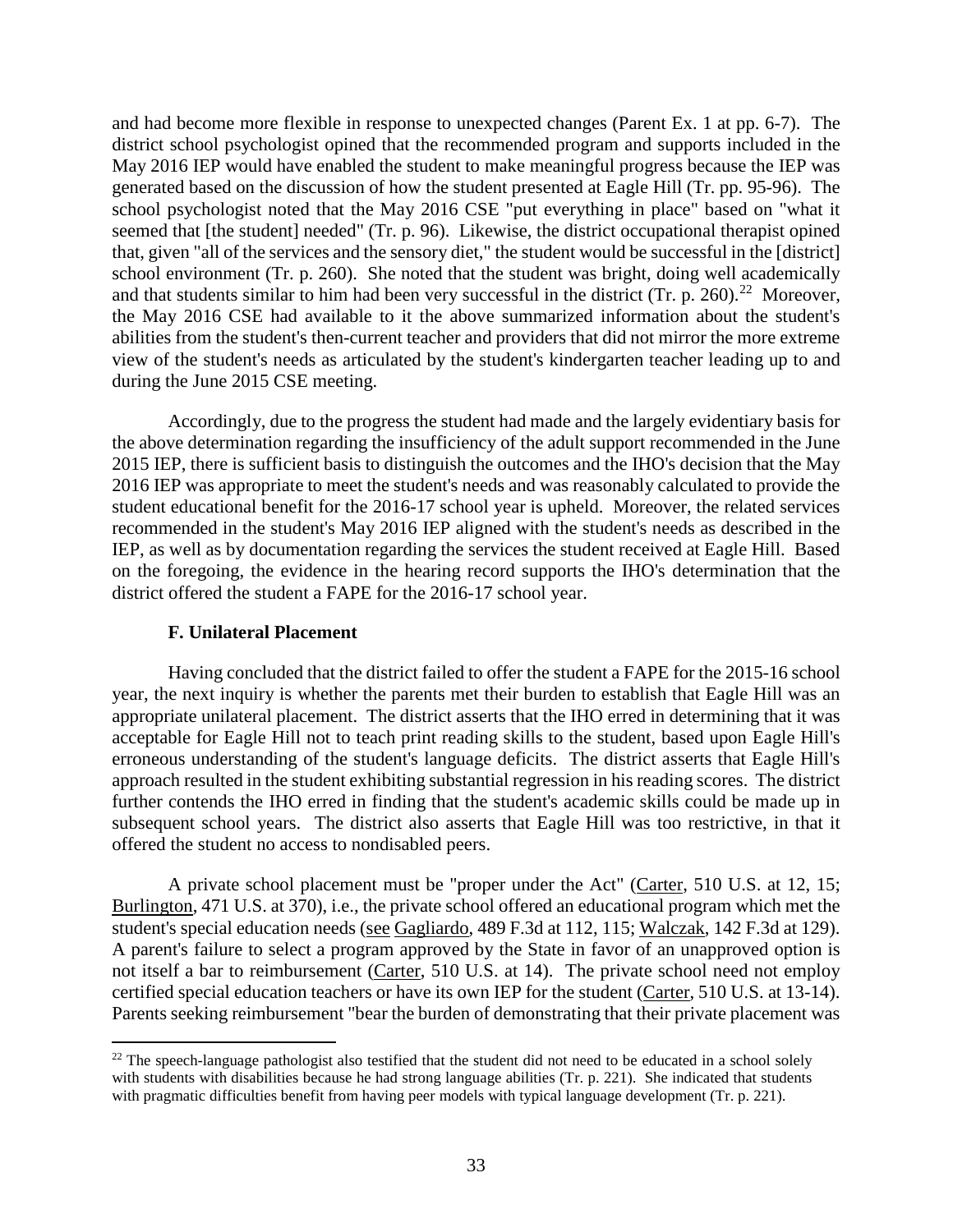appropriate, even if the IEP was inappropriate" (Gagliardo, 489 F.3d at 112; see M.S. v. Bd. of Educ. of the City Sch. Dist. of Yonkers, 231 F.3d 96, 104 [2d Cir. 2000]). "Subject to certain limited exceptions, 'the same considerations and criteria that apply in determining whether the [s]chool [d]istrict's placement is appropriate should be considered in determining the appropriateness of the parents' placement'" (Gagliardo, 489 F.3d at 112, quoting Frank G. v. Bd. of Educ. of Hyde Park, 459 F.3d 356, 364 [2d Cir. 2006]; see Rowley, 458 U.S. at 207). Parents need not show that the placement provides every special service necessary to maximize the student's potential (Frank G., 459 F.3d at 364-65). When determining whether a unilateral placement is appropriate, "[u]ltimately, the issue turns on" whether the placement is "reasonably calculated to enable the child to receive educational benefits" (Frank G., 459 F.3d at 364; see Gagliardo, 489 F.3d at 115; Berger v. Medina City Sch. Dist., 348 F.3d 513, 522 [6th Cir. 2003] ["evidence of academic progress at a private school does not itself establish that the private placement offers adequate and appropriate education under the IDEA"]). A private placement is appropriate if it provides instruction specially designed to meet the unique needs of a student (20 U.S.C. § 1401[29]; Educ. Law § 4401[1]; 34 CFR 300.39[a][1]; 8 NYCRR 200.1[ww]; Hardison v. Bd. of Educ. of the Oneonta City Sch. Dist., 773 F.3d 372, 386 [2d Cir. 2014]; C.L. v. Scarsdale Union Free Sch. Dist., 744 F.3d 826, 836 [2d Cir. 2014]; Gagliardo, 489 F.3d at 114-15; Frank G., 459 F.3d at 365).

The Second Circuit has set forth the standard for determining whether parents have carried their burden of demonstrating the appropriateness of their unilateral placement.

No one factor is necessarily dispositive in determining whether parents' unilateral placement is reasonably calculated to enable the child to receive educational benefits. Grades, test scores, and regular advancement may constitute evidence that a child is receiving educational benefit, but courts assessing the propriety of a unilateral placement consider the totality of the circumstances in determining whether that placement reasonably serves a child's individual needs. To qualify for reimbursement under the IDEA, parents need not show that a private placement furnishes every special service necessary to maximize their child's potential. They need only demonstrate that the placement provides educational instruction specially designed to meet the unique needs of a handicapped child, supported by such services as are necessary to permit the child to benefit from instruction.

(Gagliardo, 489 F.3d at 112, quoting Frank G., 459 F.3d at 364-65).

By way of background, the hearing record shows that, for the 2015-16 school year, the student attended the Foundations program at Eagle Hill (Parent Ex. 29 at p. 1). The student's Foundations teacher testified that she held New York certifications for "childhood education and literacy" (Tr. p. 909). She reported that she, along with another teacher, worked with the school's speech and language department and psychological services to create the Foundations program (Tr. pp. 910-11, 930-93).

According to the teacher, the Foundations program at Eagle Hill was created for students who were having a difficult time learning the general rules of being a student (Tr. p. 912). The class focused on student skills and "hidden curriculum" ideas, such as how to be part of a group, how to sit like a listener, what it looks like to have a conversation, and other social skills that may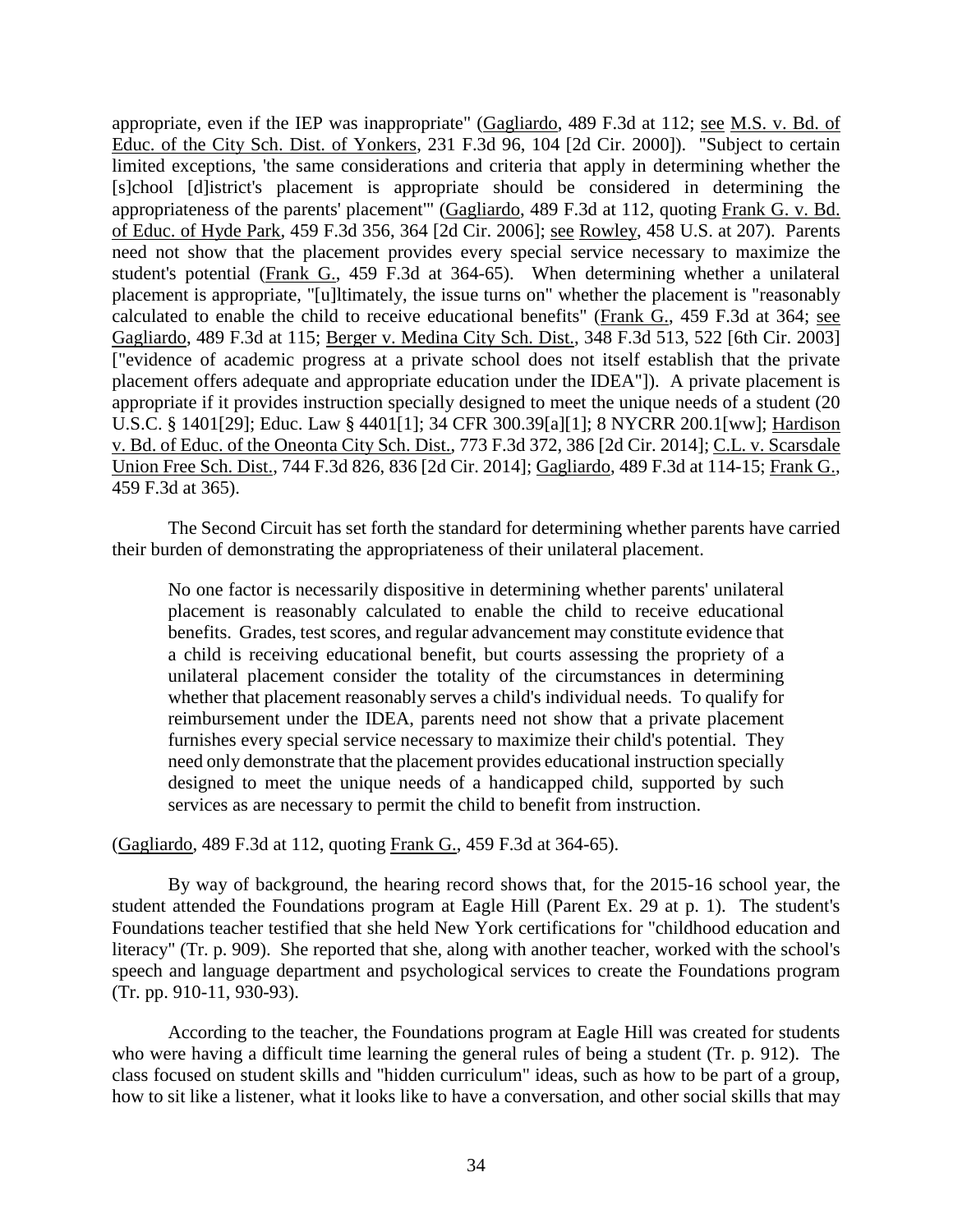not come naturally to some students (Tr. pp. 912-13, 986).<sup>23</sup> The teacher testified that Eagle Hill staff spent time explicitly teaching these skills through a school-created curriculum and then had students implement the skills throughout the day (Tr. pp. 913-14). Although the class was ungraded, the Foundations program was designed for students ranging between kindergarten and second grade (Tr. p. 913; see Tr. pp. 747-48). According to the teacher, students in the Foundations class were grouped according to similarity of need (Tr. pp. 913-14). For the 2015-16 school year, the class was comprised of eight students, two teachers, and one teaching assistant (8:2+1) (Tr. pp. 549, 825, 914; Parent Ex. 1 at p. 1). The teacher confirmed that the cognitive abilities of the students in the group were primarily in the average range (Tr. p. 945).

The students in the Foundations program stayed together throughout the day and had a flexible visual schedule (Tr. pp. 918-20; see Parent Ex. 33). The daily schedule included: arrival/structured recess; morning meeting/oral language; tutorial/individualized work/snack; recess; oral language/writing (small group work); math (small group work); lunch/recess; special; quiet time (rest and read); content/oral literature–science/social studies; and choice time (Parent Ex. 33).

The teacher explained that, during tutorial/individualized work/snack, students would break into smaller groups based on their reading skills and reading needs and work on word family skills and following directions (Tr. pp. 927-29, 983-85). In addition, according to the December 2015 and June 2016 progress reports, the tutorial program emphasized reading comprehension, oral and written expression, and vocabulary, and students received instruction in phonemic awareness, beginning decoding skills, and spelling (Parent Exs. 1 at p. 1; 2 at p. 1). According to the teacher, during the second oral language period of the day, the students focused on categorizing and certain topic areas and then related them to writing (Tr. p. 932). Students were grouped based on their writing skills and ability to generate ideas (Tr. p. 933). The progress reports elaborated that, in the writing program, students practiced formation of manuscript letters, fine motor skills, as well as sentence structure and mechanics, and completed pre-writing, writing, and post-writing activities (Parent Exs. 1 at p. 5; 2 at p. 5). In math, the teacher employed "touch points" and movement to help teach beginning math skills (Tr. pp 936-38). The progress reports described the math program as providing small group instruction and individualization, with an emphasis on concepts and operations, developing number sense, and units in practical application areas (Parent Exs. 1 at p. 3; 2 at p. 3). According to the teacher, during the oral content and literature period, the class would read literature about chosen topics (Tr. p. 942). For example, if the class was learning about communities, the students would start with a story on the rug and then they would get up and act out different members of the community (Tr. p. 943). Next, the students would have a sheet or make something related to a particular community member and then do another movement activity (id.). Consistent with this, the Eagle Hill progress reports described the "integrated curriculum approach" for the students to access oral language and literature, with an emphasis on concept development, categorization, vocabulary, comprehension, oral expressive language, and listening skills (Parent Exs. 1 at p. 6; 2 at p. 6). The progress reports also reflected

<sup>&</sup>lt;sup>23</sup> The Foundations teacher described "hidden curriculum" as the teaching, through formal instruction, of subtle environmental cues that most children learn from peers (e.g., what it is like to sit and listen, staying/rejoining the group, staying on topic, following directions, awareness of surroundings) (Tr. pp. 915-16). The teacher testified that, during the first six weeks of the 2015-16 school year, most of the class's content time and the "oral language" part of the school day involved direct instruction of hidden language skills (Tr. p. 986).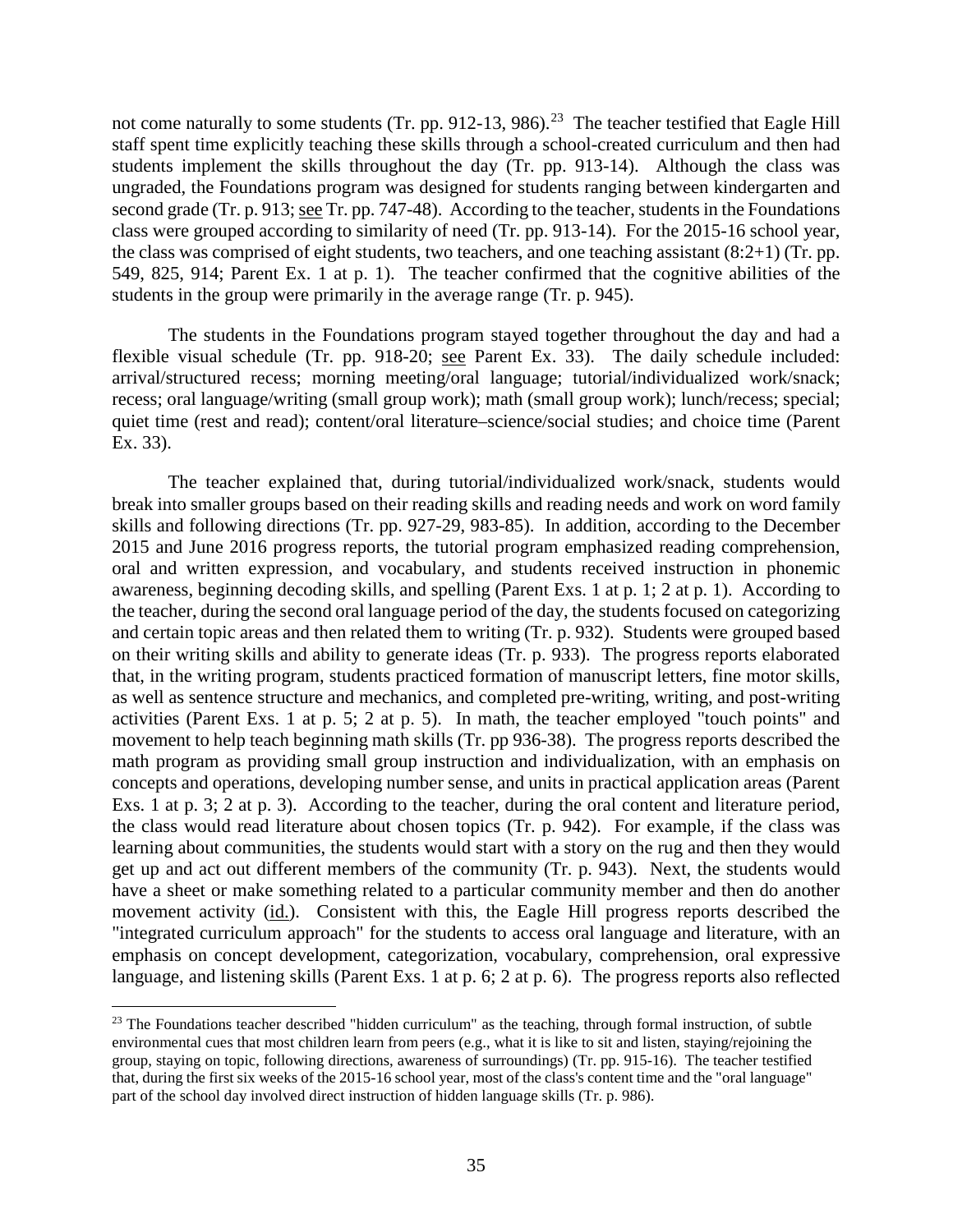that the teachers worked with the speech-language "specialists" to develop concept formation, concept organization, appropriate listening skills, and pragmatic language skills (Parent Exs. 1 at p. 6; 2 at p. 6). The progress reports further reflected that "core content class" in social studies or general science also constituted part of the "integrated curriculum approach" (Parent Exs. 1 at p. 8; 2 at p. 8).

As for the other parts of the school day, the teacher reported that students were assigned classroom jobs during morning meeting and that the group would do calendar skills, morning message, a "brain break," and "check-in time" during this period (Tr. pp. 925-26). Specials included physical education, music, and art (Tr. p. 938). The teacher reported that quiet time was used to help students develop their self-regulation and problem-solving skills (Tr. p. 940). During quiet time, each student would be given one thing to play with and the teachers would go around to the students and model how they (the teachers) would think about a task, organize it, and problem solve (Tr. pp. 940-42). According to the teacher, choice time consisted of structured play (Tr. p. 943). In addition to the above schedule, the teacher testified that both a speech-language pathologist and a psychologist would push in to the class for two 40-minute sessions per week each (Tr. pp. 948-50, 986-89, 1002-04, 1015-17).

The Foundations teacher testified that, at various points during the school year, the class would break into tutorial reading groups and students would meet other lower school tutorial groups, play reading games, and share strategies (Tr. pp. 920, 979-81). Other times, lower and upper school students would come into the Foundations classroom to model different strategies for being a student, to build students' confidence, to meet other students in the building and to build relationships (Tr. pp. 920-21).

The Foundations teacher testified that she first met the student in summer 2015, when he was attending the summer program at Eagle Hill and she was asked to screen the student for possible enrollment in the fall (Tr. p. 952). As part of the screening she had the student (along with another student) play a game to get a sense of his social interactions and pragmatic language skills (Tr. p. 951). She also had the student do a phonemic awareness activity, write the alphabet, read a little, and do some one-to-one correspondence (id.; see Tr. pp. 990-91). The teacher reported that, based on the screening and the student's social and pragmatic needs, staff felt that the student would be a good match for the Foundations program (Tr. p. 951). The parent advocate from Eagle Hill testified that she was not involved in the student's admission to Eagle Hill, but that she had spoken with school staff (Tr. pp. 720-21).<sup>24</sup> When asked why the student was placed in the Foundations program, the advocate from Eagle Hill explained that all of the students at Eagle Hill had language-based learning needs and that placement was a matter of deciding where the student's

<sup>&</sup>lt;sup>24</sup> According to her resume, the advocate's title at Eagle Hill was "parent advocate and admissions assistant" and her role consisted of assisting parents with the special education process, as well as conferring with other staff, observing students, and helping to determine appropriate Eagle Hill candidates (Parent Ex. 32 at p. 1). The advocate testified that she was first contacted by the parents in December 2016, as they anticipated their son's case going to an impartial hearing (Tr. pp. 719, 822). In order to familiarize herself with the student, the advocate observed the student and reviewed his file, which contained a psychoeducational evaluation and reports from Eagle Hill (Tr. pp. 718-19). She also spoke with the student's advisors, speech-language pathologist, and teachers from the prior school year (Tr. p. 719).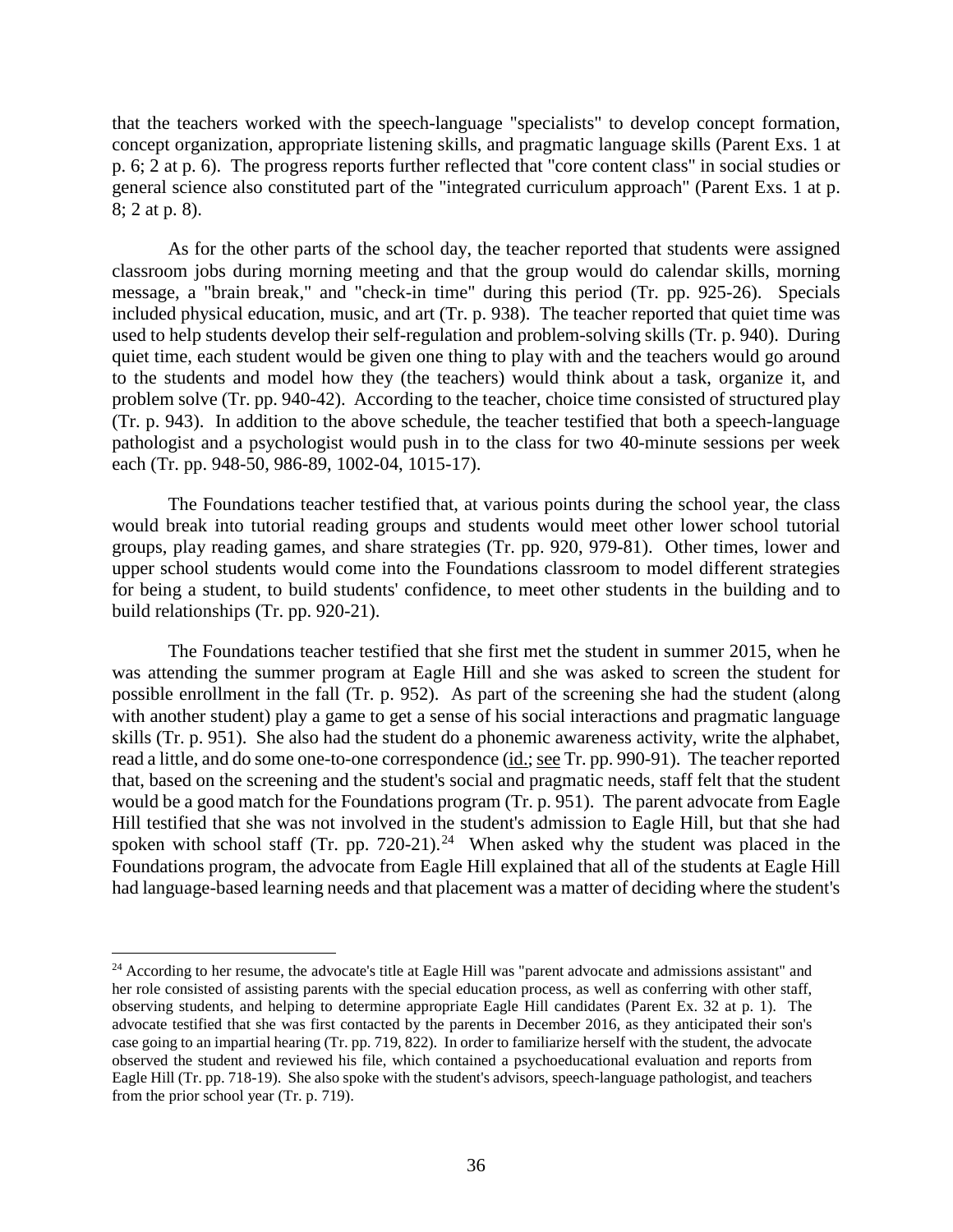needs were on that continuum, and where those needs would be best met (Tr. p. 722). According to the advocate, the student:

still needed a tremendous amount of daily, intensive support that would be integrated throughout the day to help him be able to really get the language that he needed to be able to recognize and really understand and to ultimately regulate his emotional kind of state of being, and particularly in that social, that pragmatic realm.

(Tr. p. 722). She stated that, because the student's needs were "foundational," the Foundations program was "more appropriate" for him than the other programs at Eagle Hill or a "typical first grade classroom" (Tr. pp. 721-23).

## **1. Social/Pragmatic Needs**

The district argues that Eagle Hill did not address the student's pragmatic language as a consequence of the restrictiveness of the school—i.e., that the student was not exposed to appropriate peer models from whom he could learn pragmatic language skills. While the district's argument relating to the restrictiveness of the Eagle Hill is discussed further below, given the parents' concerns about the appropriateness of the district placement with respect to the student's social/pragmatic needs and the IHO's finding that the instruction at Eagle Hill addressed the student's " primary deficits of socialization and pragmatic language" (IHO Decision at pp. 24-25), it shall be examined first. As discussed below, review of the hearing record demonstrates that Eagle Hill addressed the student's social/pragmatic needs in the classroom, as well as in less structured social situations such as lunch and recess, situations in which the student struggled the previous school year.

According to the Foundations teacher, at the beginning of the school year the student had a difficult time with transitions, including getting out of the car in the morning and getting into the classroom after recess (Tr. p. 952). The student also had a difficult time staying with the group as he wanted to stay with his own plan, which included thinking about the games he wanted to play and his imagination (id.). She noted, however, that the student also wanted to please his teachers (Tr. p. 953). With respect to the student's oral language, the teacher reported that the student was able to provide a lot of information about his favorite topics but, when prompted to move on, the student had difficulty (Tr. p. 954). She noted that the student was very distracted internally with his games and imagination (Tr. p. 953).

The Foundations teacher testified that the student made progress with his social skills and pragmatic language during the 2015-16 school year (Tr. p. 969). She reported that, at the beginning of the school year, the student would respond when someone asked him a question about a topic in which he was interested (id.). The student was by himself most of the time and preferred to play in his imaginary world (Tr. p. 970). However, by the middle of the school year the student was making friends and playing with them (id.). By the end of the year, the student was beginning to ask questions about his peers' topics of interest, even if he was not primarily interested in those topics (Tr. p. 969). According to the teacher, approximately six weeks into the school year, the student began wanting to make friends (Tr. p. 954). He became more interested in peers and began to learn that his friends wanted to play with him (Tr. pp. 954-55). The teacher described how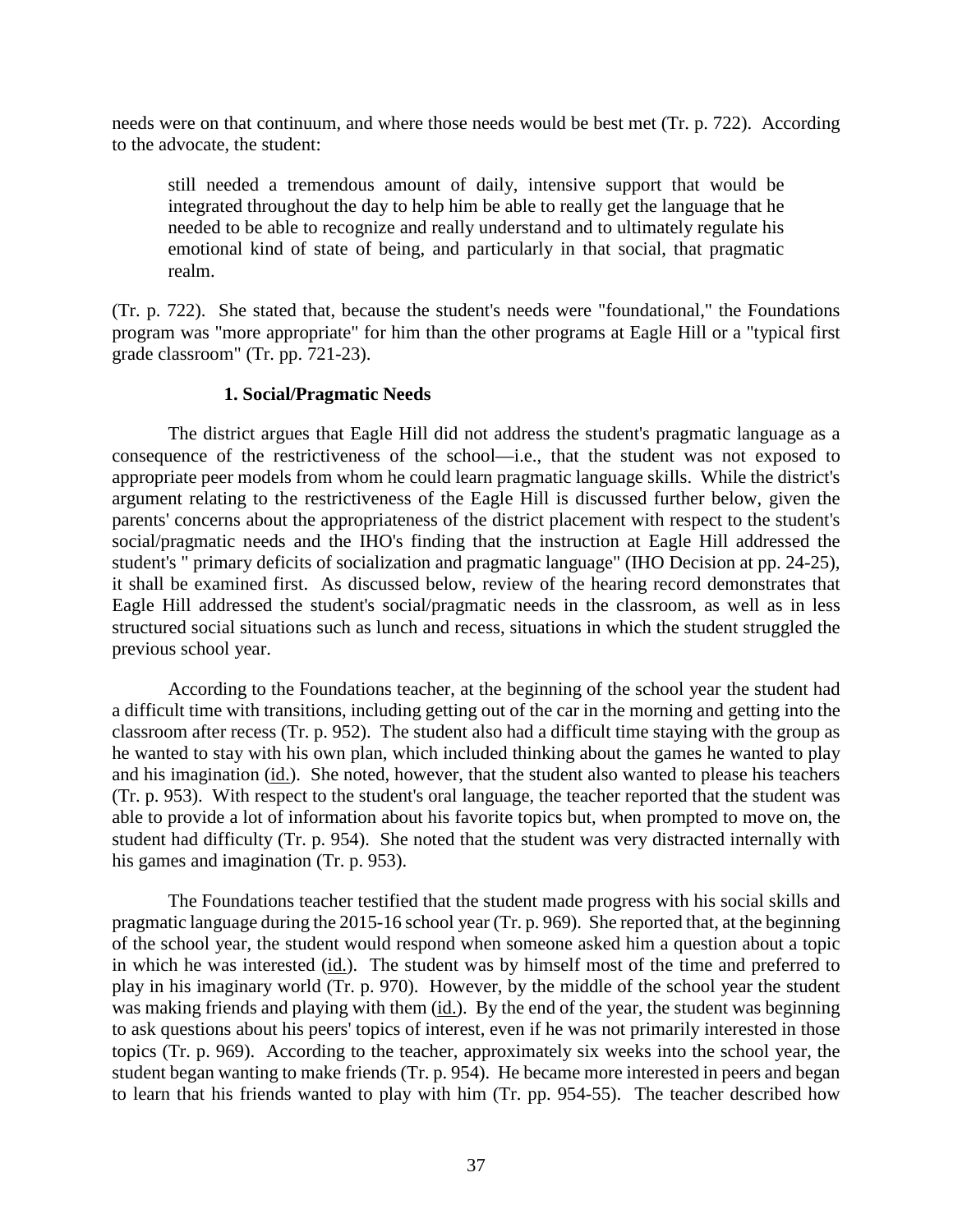Eagle Hill staff would teach the student strategies for compromising to enhance his ability to engage in play with peers (Tr. pp. 955-56). The teacher explained that, at the beginning of the school year, it was hard for the student to have conversations with peers, although he wanted to, and that was why staff spent so much time explicitly teaching the student how to be a peer and how to be part of the group (Tr. p. 956). According to the teacher, the student was engaging with the teacher in more of a fun way and he was able to follow directions better and to remain part of the group (Tr. p. 970). The teacher indicated that, overall, the student demonstrated more flexibility and was better able to follow the teacher's plan and be part of the group (Tr. pp. 971- 73). The teacher opined that, although the student might continue to exhibit distractibility, he was able to be pulled back into the group, participate in conversation, and tell others what was real and what was a pretend story (Tr. pp. 972-73). The teacher reported that, at the beginning of the school year, the student had difficulty following the teacher's plan multiple times per week and could take 20-30 minutes to settle in (Tr. pp. 1013-14). By the end of the school year student had difficulty approximately once a week and required only five minutes to process the situation (Tr. pp. 1010- 12).

The December 2015 and June 2016 Eagle Hill progress reports also offer insight into the student's progress with social/emotional and pragmatic skills (Parent Exs. 1; 2). For example, in the area of "emotion concepts," the December 2015 report indicated that the student had become "more successful at identifying different emotions," demonstrated several emotions in isolation, and had become a role model to other students with regard to this skill (Parent Ex. 1 at p. 6). The report also indicated that the student was still learning how to react when others' interests were different than his (id.). By June 2016, the progress report noted that the student had improved in the appropriateness of his reaction to emotions and in his ability to respond in an expected manner (Parent Ex. 2 at p. 6). In addition, in June 2016, the student had become better able to share likes and dislikes with his friends even when they did not agree on the same interest (id.). With regard to "group skills," the December 2015 progress report also detailed that the student would greet his classmates in the morning, did well with taking turns and sharing, was able to transition in and out of a group, and had become more flexible in response to unexpected changes (Parent Ex. 1 at p. 7). According to the report, the student continued to work on eye contact and listening to others, accepting suggestions from others, and asking for help (id.). By June 2016, the student had improved in his abilities to maintain eye contact, listen to others, accept suggestions from others, and advocate, for himself and had become quick to offer compliments to peers and adults (Parent Ex. 2 at p. 7). In the area of "conversation skills," the December 2015 progress report noted that the student was able to imitate a topic of high interest to him and would continue working on demonstrating conversation skills when the topic was not as interesting to him (Parent Ex. 1 at p. 9). The June 2016 progress report noted that the student had developed his abilities to initiate conversations, take turns in and maintain a conversation in a topic of interest to him, and formulate related questions and comments for any topic (Parent Ex. 2 at p. 7). The June 2016 report indicated that the student continued working on interrupting conversations and ending conversations appropriately, as well as using appropriate voice volume (id.).

With respect to lunch, the hearing record shows that the Foundations students ate at their own table with their teachers in a lunch room with approximately 80 students from the lower school (Tr. pp. 742, 755-56, 921-22). For the first half of the school year, Foundations students sat in assigned seats at two separate tables in groups of four with one teacher per table (Tr. p. 922). The teachers sat with the students in order to support them in the less structured setting (Tr. p. 742).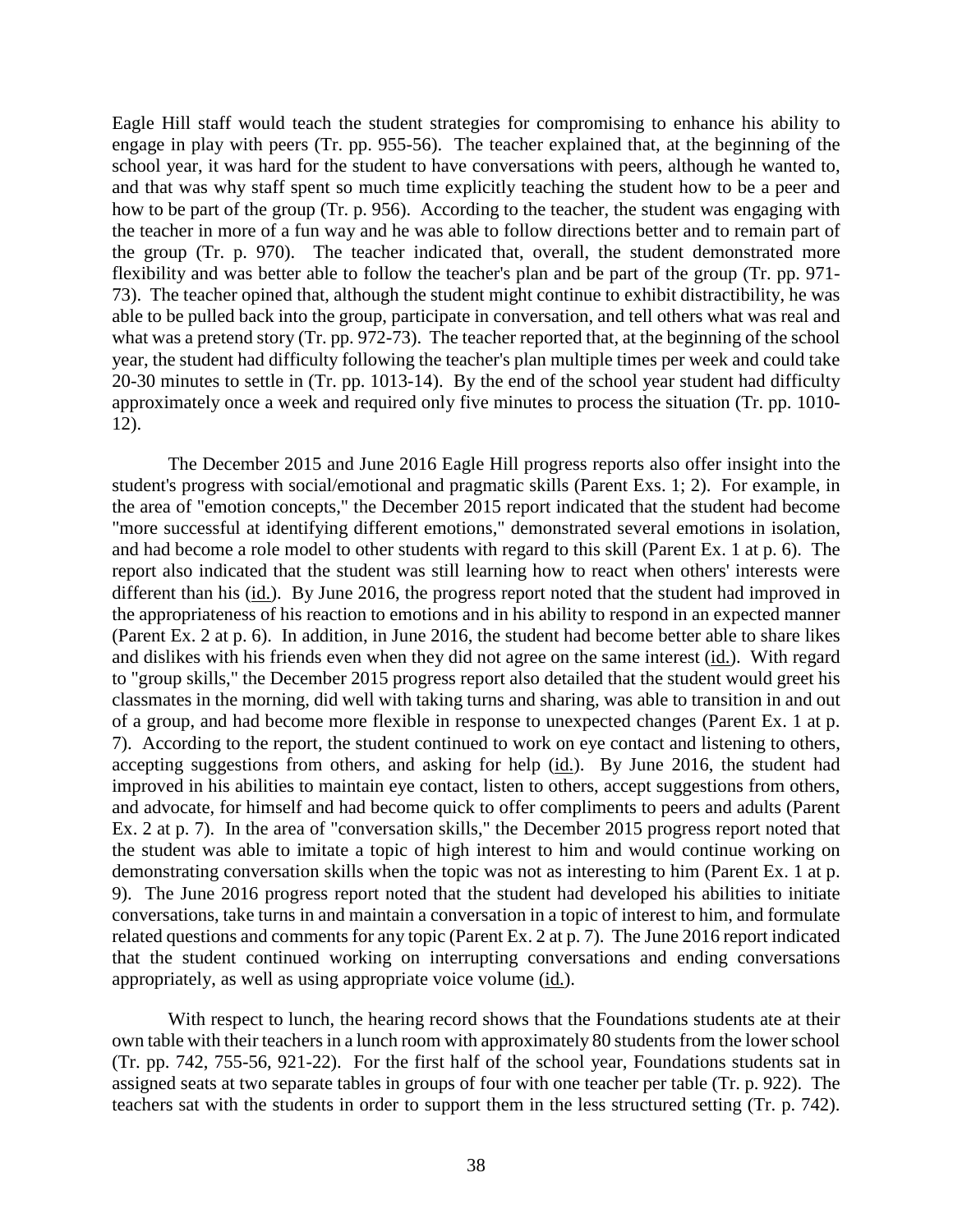The students practiced table manners, table skills, and eating appropriately (Tr. p. 922). During the second half of the school year, Foundations students separated into other tables with other lower school students, usually with one of the three adults from the Foundations class at the lunch table as well (Tr. pp. 921-23).

The student's teacher indicated that Foundations students generally had three different recess opportunities per day (Tr. p. 923). The three adults from the Foundations class were always outside during recess, providing scaffolding and support through social situations, and helping navigate the Foundation students through play situations, requiring them to compromise or figure out a solution to a problem (Tr. pp. 923-24). If students were unsure how to join a group, the two teachers and teacher assistant provided them with verbal cues or some language on how to approach another student to help join in the game (Tr. pp. 924-25).

In light of the above, the evidence in the hearing record supports the IHO's finding that the instruction at Eagle Hill addressed the student's deficits of socialization and pragmatic language. While the district's point about the restrictiveness of Eagle Hill is addressed further below, the student's lack of exposure to nondisabled peer models does not, in this instance, overcome the evidence that Eagle Hill offered specially designed instruction in these areas of need.

# **2. Print Reading Skills Instruction**

The district alleges on appeal that Eagle Hill failed to provide the student with adequate reading instruction during the 2015-16 school year and, as a result, the student's reading skills regressed.

With regard to reading, the advocate indicated that, while the Foundations class did have some print-based instruction, students in the Foundations class entered the program with no print skills, and such instruction was not the focus of the program (Tr. pp. 724, 751). The advocate testified that the "real focus" of the Foundations program was the language and social/emotional piece, getting students to think about their thinking (metacognition), and think about their language (meta linguistics) so that they could learn how to express themselves and "how to use that in interactions" (Tr. p. 724; see Tr. pp. 741-42). The advocate further stated, in part, that the Foundations program was tailored for students with a significant language need that affected them globally, and she indicated she would have liked to have seen a comprehensive speech-language evaluation conducted for the student (Tr. pp. 759, 864). The advocate also noted that there was a "finite amount of time in the day" and, when students needed more "foundational things" than the actual "print based" part of reading, "something ha[d] to give" (Tr. pp. 743-44). With respect to such literacy readiness skills, the advocate elaborated that students with language-related needs (such as the student's "pragmatic need" and ability to "infer based on . . . subtle sort of cues") required support in those areas before introducing reading in order for them to successfully "construct meaning from text" (Tr. pp. 723-24). She reported that, while there was an academic component to the Foundations program, it was not like the program in the lower school because the Foundations students needed so much support in language and social/emotional regulation that the time had to be allocated to meet these needs (Tr. p. 744; see Tr. pp. 720, 724). The advocate further explained that there was some typical academic instruction in the Foundations program, including print instruction and mathematics, but that it was at a lower level than in the lower school (Tr. p. 745).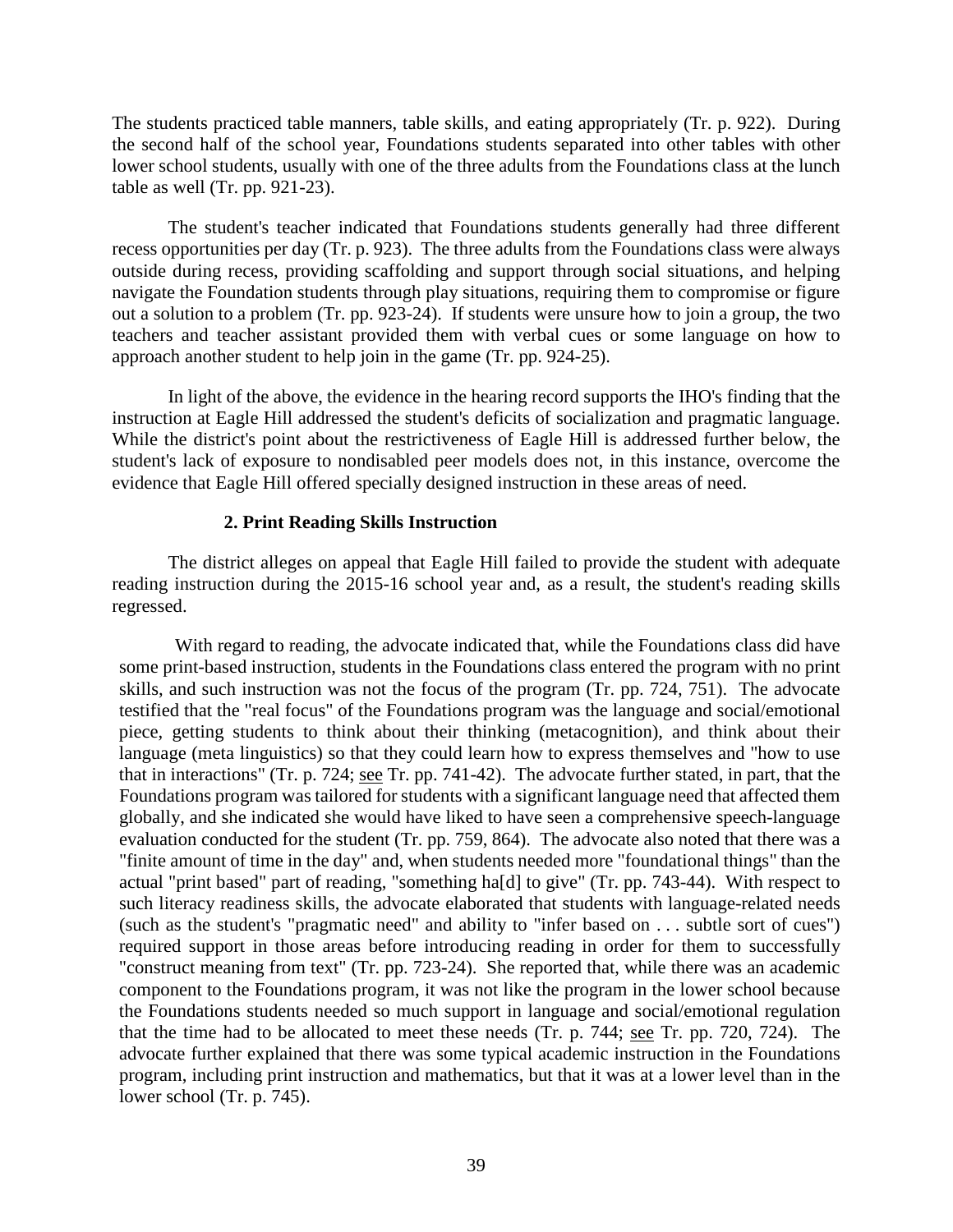Although the advocate testified that the students who attend the Foundations program exhibit "significant language need[s]" (Tr. p. 759; see Tr. pp. 722, 864), the hearing record does not show that the student had significant delays in language development; rather the hearing record indicates that he had pragmatic language needs (see Dist. Ex. 13 at pp.  $5-8$ ).<sup>25</sup> The advocate indicated that, based on the student's language deficits when he first got to Eagle Hill, the teacher did not focus a lot on print or teaching print because staff was working on the student's language skills (Tr. pp. 864-65). However, contrary to the advocate's assumption regarding the student's language deficits, the May 2015 speech-language evaluation conducted by the district as part of the student's initial CSE evaluation showed that the student performed in the average range on formal measures of expressive and receptive language (Dist. Ex. 13 at pp. 1-2). When shown the May 2015 speech-language evaluation report during the impartial hearing, the advocate indicated she had not seen the report prior to her testimony (Tr. p. 865). Upon review of the report, the advocate acknowledged that the student's core language score as measured by the CELF was in the "high-average range, possibly more," and she affirmed his language content score was in the average range, and his expressive and receptive language scores were strong (Tr. pp. 865-66). The advocate testified that the student's language scores were "sometimes" consistent with the profiles of Eagle Hill students and she could not say if they were consistent with the profiles of the students in the Foundations program (Tr. p. 867).

The advocate indicated she reviewed the student's Eagle Hill file, which included the April 2015 psychological evaluation report and the May 2015 educational evaluation report from the district (Tr. pp. 719, 800; Dist. Exs. 10; 11). Contrary to her blanket statement about Foundations students' lack of print reading skills when they enter the program, information that the advocate stated she reviewed also offered a different picture of the student's needs. For example, the May 2015 educational evaluation of the student showed that formal administration of the Wechsler Individual Achievement Test-Third Edition (WIAT-III) yielded an Early Reading subtest standard score of 102 (55th percentile), a score in the average range (Dist. Exs. 11 at pp. 1-2).<sup>26</sup> The May 2015 educational evaluation report included information that the student could identify and generate rhymes, correctly name 11 letters when presented in isolation, correctly name 4 letter sounds and beginning letter group sounds such as /sh/, /st/, and /dr/, and join word parts together to make words (id. at p. 2). The student had difficult naming /fr/ and /cl/ sounds, as well as /ip/ and  $/ck/$  sounds  $(id.)$ .

Notwithstanding the foregoing, while the advocate's broad description of the student's performance levels appears to be without direct support in the evaluative information, the advocate did not become familiar with the student until she was contacted by the parents in

 $25$  The May 2015 speech-language evaluation report indicated the student's pragmatic language abilities were assessed using the Social Language Development Test-Elementary (SLDT-E) (Dist. Ex. 13 at pp. 1, 5-7). Assessment results revealed the student exhibited weaknesses in the areas of making inferences, interpersonal negotiations, multiple interpretations, and supporting peers (id. at pp. 5-7). Although the student's standard score on the supporting peers subtest was in the average range, when answering questions about supporting peers, the student's answers were often negative or of no support (id. at p. 6).

<sup>&</sup>lt;sup>26</sup> The advocate testified that she preferred to administer tests other than the WIAT because, based on her own observations rather than on any scientific data, she felt the WIAT tended to result in "inflated" scores for younger students (Tr. pp. 803, 807, 858-62).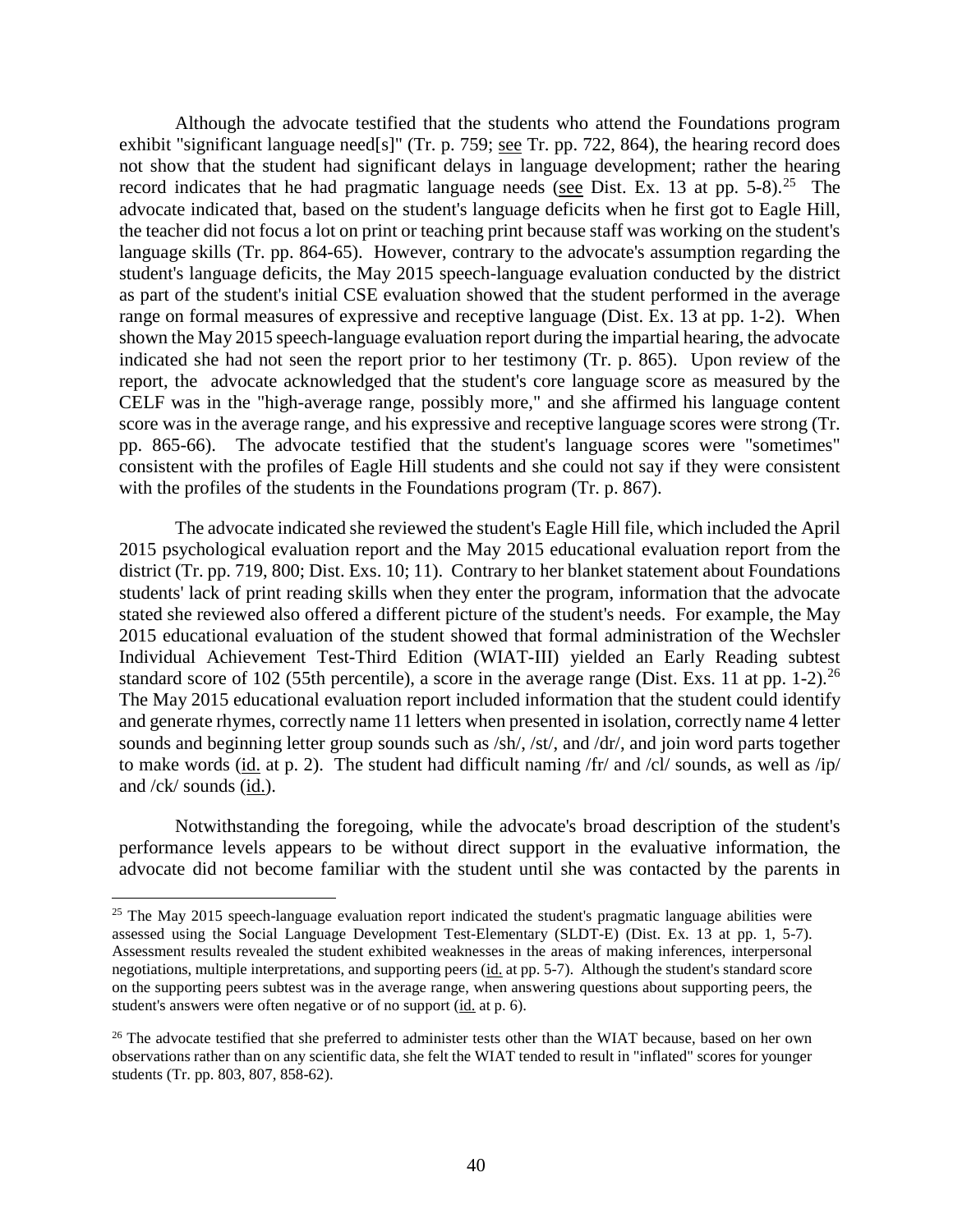December 2016 to help them prepare for the impartial hearing, and she did not work directly with the student (Tr. pp. 719, 822). In contrast, testimony from the student's Foundations teacher presents a more informed understanding of the student's needs. The student's Foundations teacher testified that, in fall 2015, the student presented as an emergent reader (Tr. pp. 957-58). The teacher noted that the student's phonemic skills were "pretty good . . . but he was very, very slow at learning new patterns in words and his fluency rate was extremely slow" (Tr. p. 958). At the beginning of the 2015-16 school year, the student participated in a screening developed at Eagle Hill that included five phonemic awareness activities, a list of words to be read, and a reading passage (Tr. p. 958).<sup>27</sup> As a result of the screening, Eagle Hill determined that beginning level "A" of a structured reading program was best for the student based on his decoding skills, fluency rate, and reading comprehension  $(id.)^{28}$  With respect to the student's performance on the screening, the student's Foundations teacher explained that, while the student's sight words were there, the student exhibited limited fluency (Tr. pp. 963-64).

Moreover, while the evidence in the hearing record supports the district's allegation that Eagle Hill focused instruction in the areas of social/emotional and language skills, as summarized above in the general description of the student's schedule at Eagle Hill, the student also received instruction in the areas of print reading. In addition, the student's Foundations teacher testified that Eagle Hill addressed the student's reading using a variety of modalities and different multisensory techniques (Tr. pp. 960-61). The structured reading program began with the "at" family, which was introduced using different cues (i.e., different papers, different letters) (Tr. p. 961). Students would make patterns and build different words using the word family (i.e.; fat, cat) (id.). They would read phrases containing the word family and read phrases with sight words and the word family (i.e.; Nat the fat cat) (id.). The word family phrases would be made into stories of three to four lines each and the students would act out the stories (id.).

To support its assertion that the student's reading skills regressed during the 2015-16 school year, the district points to a fall 2016 administration of the Gray Oral Reading Test-Fifth Edition (GORT-5) Form A—an oral reading test that assesses accuracy and fluency of a student's reading as well as literal and interpretive comprehension of the material— in which the student performed at the fifth or ninth percentile rates—below the first-grade level—with respect to reading rate, accuracy, fluency, and comprehension (Dist. Ex. 30). In addition to the GORT, Eagle Hill also administered the Slosson Oral Reading Test (SORT) to the student in fall 2016 to assess the student's ability to read sight words in isolation (id.). As measured by the SORT, the

<sup>&</sup>lt;sup>27</sup> Eagle Hill conducted testing three times per year using the structured reading program with modifications allowed by Eagle Hill (Tr. pp. 958, 963, 990-94; see Parent Exs. 35-39). As the district emphasizes, the screenings conducted by Eagle Hill were based on a published structured reading program but were not necessarily administered in the manner the publisher intended (Tr. pp. 991-92). The student's Foundation teacher testified that Eagle Hill permitted the teacher to provide the student with prompts and allow a student to reread or reference a text in order to answer a question about it (Tr. pp. 993-94, 1009). The hearing record does not include the publisher's standards for administration of the screenings so it is unclear whether or not the modifications described by the teacher were unique to Eagle Hill.

<sup>&</sup>lt;sup>28</sup> The teacher testified that, while the December 2015 Eagle Hill progress report indicated the student's class was working on level A of the structured reading program, the class was actually broken down into "different tutorial groups," but that the student was working on level A (Tr. p. 960; Parent Ex. 1 at p. 1).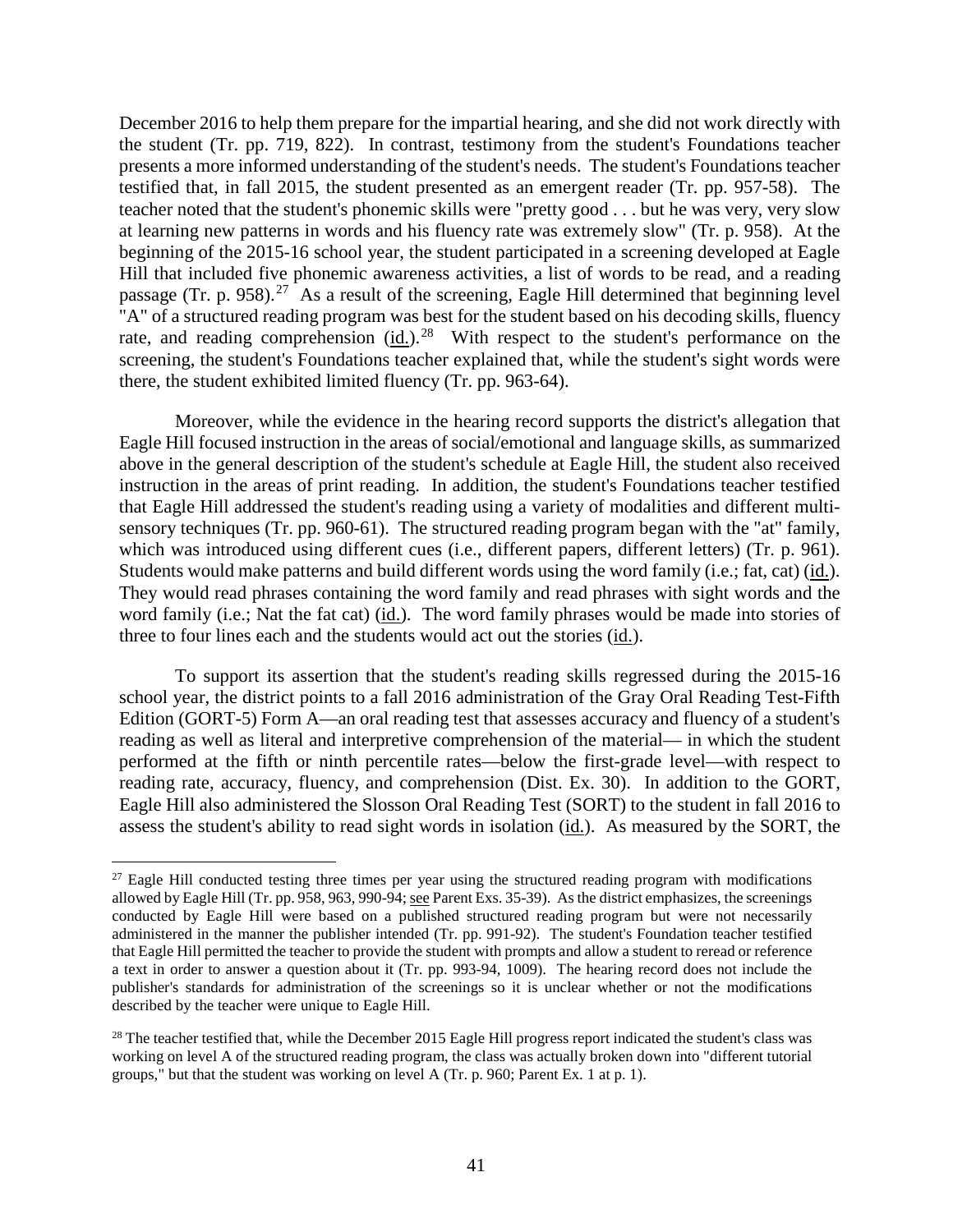student's received a standard score of 91 (grade equivalent 1.1) (id.). However, despite the student's scores on these measures, the advocate testified that the fall 2016 test would have been the first administration of such measures to the student (Tr. p. 764) and, therefore, the hearing record does not offer a result against which to compare the scores and evaluate the student's progress or lack thereof during the 2015-16 school year.<sup>29</sup>

Moreover, the hearing record contains other information regarding the student's reading performance during the 2015-16 school year that leads to the conclusion that the student benefitted from the program provided by Eagle Hill. The Foundations teacher indicated the student made progress in literacy during the 2015-16 school year (Tr. p. 968). She noted that, although the student's progress was slow, she believed that he was learning at a rate where Eagle Hill staff felt he was making progress (Tr. p. 968). By the end of the 2015-16 school year, the student was in level "C" of the structured reading program (Tr. pp. 1008-09). In describing the student's performance on the structured reading program screening, the teacher testified that, while the student still needed to work on his reading stamina, his fluency and sight words had improved compared to the beginning of the school year (Tr. pp. 955-56).

In addition, a comparison of the December 2105 Eagle Hill progress report and the June 2016 Eagle Hill progress report reveals that, the student exhibited progress (compare Parent Ex. 1, with Parent Ex. 2). For decoding, by December 2015, the student independently applied six skills involving short vowels and CVC words with short vowels (Parent Ex. 1 at p. 1). By June 2016, the student independently applied ten target decoding skills (Parent Ex. 2 at p. 1). Further, by June 2016 the student independently applied all phonemic awareness skills—identifying rhyme words and initial, middle, and end sounds in words, blending sounds into words, identifying the number of syllables in a word presented orally, and completing sound discrimination and sound substitution or deletion activities—as opposed to four of eight skills independently applied in December 2015 (compare Parent Ex. 1 at pp. 1-2, with Parent Ex. 2 at pp. 1-2).<sup>30</sup> In spelling, by June 2016, the student independently applied ten spelling skills spelling short /a/, /e/, /i/, /o/, and /u/ vowel sounds and spelling instructed CVC words with the short vowel sounds—a gain compared to the six skills he independently applied in December 2015 (compare Parent Ex. 1 at p. 2, with Parent Ex. 2 at p. 2). In reading comprehension, by June 2016, the student independently applied seven reading comprehension skills, a gain compared to the three skills he independently applied in December 2015 (compare Parent Ex. 1 at p. 2, with Parent Ex. 2 at p. 2).

In consideration of the above, while perhaps Eagle Hill provided the student with a program more intensive in certain areas and less focused in other areas than an ideal program for the student may have offered, the parents sufficiently demonstrated that Eagle Hill provided

<sup>&</sup>lt;sup>29</sup> The advocate indicated that students entering the Foundations program typically did not have the reading skills that would allow administration of the GORT-5 (Tr. p. 764).

<sup>&</sup>lt;sup>30</sup> The eight phonemic awareness skills included identifying rhyme words and initial, middle, and end sounds in words, blending sounds into words, identifying the number of syllables in a word presented orally, and completing sound discrimination and sound substitution or deletion activities (Parent Ex. 2 at pp. 1-2).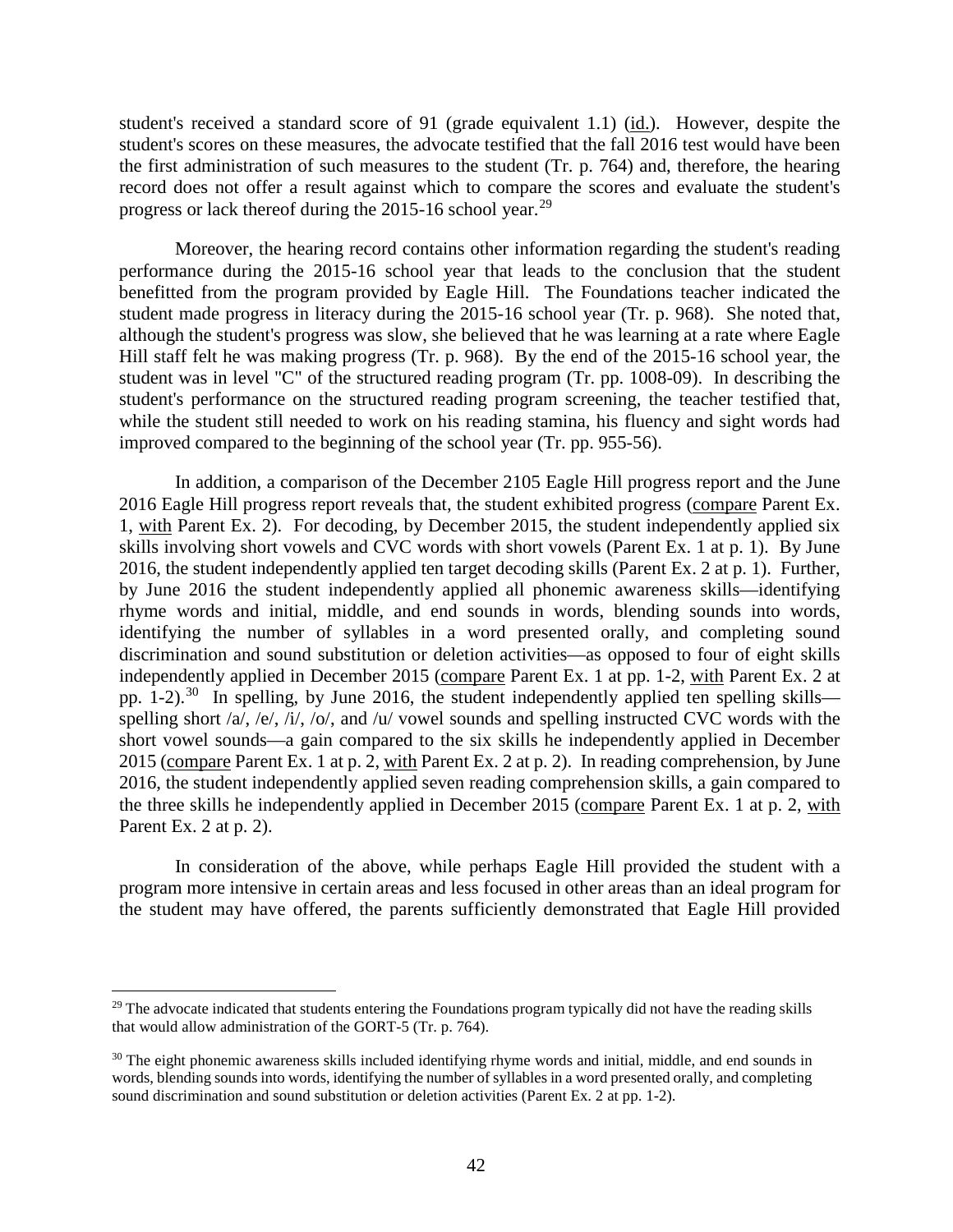reading instruction that was specially designed to meet the student's unique needs and from which the student benefitted.

## **3. Least Restrictive Environment**

Finally, the district argues that Eagle Hill was not an appropriate unilateral placement for the student because Eagle Hill did not represent the student's LRE. Generally, although the restrictiveness of the parents' unilateral placement is a factor that may be considered in determining whether the parents are entitled to an award of tuition reimbursement (Rafferty v. Cranston Public Sch. Comm., 315 F.3d 21, 26-27 [1st Cir. 2002]; M.S., 231 F.3d at 105), parents are not held as strictly to the standard of placement in the LRE as are school districts (see Carter, 510 U.S. at 14-15; C.L., 744 F.3d at 837 [indicating that "while the restrictiveness of a private placement is a factor, by no means is it dispositive"]; D.D-S. v. Southold Union Free Sch. Dist., 506 Fed. App'x 80, 82 [2d Cir. Dec. 26, 2012]).

In this case, the hearing record does not indicate that the student had access to typically developing peers during his academic classes (see Tr. pp. 827-28, 912, 945). Even though Eagle Hill did not provide the student with access to nondisabled peers, in consideration of the totality of the circumstances, including that Eagle Hill provided a program that provided additional adult support and addressed the student's social/pragmatic and reading needs as described above, LRE considerations alone provide an insufficient basis to reverse the IHO's finding that the parents' unilateral placement of the student at Eagle Hill for the 2015-16 school year was appropriate (C.L., 744 F.3d at 837; Gagliardo, 489 F.3d at 112; see Frank G., 459 F.3d at 364-65; Berger, 348 F.3d at 523).

# **G. Equitable Considerations**

Having concluded that Eagle Hill was an appropriate unilateral placement for the student for the 2015-16 school year, the final criterion for a reimbursement award is that the parents' claim must be supported by equitable considerations. The district alleges that the IHO improperly determined that there was no basis to reduce an award of reimbursement for the student's tuition at Eagle Hill for the 2015-16 school year due to equitable considerations. Specifically, the district alleges that the parents did not provide it with timely notice of their intent to unilaterally place the student and seek reimbursement from the district until February 2016. The district also asserts that the IHO erred in finding that it was on notice of the parents' unilateral placement of the student because an updated December 2015 IEP referenced that the student was parentally placed.

Equitable considerations are relevant to fashioning relief under the IDEA (Burlington, 471 U.S. at 374; R.E., 694 F.3d at 185, 194; M.C. v. Voluntown Bd. of Educ., 226 F.3d 60, 68 [2d Cir. 2000]; see Carter, 510 U.S. at 16 ["Courts fashioning discretionary equitable relief under IDEA must consider all relevant factors, including the appropriate and reasonable level of reimbursement that should be required. Total reimbursement will not be appropriate if the court determines that the cost of the private education was unreasonable"]; L.K. v. New York City Dep't of Educ., 674 Fed. App'x 100, 101 [2d Cir. Jan. 19, 2017]). With respect to equitable considerations, the IDEA also provides that reimbursement may be reduced or denied when parents fail to raise the appropriateness of an IEP in a timely manner, fail to make their child available for evaluation by the district, or upon a finding of unreasonableness with respect to the actions taken by the parents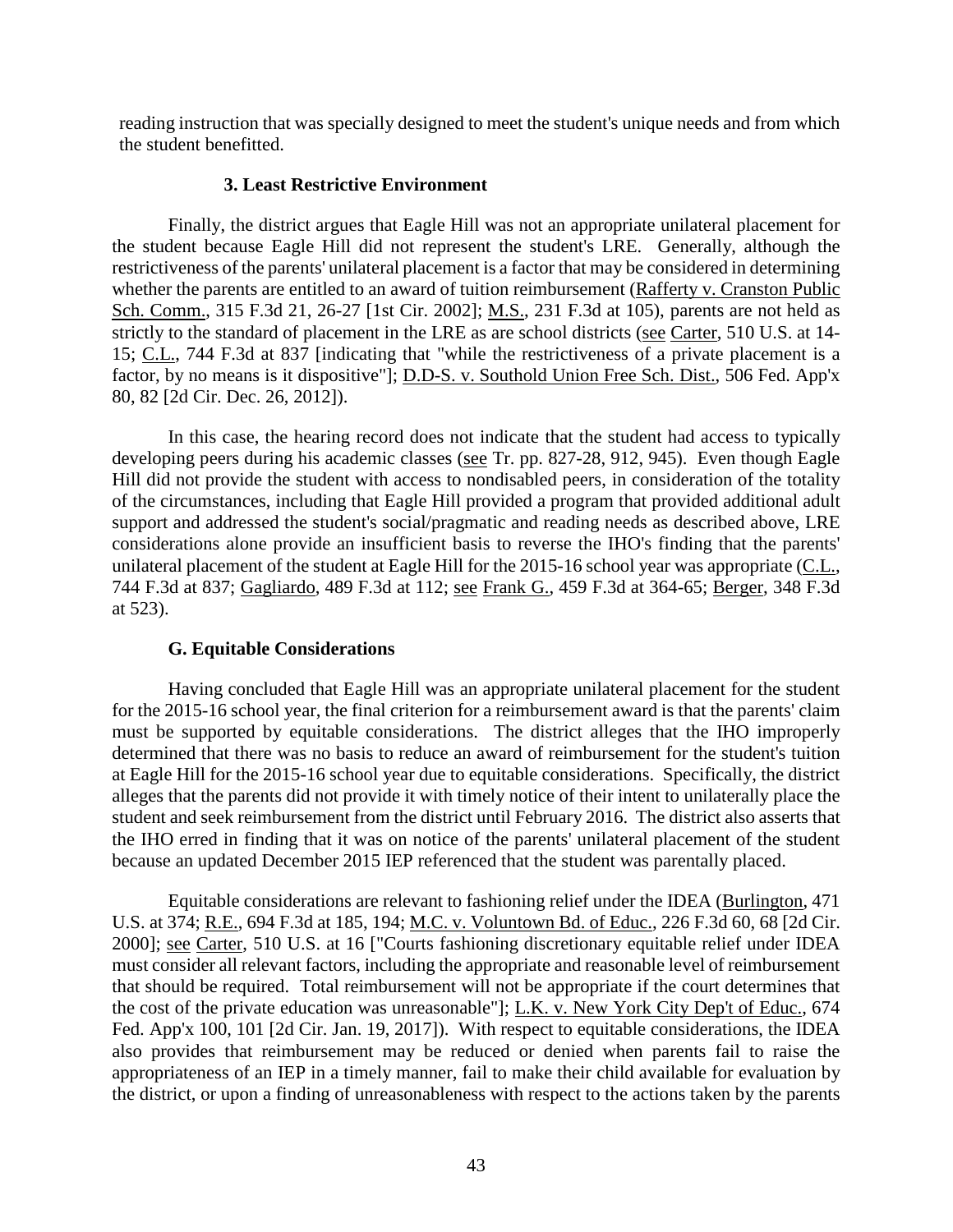(20 U.S.C. § 1412[a][10][C][iii]; 34 CFR 300.148[d]; E.M. v. New York City Dep't of Educ., 758 F.3d 442, 461 [2d Cir. 2014] [identifying factors relevant to equitable considerations, including whether the withdrawal of the student from public school was justified, whether the parent provided adequate notice, whether the amount of the private school tuition was reasonable, possible scholarships or other financial aid from the private school, and any fraud or collusion on the part of the parent or private school]; C.L., 744 F.3d at 840 [noting that "[i]mportant to the equitable consideration is whether the parents obstructed or were uncooperative in the school district's efforts to meet its obligations under the IDEA"]).

Reimbursement may be reduced or denied if parents do not provide notice of the unilateral placement either at the most recent CSE meeting prior to their removal of the student from public school, or by written notice ten business days before such removal, "that they were rejecting the placement proposed by the public agency to provide a [FAPE] to their child, including stating their concerns and their intent to enroll their child in a private school at public expense" (20 U.S.C. § 1412[a][10][C][iii][I]; see 34 CFR 300.148[d][1]). This statutory provision "serves the important purpose of giving the school system an opportunity, before the child is removed, to assemble a team, evaluate the child, devise an appropriate plan, and determine whether a [FAPE] can be provided in the public schools" (Greenland Sch. Dist. v. Amy N., 358 F.3d 150, 160 [1st Cir. 2004]). Although a reduction in reimbursement is discretionary, courts have upheld the denial of reimbursement in cases where it was shown that parents failed to comply with this statutory provision (Greenland, 358 F.3d at 160; Ms. M. v. Portland Sch. Comm., 360 F.3d 267 [1st Cir. 2004]; Berger v. Medina City Sch. Dist., 348 F.3d 513, 523-24 [6th Cir. 2003]; Rafferty v. Cranston Public Sch. Comm., 315 F.3d 21, 27 [1st Cir. 2002]); see Frank G., 459 F.3d at 376; Voluntown, 226 F.3d at 68).

Here, the district school psychologist testified that the parents did not object to any aspect of the June 2015 CSE's recommendations (Tr. p. 81). The June 2015 CSE meeting minutes also recorded that the parents both agreed with the CSE's educational recommendations (Dist. Ex. 14 at p. 3). However, the meeting minutes also noted that the parents expressed concern that the student would need additional support in the classroom to initiate and do his work, as well as during recess (id.). Despite evidence that the parents expressed concerns at the CSE meeting, the hearing record does not indicate that the parents rejected the IEP at the meeting or otherwise informed the CSE that they intended to unilaterally place the student at Eagle Hill. The district notified the parents of the June 2015 CSE's ultimate recommendations by prior written notice dated July 24, 2015 (Dist. Ex. 18 at p. 1).

The parents testified that they discussed with the kindergarten teacher their concerns about what to do for the student for summer 2015 and the 2015-16 school year (Tr. pp. 491-92). The parents testified that the kindergarten teacher shared his belief that there "didn't seem to be a lot of options" for the student in the district (Tr. p. 493). The parents further testified that the teacher stated that "if it was [his] son, [he'd] be looking for other options," and that one of the options they discussed was Eagle Hill (Tr. p. 294). The student's kindergarten teacher testified that he did not remember this conversation (Tr. p. 434). Even assuming that the conversation took place, it is not a written notice as required by the district and the content of the conversation does not detail the parents' concerns with the June 2015 IEP or state the parents' intent to unilaterally place the student at Eagle Hill.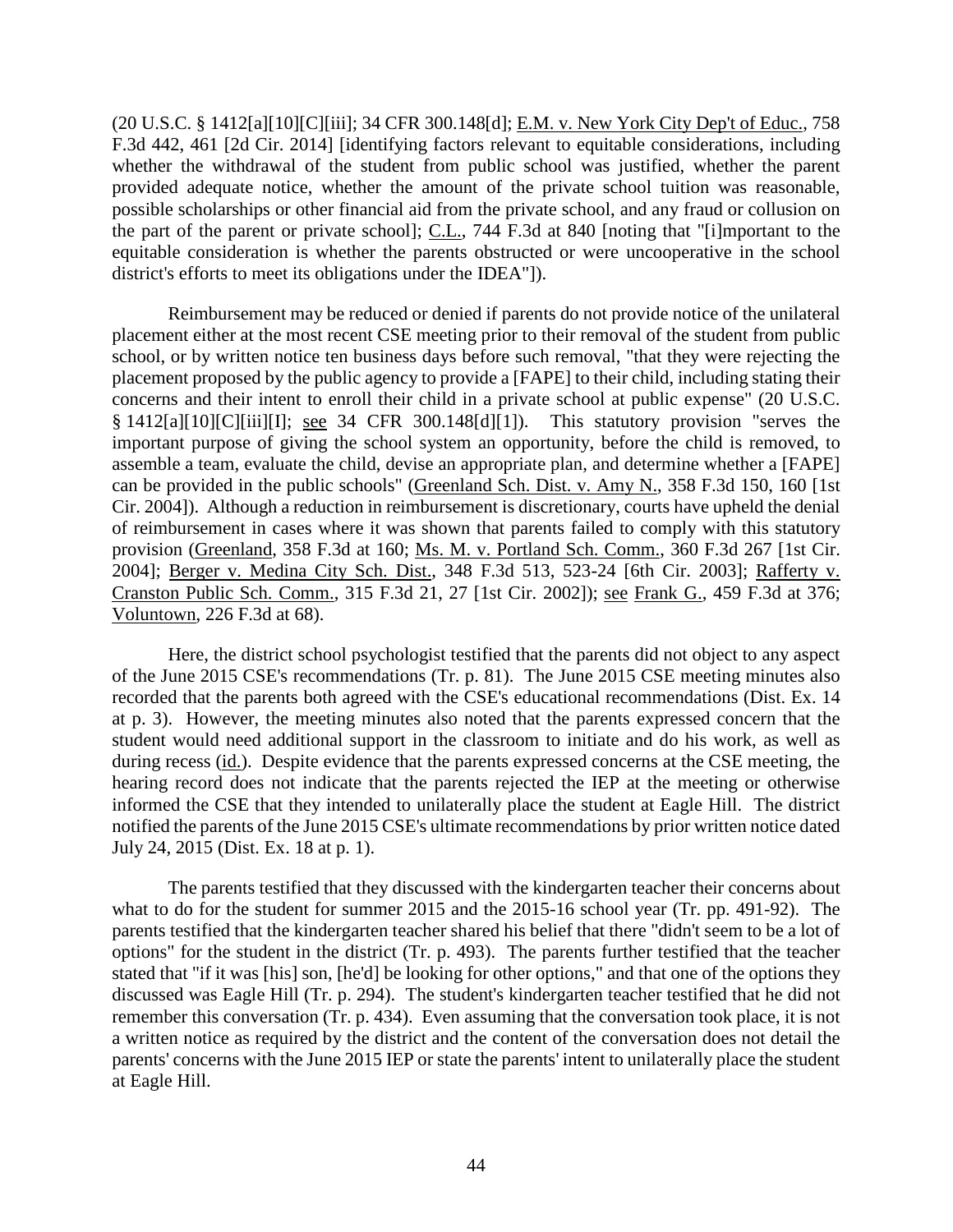As summarized above, the parents signed a contract for the student to attend Eagle Hill in July 2015 and the student attended the nonpublic school for the 2015-16 school year (Parent Exs. 2 at p. 10; 29 at p. 1). The parents did not provide the district with written notice that they rejected the June 2015 IEP and intended to unilaterally place the student until letter dated February 2, 2016 (Dist. Ex. 21 at p. 1).

The IHO found that the student's updated IEP demonstrated that the district was on notice of the parents' choice to place the student in a nonpublic school and, therefore, "suffered no detriment from the lack of additional notice" (IHO Decision at p. 26). The updated IEP to which the IHO referred was the December 2015 IEP, on which the district changed the student's designation to reflect that he was parentally placed in a nonpublic school outside of the district (Dist. Ex. 19 at p. 1). However, the notation in the December 2015 IEP speaks only to the issue of whether the district was on notice of the student's enrollment in a nonpublic school and not whether it was on notice that the parents were dissatisfied with the student's IEP or would be seeking tuition reimbursement for a unilateral placement.

Following its receipt of the parents' notice of unilateral placement, the district immediately offered the parents an opportunity to reconvene the CSE to addresstheir concerns with the student's IEP for the 2015-16 school year (Dist. Ex. 23). The district director of pupil personnel services and special education testified that the parents never responded to this offer (Tr. p. 299).

Based on the foregoing, the equitable considerations do not weigh in favor of full tuition reimbursement. Had the parents notified the district of their rejection of the IEP and intent to unilaterally place the student in a timely manner, the district's offer to reconvene the CSE may have come at a time when the student's program could have been effectively amended to address the parents' concerns before the commencement or at some point earlier in the 2015-16 school year. By failing to communicate with the district in the manner contemplated by the IDEA, the parents deprived the district of the opportunity, before the student was removed "to assemble a team, evaluate the child, devise an appropriate plan, and determine whether a [FAPE] can be provided in the public schools" (Greenland Sch. Dist. v. Amy N., 358 F.3d 150, 160 [1st Cir. 2004]). This is particularly unfortunate in this instance, given the facts in the hearing record surrounding the denial of a FAPE for the 2015-16 school year. That is, although the evidence in the hearing record supports the determination that the May 2015 IEP was ultimately inappropriate, the district members of the CSE were at least of the mind that student's program could be modified if the student's needs warranted it after the beginning of the school year (i.e., by adding an aide after the collection of data, as discussed above). Such a modification may very well have resulted had the parents communicated with the district earlier.

Having considered the evidence in the hearing record regarding the parents' failure to comply with the notice requirements of the statute until February 2016—more than half way through the 2015-16 school year—and as a matter within in my discretion, the parents are entitled to reimbursement for 50 percent of the costs of the student's tuition at Eagle Hill for the 2015-16 school year.